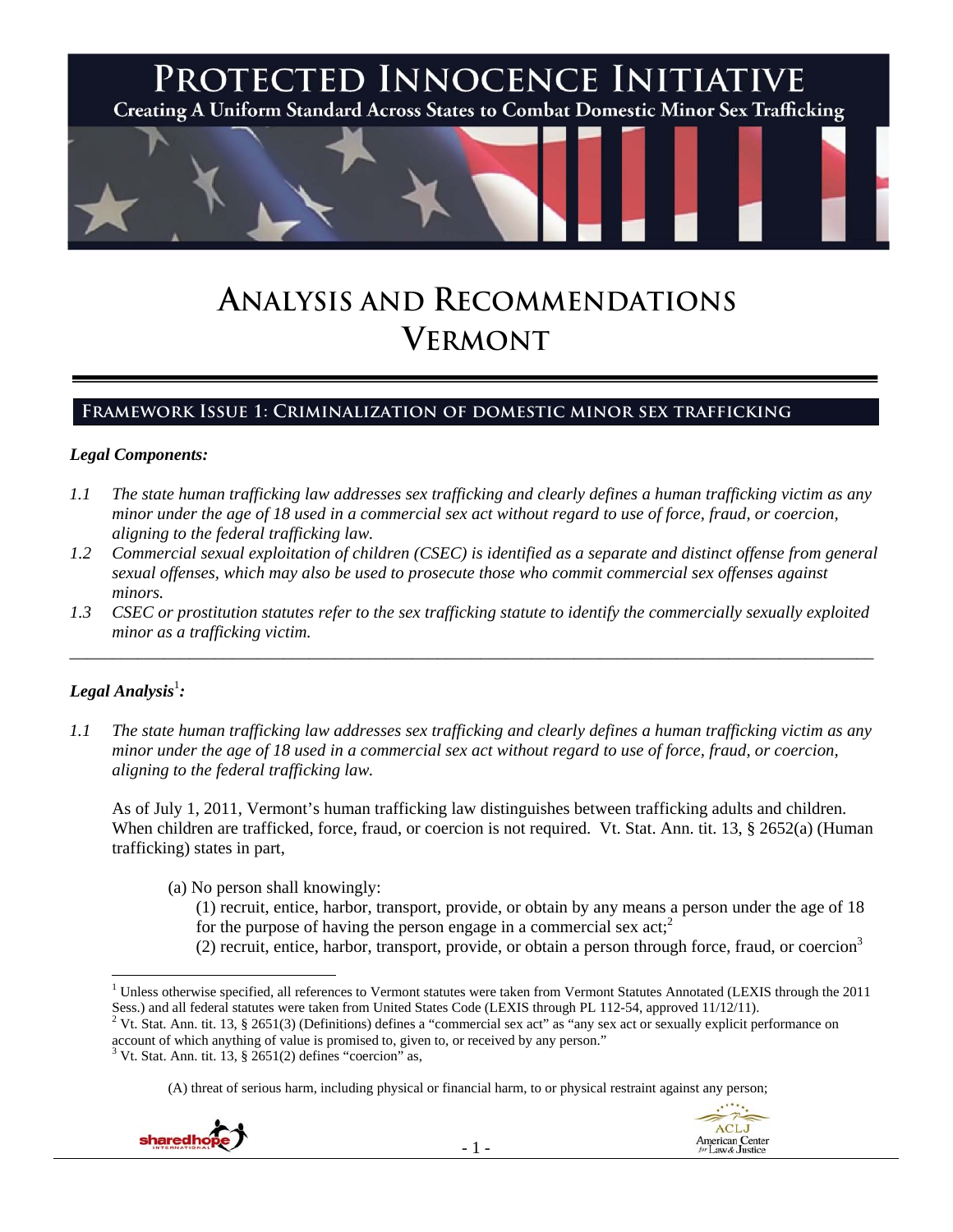for the purpose of having the person engage in a commercial sex act; (3) compel a person through force, fraud, or coercion to engage in a commercial sex act; (4) benefit financially or by receiving anything of value from participation in a venture, knowing that force, fraud, or coercion was or will be used to compel any person to engage in a commercial sex act as part of the venture.<sup>4</sup>

. . . .

A conviction under Vt. Stat. Ann. tit. 13, § 2652(a)(1)–(4) is punishable as a felony<sup>5</sup> by imprisonment "for a term up to and including life," a fine not to exceed \$500,000, or both. Vt. Stat. Ann. tit. 13, §§ 1, 2652(b).

Vt. Stat. Ann. tit. 13, § 2653(a) (Aggravated human trafficking) imposes a heightened penalty if the victim of human trafficking is under the age of 18. Vt. Stat. Ann. tit. 13, § 2653(a) states,

(a) A person commits the crime of aggravated human trafficking if the person commits human trafficking in violation of section 2652 of this title under any of the following circumstances:

(1) The offense involves a victim of human trafficking who is a child under the age of 18;

(2) The person has previously been convicted of a violation of section 2652 of this title;

(3) The victim of human trafficking suffers serious bodily injury or death; or

(4) The actor commits the crime of human trafficking under circumstances which constitute the crime of sexual assault as defined in section 3252 of this title, aggravated sexual assault as defined in section 3253 of this title, or aggravated sexual assault of a child as defined in section 3253a of this title.

A conviction under Vt. Stat. Ann. tit. 13, § 2653(a) is punishable as a felony by imprisonment for 20 years to life, a fine up to \$100,000, or both. Vt. Stat. Ann. tit. 13, §§ 1, 2653(b). An attempt to commit either human trafficking or aggravated human trafficking is punishable to the same extent as the completed offense. Vt. Stat. Ann. tit 13, § 9(a).

Additionally, Vt. Stat. Ann. tit. 13, § 2654(a) (Patronizing or facilitating human trafficking) states,

No person shall knowingly:

(1) Permit a place, structure, or building owned by the person or under the person's control to be used for the purpose of human trafficking;<sup>7</sup>

(G) blackmail;

(I) debt bondage; or

<sup>&</sup>lt;sup>7</sup> Vt. Stat. Ann. tit. 13, § 2651(6) defines "human trafficking" as the following: "(A) to subject a person to a violation of section 2652 [Human trafficking] of this title; or (B) 'severe form of trafficking' as defined by 21 U.S.C. § 7105."





<sup>(</sup>B) any scheme, plan, or pattern intended to cause a person to believe that failure to perform an act would result in serious bodily or financial harm to or physical restraint of any person;

<sup>(</sup>C) the abuse or threatened abuse of law or the legal process;

<sup>(</sup>D) withholding, destroying, or confiscating any actual or purported passport, immigration document, or any other government identification document of another person;

<sup>(</sup>E) providing a drug, including alcohol, to another person with the intent to impair the person's judgment or maintain a state of chemical dependence;

<sup>(</sup>F) wrongfully taking, obtaining, or withholding any property of another person;

<sup>(</sup>H) asserting control over the finances of another person;

<sup>(</sup>J) withholding or threatening to withhold food or medication. <sup>4</sup>

Vt. Stat. Ann. tit. 13, § 2651(12) defines "venture" as "any group of two or more individuals associated in fact, whether or not a legal entity."

<sup>&</sup>lt;sup>5</sup> Pursuant to Vt. Stat. Ann. tit. 13, § 1 (Felonies and misdemeanors defined), "Any other provision of law notwithstanding any offense whose maximum term of imprisonment is more than two years, for life or which may be punished by death is a felony. Any other offense is a misdemeanor."

<sup>&</sup>lt;sup>6</sup> Vt. Stat. Ann. tit. 13, § 2651(13) defines "victim of human trafficking" as "a victim of a violation of section 2652 [Human trafficking] of this title."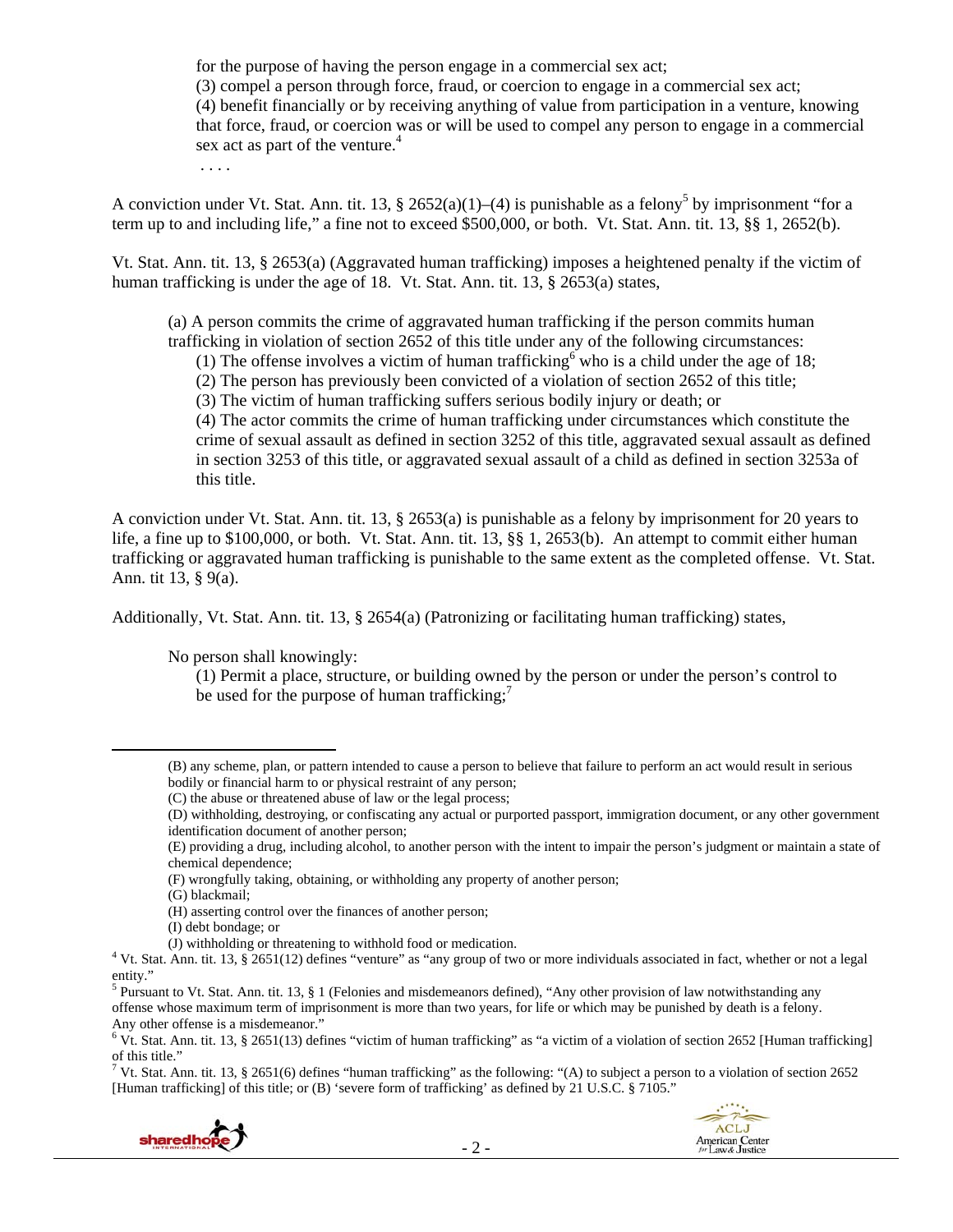(2) Receive or offer or agree to receive or offer a person into a place, structure, or building for the purpose of human trafficking; or

(3) Permit a person to remain in a place, structure, building, or conveyance for the purpose of human trafficking.

A conviction under Vt. Stat. Ann. tit. 13, § 2654(a) is punishable as a felony by imprisonment up to 5 years, a fine not to exceed \$100,000, or both. Vt. Stat. Ann. tit. 13, §§ 1, 2654(b).

Lastly, Vt. Stat. Ann. tit. 13, § 2655(a) (Solicitation) makes it illegal for a person to "knowingly solicit a commercial sex act<sup>8</sup> from a victim of human trafficking." A conviction under Vt. Stat. Ann. tit. 13, § 2655(a) is punishable as a felony by imprisonment up to 5 years, a fine not to exceed \$100,000, or both. Vt. Stat. Ann. tit. 13, §§ 1, 2655(b).

*1.2 Commercial sexual exploitation of children (CSEC) is identified as a separate and distinct offense from general sexual offenses, which may also be used to prosecute those who commit commercial sex offenses against minors.* 

The following laws criminalize CSEC in Vermont:

- 1. Vt. Stat. Ann. tit. 13, § 2822(a) (Use of a child in a sexual performance) states, "No person shall, with knowledge of the character and content, promote<sup>9</sup> a sexual performance<sup>10</sup> by a child<sup>11</sup> or a performance which contains a lewd exhibition of the genitals, anus or breasts of a child, or hire, employ, procure, use, cause or induce a child to engage in such a performance." A first conviction under Vt. Stat. Ann. tit. 13, § 2822(a) is punishable as a felony by imprisonment up to 10 years, a fine not to exceed \$20,000, or both. Vt. Stat. Ann. tit. 13, §§ 1, 2825(a). If the offender has a prior conviction under Vt. Stat. Ann. tit. 13, § 2822(a), § 2823 (Consenting to a sexual performance), or § 2824(a) (Promoting a recording of sexual conduct), however, a conviction is punishable as a felony by imprisonment for 1–15 years, a fine not to exceed \$50,000, or both. Vt. Stat. Ann. tit. 13, §§ 1, 2825(b).
- 2. Vt. Stat. Ann. tit. 13, § 2823 (Consenting to a sexual performance) states, "No person who is the parent, legal guardian, or custodian of a child<sup>12</sup> may, with knowledge of the character and content, consent to the participation of that child in a sexual performance<sup>13</sup> or a performance including a lewd exhibition of the genitals by that child." A first conviction under Vt. Stat. Ann. tit. 13, § 2823 is punishable as a felony by imprisonment up to 10 years, a fine not to exceed \$20,000, or both. Vt. Stat. Ann. tit. 13, §§ 1, 2825(a). If the offender has a prior conviction under Vt. Stat. Ann. tit. 13, § 2822(a), § 2823 (Consenting to a sexual performance), or § 2824(a) (Promoting a recording of sexual conduct), however, a conviction is punishable as a felony by imprisonment for 1–15 years, a fine not to exceed \$50,000, or both. Vt. Stat. Ann. tit. 13, §§ 1, 2825(b).

Other laws may be applicable to sexual exploitation of children although they do not specify commercial exchanges:

1. Pursuant to Vt. Stat. Ann. tit. 13, § 2828 (Luring a child),





<sup>&</sup>lt;sup>8</sup> *See supra* note 2 for the definition of "commercial sex act."<br><sup>9</sup> *Mt.* Stat. Ann. tit. 13, 8, 2821(5) (Definitional defines "promo

<sup>&</sup>lt;sup>9</sup> Vt. Stat. Ann. tit. 13, § 2821(5) (Definitions) defines "promote" as "to procure, issue, manufacture, publish, sell, give, provide, lend, mail, deliver, distribute, disseminate, circulate, present, exhibit, advertise, or offer to do the same, by any means, including electronic transmission."

<sup>&</sup>lt;sup>10</sup> Vt. Stat. Ann. tit. 13, § 2821(4) defines "sexual performance" as "any performance or any part of a performance, which includes sexual conduct by a child." Vt. Stat. Ann. tit. 13, § 2821(3) defines "performance" as "(A) an event which is photographed, filmed or visually recorded; or (B) a play, dance or other visual presentation or exhibition before an audience."<br><sup>11</sup> Vt. Stat. Ann. tit. 13, § 2821(1) defines "child" as "any person under the age of 16 yea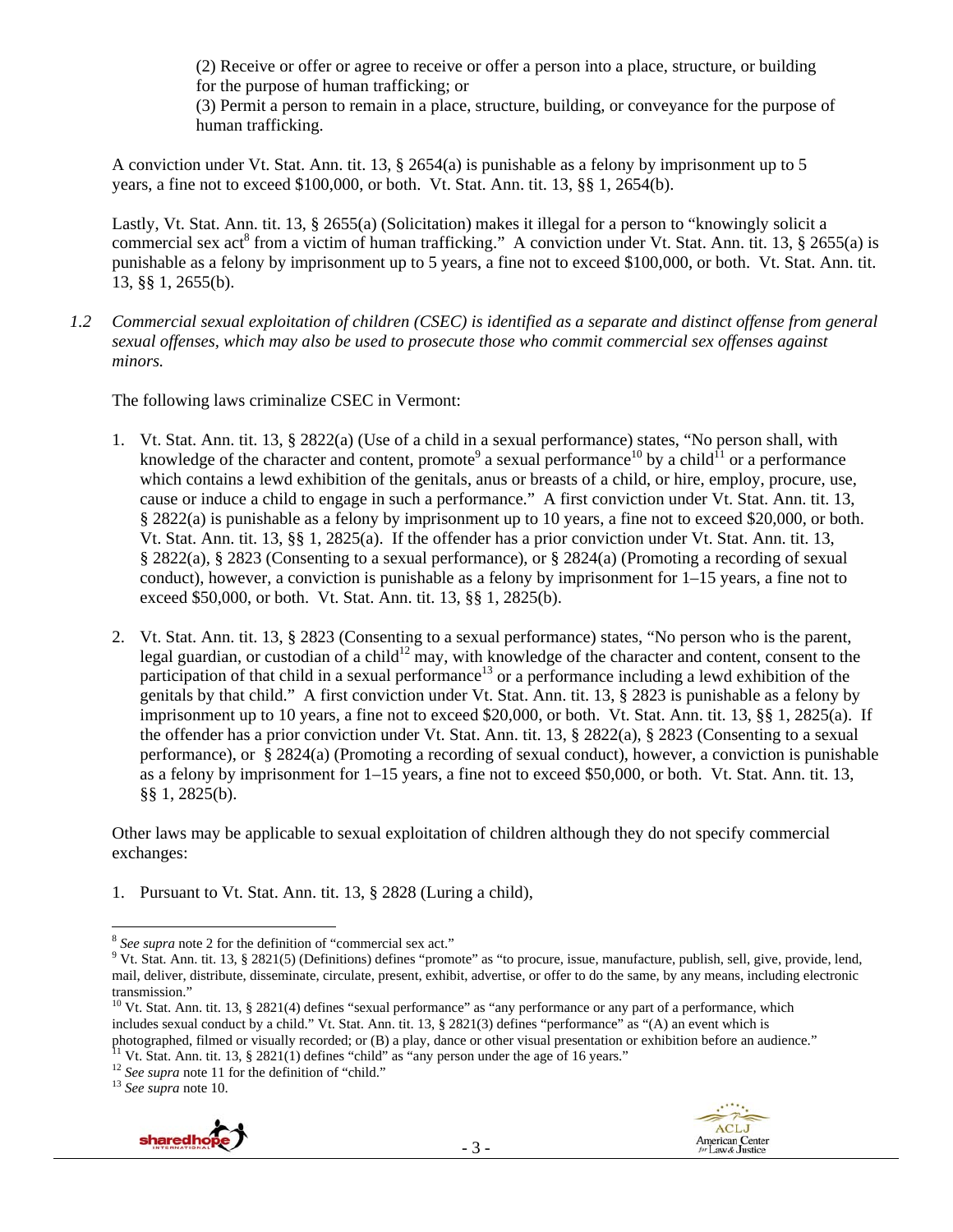(a) No person shall knowingly solicit, lure, or entice, or to attempt to solicit, lure, or entice, a child under the age of 16 or another person believed by the person to be a child under the age of 16, to engage in a sexual act as defined in section  $3251$  [Definitions] of this title<sup>14</sup> or engage in lewd and lascivious conduct as defined in section 2602 [Lewd or lascivious conduct with child] of this title.<sup>15</sup>

(b) This section applies to solicitation, luring, or enticement by any means, including in person, through written or telephonic correspondence or electronic communication.

(c) This section shall not apply if the person is less than 19 years old, the child is at least 15 years old, and the conduct is consensual.

A conviction under Vt. Stat. Ann. tit. 13, § 2828(a) is punishable as a felony by imprisonment up to 5 years, a fine not to exceed \$10,000, or both. Vt. Stat. Ann. tit. 13, §§ 1, 2825(e).

2. Vt. Stat. Ann. tit. 13, § 2602(a) (Lewd or lascivious conduct with child) provides,

(1) No person shall willfully and lewdly commit any lewd or lascivious act upon or with the body, or any part or member thereof, of a child under the age of 16 years, with the intent of arousing, appealing to, or gratifying the lust, passions, or sexual desires of such person or of such child. (2) This section shall not apply if the person is less than 19 years old, the child is at least 15 years old, and the conduct is consensual.

A first conviction under Vt. Stat. Ann. tit. 13, § 2602(a) is punishable as a felony by imprisonment for 2–15 years and a possible fine not to exceed \$5,000, a second conviction is punishable by imprisonment for 5 years to life and a possible fine not to exceed \$25,000, and subsequent convictions are punishable by imprisonment for 10 years to life and a possible fine not to exceed \$25,000. Vt. Stat. Ann. tit. 13, §§ 1, 2602(b). Additionally, sentences for second and subsequent convictions "shall be served and may not be suspended, deferred, or served as a supervised sentence" and the offender "shall not be eligible for probation, parole, furlough, or any other type of early release until the expiration of the five-year or 10-year term of imprisonment." Vt. Stat. Ann. tit. 13, § 2602(c). The court may, however, depart from the 5 and 10-year minimums required for second and subsequent convictions and may "impose a lesser term of incarceration if the court makes written findings on the record that the downward departure will serve the interests of justice and public safety." Vt. Stat. Ann. tit. 13, § 2602(c)(1), (2). Lastly, "A person convicted of violating subdivision (b)(2) or (3) of this section shall be sentenced under section 3271 [Indeterminate life sentence]<sup>16</sup> of this title" and "[a]ny prior conviction for sexual assault or aggravated sexual assault shall be considered a prior offense for purposes of sentencing enhancement." Vt. Stat. Ann. tit. 13, § 2602(d), (e).

3. Vt. Stat. Ann. tit. 13, § 3252(c) (Sexual assault) prohibits the following:

(c) No person shall engage in a sexual act<sup>17</sup> with a child who is under the age of 16, except:

<sup>(</sup>d) If a person sentenced under this section receives a sentence for an unsuspended term of incarceration, the person shall not be released until the person successfully completes all sex offender treatment and programming required by the department of corrections, unless the department determines that the person poses a sufficiently low risk of reoffense to protect the community or that a program can be implemented which adequately supervises the person and addresses any risk the person may pose to the community. 17 *See supra* note 14.



<sup>&</sup>lt;sup>14</sup> Vt. Stat. Ann. tit. 13, § 3251(1) (Definitions) defines "sexual act" as "conduct between persons consisting of contact between the penis and the vulva, the penis and the anus, the mouth and the penis, the mouth and the vulva, or any intrusion, however slight, by any part of a person's body or any object into the genital or anal opening of another."

<sup>&</sup>lt;sup>15</sup> See infra Section 1.2 for the provisions of Vt. Stat. Ann. tit. 13, § 2602 (Lewd or lascivious conduct with child). <sup>16</sup> Vt. Stat. Ann. tit. 13, § 3271(b)–(d) (Indeterminate life sentence) states,

<sup>(</sup>b) If a person is sentenced under this section, the person's maximum sentence shall be imprisonment for life.

<sup>(</sup>c) If a person sentenced under this section receives a sentence that is wholly or partially suspended, sex offender conditions and treatment shall be a condition of the person's probation agreement.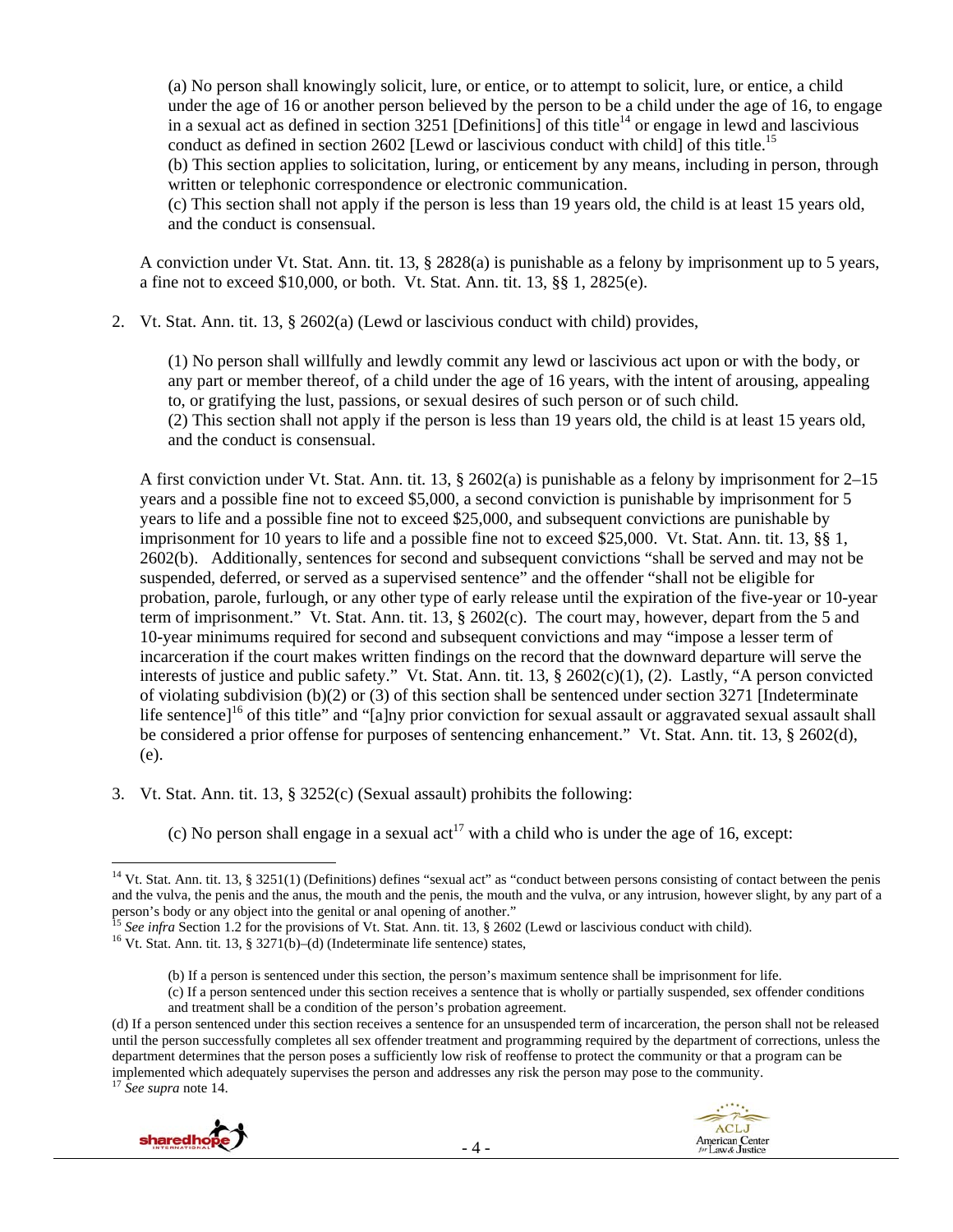(1) where the persons are married to each other and the sexual act is consensual; or (2) where the person is less than 19 years old, the child is at least 15 years old, and the sexual act is consensual.

A conviction under Vt. Stat. Ann. tit. 13, § 3252(c) is punishable as a felony by imprisonment up to 20 years and a possible fine not to exceed  $$10,000$ . Vt. Stat. Ann. tit. 13,  $\S$  $\S$  1, 3252(f)(2).

4. Vt. Stat. Ann. tit. 13, § 3253a(a) (Aggravated sexual assault of a child) states,

(a) A person commits the crime of aggravated sexual assault of a child if the actor is at least 18 years of age and commits sexual assault against a child under the age of 16 in violation of section 3252 [Sexual assault] of this title and at least one of the following circumstances exists:

(2) The actor is joined or assisted by one or more persons in physically restraining, assaulting, or sexually assaulting the victim.

(3) The actor commits the sexual act under circumstances which constitute the crime of kidnapping. (4) The actor has previously been convicted in this state of sexual assault under subsection 3252(a) or (b) of this title, aggravated sexual assault under section 3253 of this title, or aggravated sexual assault of a child under this section, or has been convicted in any jurisdiction in the United States or territories of an offense which would constitute sexual assault under subsection 3252(a) or (b) of this title, aggravated sexual assault under section 3253 of this title, or aggravated sexual assault of a child under this section if committed in this state.

. . . .

. . . .

A conviction under Vt. Stat. Ann. tit. 13, § 3253a(a) is punishable as a felony by imprisonment for 25 years to life and a possible fine not to exceed \$50,000. Vt. Stat. Ann. tit. 13, §§ 1, 3253a(b). Vt. Stat. Ann. tit. 13, § 3253a(b) further states, "The 25-year term of imprisonment . . . shall be served and may not be suspended, deferred, or served as a supervised sentence. The defendant shall not be eligible for probation, parole, furlough, or any other type of early release until the expiration of the 25-year term of imprisonment."

*1.3 CSEC or prostitution statutes refer to the sex trafficking statute to identify the commercially sexually exploited minor as a trafficking victim.* 

Neither Vt. Stat. Ann. tit. 13, § 2822(a) (Use of a child in a sexual performance) nor § 2823 (Consenting to a sexual performance) refer to Vt. Stat. Ann. tit. 13, § 2652(a) (Human trafficking) or § 2653 (Aggravated human trafficking).

1.3.1 Recommendation: Amend Vt. Stat. Ann. tit. 13, § 2822(a) (Use of a child in a sexual performance) and § 2823 (Consenting to a sexual performance) to refer to Vt. Stat. Ann. tit. 13, § 2652(a) (Human trafficking) and § 2653(a) (Aggravated human trafficking) to ensure that CSEC victims are properly identified as trafficking victims.



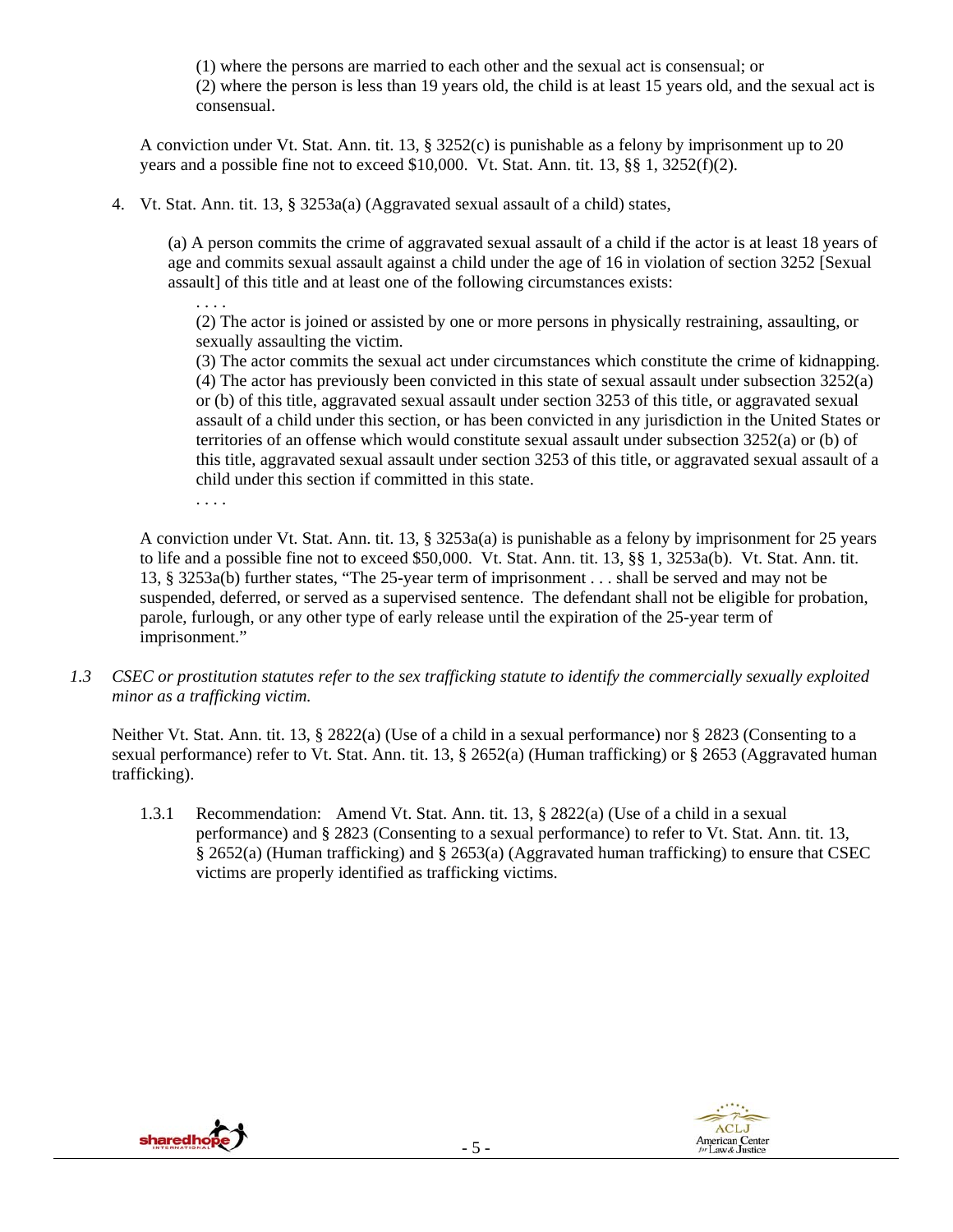#### **Framework Issue 2: Criminal provisions for demand**

#### *Legal Components:*

- *2.1 The state sex trafficking law can be applied to the buyers of commercial sex acts with a victim of domestic minor sex trafficking.*
- *2.2 Buyers of commercial sex acts with a minor can be prosecuted under CSEC laws.*
- *2.3 Solicitation laws differentiate buying sex acts with an adult and buying sex acts with a minor under 18.*
- *2.4 Penalties for buyers of commercial sex acts with minors are as high as federal penalties.*
- *2.5 Using the Internet to lure, entice, or purchase, or attempt to lure, entice, or purchase commercial sex acts with a minor is a separate crime or results in an enhanced penalty for buyers.*
- *2.6 No age mistake defense is permitted for a buyer of commercial sex acts with any minor under 18.*
- *2.7 Base penalties for buying sex acts with a minor are sufficiently high for all minors under 18 and not reduced for older minors.*
- *2.8 Financial penalties for buyers of commercial sex acts with minors are sufficiently high to make it difficult for buyers to hide the crime.*
- *2.9 Buying and possessing child pornography carries penalties as high as similar federal offenses.*
- *2.10 Convicted buyers of commercial sex acts with minors and child pornography are required to register as sex offenders.*

\_\_\_\_\_\_\_\_\_\_\_\_\_\_\_\_\_\_\_\_\_\_\_\_\_\_\_\_\_\_\_\_\_\_\_\_\_\_\_\_\_\_\_\_\_\_\_\_\_\_\_\_\_\_\_\_\_\_\_\_\_\_\_\_\_\_\_\_\_\_\_\_\_\_\_\_\_\_\_\_\_\_\_\_\_\_\_\_\_\_\_\_\_\_

# *Legal Analysis:*

*2.1 The state sex trafficking law can be applied to the buyers of commercial sex acts with a victim of domestic minor sex trafficking.* 

Vt. Stat. Ann. tit. 13, § 2655(a) (Solicitation) makes it illegal for a person to "knowingly solicit a commercial sex act<sup>18</sup> from a victim of human trafficking." Vt. Stat. Ann. tit. 13, § 2652(a)(1) (Human trafficking) makes it illegal to "obtain by any means a person under the age of 18 for the purpose of having the person engage in a commercial sex act." Federal prosecutors, under the Trafficking Victims Protection Act (TVPA),<sup>19</sup> have applied the crime of human trafficking to attempted buyers of commercial sex with minors by charging that the buyers attempted to "obtain"<sup>20</sup> a person under 18 to engage in commercial sex.<sup>21</sup> It is unsettled whether the courts will uphold this interpretation of the TVPA. It is arguable, therefore, that the term "obtain" in Vermont's trafficking statute may be similarly applied, and could, therefore, implicate buyers under Vt. Stat. Ann. tit. 13, § 2652(a)(1). To the extent that buyers may be convicted under Vt. Stat. Ann. tit. 13, § 2652(a)(1) for obtaining commercial sex with a minor, buyers may also be convicted under § 2653(a) (Aggravated human trafficking).<sup>22</sup>

*2.2 Buyers of commercial sex acts with a minor can be prosecuted under CSEC laws.* 

Vt. Stat. Ann. tit. 13, § 2655(a) (Solicitation) makes it illegal for a person to "knowingly solicit a commercial sex act<sup>23</sup> from a victim of human trafficking." If the victim is not identified as a trafficking victim, however, a buyer is subject to prosecution under Vermont's general prostitution law, Vt. Stat. Ann. tit. 13, § 2632(a) (Prohibited acts), which states,



 $18$  See supra note 2 for the definition of "commercial sex act."

<sup>&</sup>lt;sup>19</sup> Trafficking Victims Protection Act (TVPA) of 2000, Pub. L. No. 106-386, 114 Stat. 1464, 1466 (codified in scattered sections of 18 and 22 U.S.C.).

 $20$  18 U.S.C. § 1591(a).

<sup>21</sup> *See, e.g*., Indictment at 1, United States v. Oflyng, No. 09-00084-01-CR-W-SOW (W.D. Mo. Mar. 10, 2009); *see also* News Release, U.S. Department of Justice, Office of the Unites States Attorney for the Western District of Missouri, Human Trafficking Rescue Project, Operation Guardian Angel, Final Defendant Pleads Guilty to Sex Trafficking of a Child, (Dec. 18,

<sup>&</sup>lt;sup>22</sup> See supra Section 1.1 for the substantive provisions of Vt. Stat. Ann. tit. 13, § 2653(a).<br><sup>23</sup> See supra note 2 for the definition of "commercial sex act."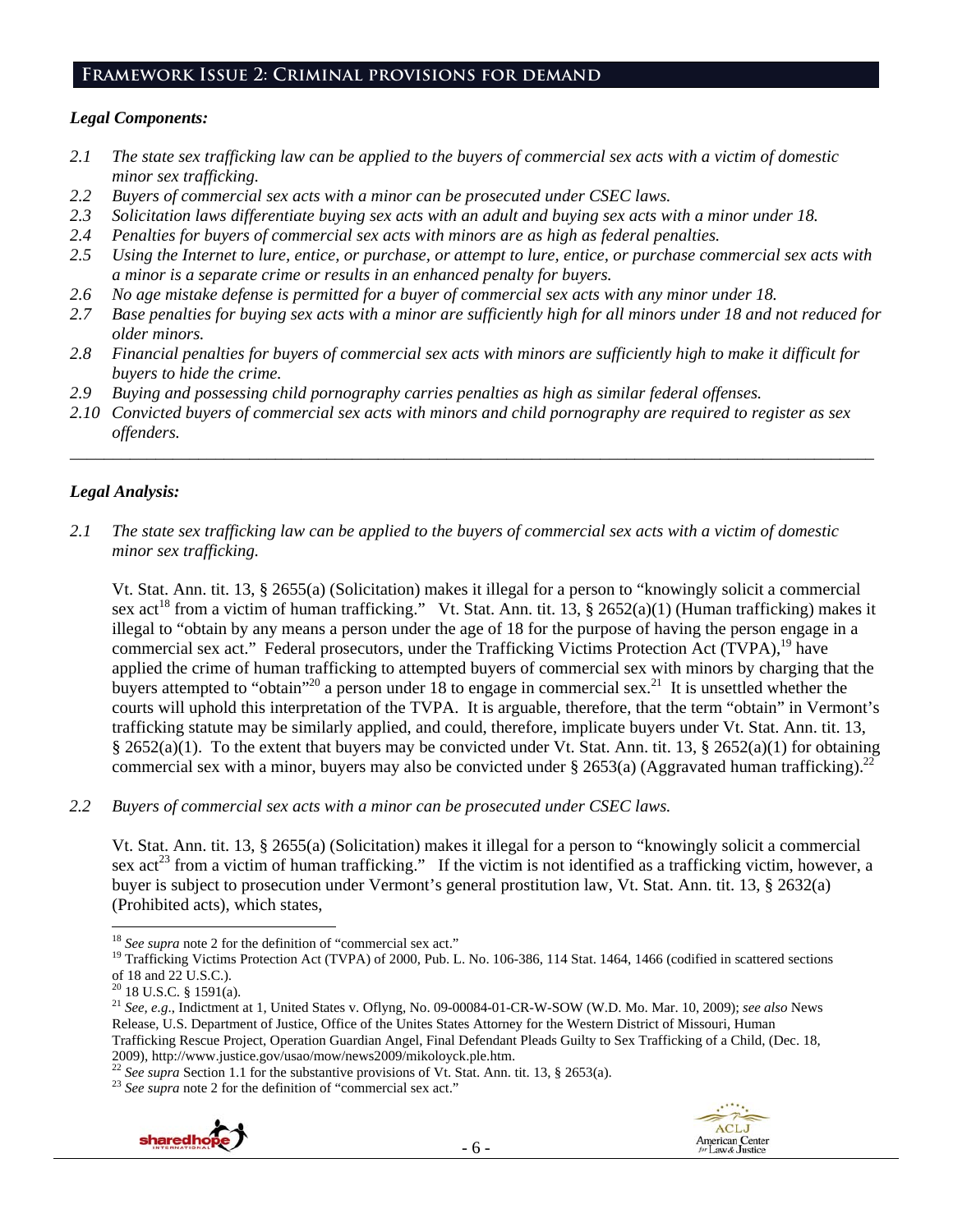(a) A person shall not:

. . .

(6) Procure or solicit or offer to procure or solicit a person for the purpose of prostitution,  $24$ lewdness<sup>25</sup> or assignation;<sup>26</sup>

(7) Reside in, enter or remain in a place, structure or building or enter or remain in a conveyance for the purpose of prostitution, lewdness or assignation;

- (8) Engage in prostitution, lewdness or assignation; or
- (9) Aid or abet prostitution, lewdness or assignation, by any means whatsoever.

A buyer's first conviction under Vt. Stat. Ann. tit. 13, § 2632(a) is punishable as a misdemeanor by imprisonment up to 1 year or a fine not to exceed \$100 while subsequent convictions are punishable as a felony by imprisonment up to 3 years. Vt. Stat. Ann. tit. 13, §§ 1, 2632(b).

2.2.1 Recommendation: Amend Vt. Stat. Ann. tit. 13, § 2632(a) (Prohibited acts) to refer cases involving victims under the age of 18 to Vt. Stat. Ann. tit. 13, § 2655(a) (Solicitation).

#### *2.3 Solicitation laws differentiate buying sex acts with an adult and buying sex acts with a minor under 18.*

Vermont's prostitution statute, Vt. Stat. Ann. tit. 13, § 2632(a)(6) (Prohibited acts), is age-neutral and does not differentiate between buying sex with an adult and buying sex with a minor. Instead, Vt. Stat. Ann. tit. 13, § 2632(a)(6) only makes it illegal for a person to "[p]rocure or solicit or offer to procure or solicit a person for the purpose of prostitution,<sup>27</sup> lewdness<sup>28</sup> or assignation."<sup>29</sup> Similarly, Vt. Stat. Ann. tit. 13, § 2655 (Solicitation) is also age-neutral and does not distinguish between soliciting commercial sex with an adult victim of human trafficking and a minor victim of human trafficking. Vt. Stat. Ann. tit. 13, § 2655(a) states only that "[n]o person shall knowingly solicit a commercial sex act from a victim of human trafficking." The definition of "victim of human trafficking" in Vt. Stat. Ann. tit. 13, § 2651(13), however, refers to Vt. Stat. Ann. tit. 13, § 2652, which does differentiate between minors and adults.

2.3.1 Recommendation: Revise Vt. Stat. Ann. tit. 13, § 2632(a)(6) (Prohibited acts) to clarify that when commercial sex acts are purchased with a minor under 18 years of age, heightened penalties apply and the case should be prosecuted under Vt. Stat. Ann. tit. 13, § 2655 (Solicitation) in the human trafficking chapter so that the statutes differentiate between buying sex with an adult and buying sex with a minor.

#### *2.4 Penalties for buyers of commercial sex acts with minors are as high as federal penalties.*

Buyers face penalties under several of Vermont's statutes related to human trafficking and prostitution. A conviction under Vt. Stat. Ann. tit. 13, § 2652(a) (Human trafficking) is punishable as a felony by imprisonment "for a term up to and including life," a fine not to exceed \$500,000, or both. Vt. Stat. Ann. tit. 13, §§ 1, 2652(b). A conviction under Vt. Stat. Ann. tit. 13, § 2653(a) (Aggravated human trafficking) is a felony punishable by imprisonment for 20 years to life, a fine up to \$100,000, or both. Vt. Stat. Ann. tit. 13, §§ 1, 2653(b). Attempts to commit either human trafficking or aggravated human trafficking are punishable to the same extent as the completed offense. Vt. Stat. Ann. tit 13, § 9(a). A conviction under Vt. Stat. Ann. tit. 13,





 <sup>24</sup> Pursuant to Vt. Stat. Ann. tit. 13, § 2631(1) (Definitions), "The term 'prostitution' shall be construed to include the offering or receiving of the body for sexual intercourse for hire and shall also be construed to include the offering or receiving of the body for indiscriminate sexual intercourse without hire."<br>
<sup>25</sup> Vt. Stat. Ann. tit. 13, § 2631(2) (Definitions) defines "lewdness" as "open and gross lewdness."<br>
<sup>26</sup> Pursuant to Vt. Stat. Ann. tit. 13, § 2631(3) (Definitions), "T

appointment or engagement for prostitution or lewdness as defined in this section."<br>
<sup>27</sup> See supra note 24for the definition of "prostitution."<br>
<sup>28</sup> See supra note 25 for the definition of "lewdness."<br>
<sup>29</sup> See supra no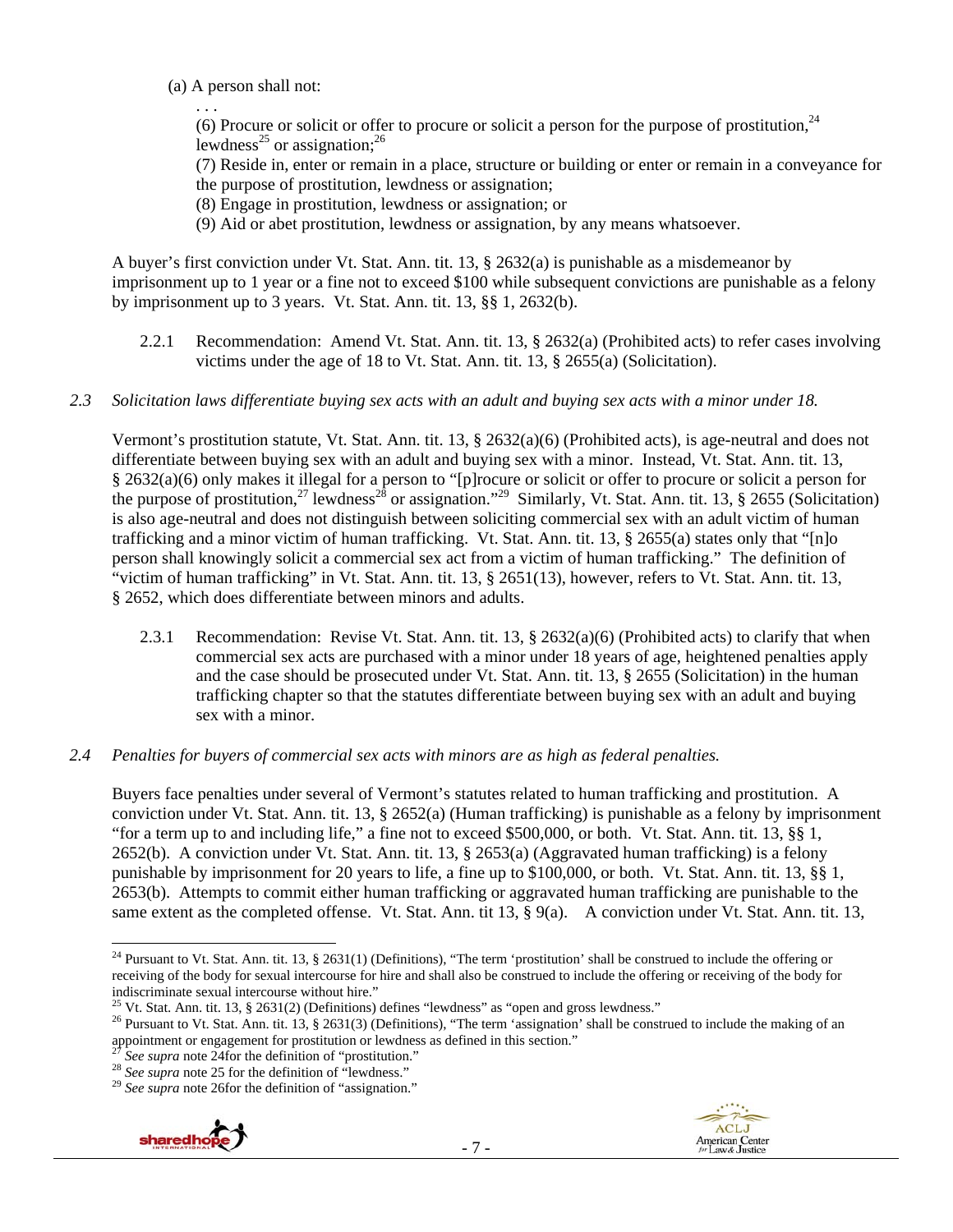§ 2655(a) (Solicitation) is punishable as a felony by imprisonment up to 5 years, a fine not to exceed \$100,000, or both. Vt. Stat. Ann. tit. 13, §§ 1, 2655(b). Lastly, a buyer's first conviction under Vt. Stat. Ann. tit. 13, § 2632(a) (Prohibited acts) is punishable by imprisonment up to 1 year or a fine up to \$100, while subsequent convictions are punishable by imprisonment up to 3 years. Vt. Stat. Ann. tit. 13, § 2632(b).

Several sexual offenses could be used to prosecute certain buyers of commercial sex acts with a minor but do not specifically criminalize the commercial sexual exploitation of a child and do not refer to the human trafficking statute to bring these criminal offenses within the ambit of human trafficking under Vt. Stat. Ann. tit. 13, § 2653.<sup>30</sup>

In comparison, if the victim is under the age of 14, a conviction under the TVPA for child sex trafficking is punishable by 15 years to life imprisonment and a fine not to exceed \$250,000. 18 U.S.C. §§ 1591(b)(1), 3559(a)(1), 3571(b)(3). If the victim is between the ages of 14–17, a conviction is punishable by 10 years to life imprisonment and a fine not to exceed \$250,000. 18 U.S.C. §§ 1591(b)(2),  $3559(a)(1)$ ,  $3571(b)(3)$ . A conviction is punishable by mandatory life imprisonment, however, if the buyer has a prior conviction for a federal sex offense<sup>31</sup> against a minor. 18 U.S.C. § 3559(e)(1). To the extent buyers can be prosecuted under other federal CSEC laws, $32$  a conviction is punishable by penalties ranging from a fine not to exceed \$250,000 to life imprisonment and a fine not to exceed \$250,000.<sup>33</sup>

*2.5 Using the Internet to lure, entice, or purchase, or attempt to lure, entice, or purchase commercial sex acts with a minor is a separate crime or results in an enhanced penalty for buyers.* 

Although Vt. Stat. Ann. tit. 13, § 2828 (Luring a child) is not expressly commercial or limited in application to offenses involving the use of the Internet, the statute may be used to convict a buyer who uses the Internet to lure, entice, recruit, or purchase commercial sex acts with a minor. Vt. Stat. Ann. tit. 13, § 2828 states,

(a) No person shall knowingly solicit, lure, or entice, or to attempt to solicit, lure, or entice, a child under the age of 16 or another person believed by the person to be a child under the age of 16, to engage in a sexual act as defined in section  $3251$  [Definitions]<sup>34</sup> of this title or engage in lewd and lascivious conduct as defined in section 2602 [Lewd or lascivious conduct with child] of this title.<sup>35</sup>

(b) This section applies to solicitation, luring, or enticement by any means, including in person, through written or telephonic correspondence or electronic communication.

(c) This section shall not apply if the person is less than 19 years old, the child is at least 15 years old, and the conduct is consensual.



<sup>&</sup>lt;sup>30</sup> *See supra* Section 1.2 for a full description of the sexual offense laws that may be used to prosecute certain buyers. <sup>31</sup> Pursuant to 18 U.S.C. § 3559(e)(2), "federal sex offense" is defined as

an offense under section 1591 [18 USCS § 1591] (relating to sex trafficking of children), 2241 [18 USCS § 2241] (relating to aggravated sexual abuse),  $2242$  [18 USCS § 2242] (relating to sexual abuse),  $2244(a)(1)$  [18 USCS §  $2244(a)(1)$ ] (relating to abusive sexual contact), 2245 [18 USCS]

<sup>§ 2245] (</sup>relating to sexual abuse resulting in death), 2251 [18 USCS § 2251] (relating to sexual exploitation of children), 2251A [18 USCS § 2251A] (relating to selling or buying of children), 2422(b) [18 USCS § 2422(b)] (relating to coercion and enticement of a minor into prostitution), or 2423(a) [18 USCS § 2423(a)] (relating to

transportation of minors).<br><sup>32</sup> 18 U.S.C. §§ 2251A(b) (Selling or buying of children), 2251(a) (Sexual exploitation of children), 2423(a) (Transportation of a minor with intent for minor to engage in criminal sexual activity), 2422(a) (Coercion and enticement), 2252(a)(2), (a)(4) (Certain activities relating to material involving the sexual exploitation of minors).

<sup>33 18</sup> U.S.C. §§ 2251A(b) (conviction punishable by imprisonment for 30 years to life and a fine), 2251(e) (conviction punishable by imprisonment for 15–30 years and a fine), 2423(a) (conviction punishable by imprisonment for 10 years to life and a fine),  $2422(a)$  (conviction punishable by a fine, imprisonment up to 20 years, or both),  $2252(a)(2)$ , (4) (stating that a conviction under subsection (a)(2) is punishable by imprisonment for 5–20 years and a fine, while a conviction under subsection (a)(4) is punishable by imprisonment up to 10 years, a fine, or both); *see also* 18 U.S.C. §§ 3559(a)(1) (classifying all of the above listed offenses as felonies), 3571(b)(3) (providing a fine up to \$250,000 for any felony conviction).<br><sup>34</sup> See supra note 14 for the definition of "sexual act."<br><sup>35</sup> See supra Section 1.2 for the substantive provisions of Vt. St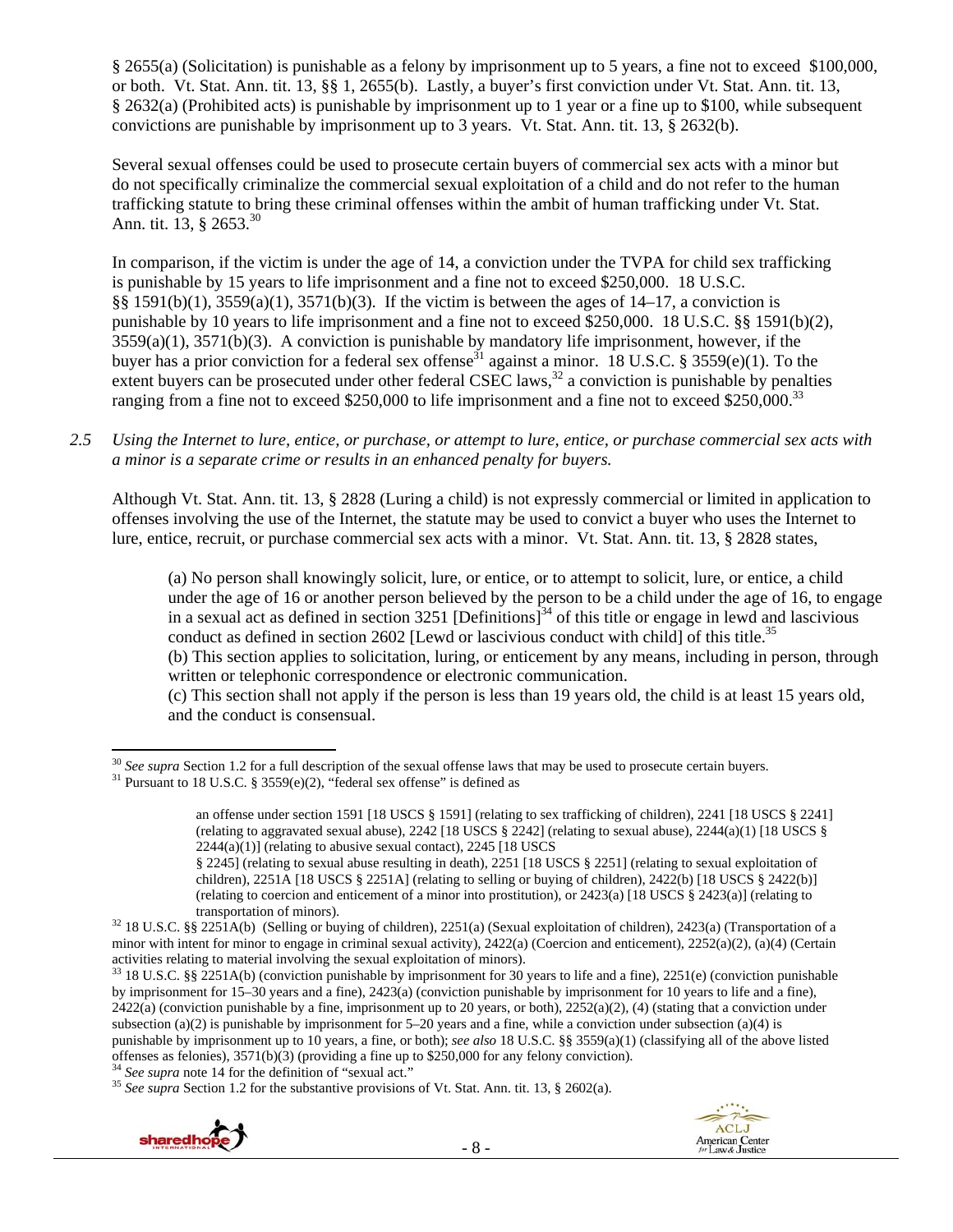A conviction under Vt. Stat. Ann. tit. 13, § 2828(a) is punishable as a felony by imprisonment up to 5 years, a fine not to exceed \$10,000, or both. Vt. Stat. Ann. tit. 13, § 2825(e).

2.5.1 Recommendation: Amend Vt. Stat. Ann. tit. 13, § 2828(a) (Luring a child) to protect all minors under the age of 18 and impose enhanced penalties on a buyer who uses the Internet to lure, entice, recruit, or purchase commercial sex acts with a minor.

#### *2.6 No age mistake defense is permitted for a buyer of commercial sex acts with any minor under 18.*

Vt. Stat. Ann. tit. 13, § 2652 (Human trafficking), § 2655(a) (Solicitation), and § 2653 (Aggravated human trafficking) do not expressly prohibit a mistake of age defense. Additionally, because a conviction under Vermont's age-neutral solicitation law, Vt. Stat. Ann. tit. 13, § 2632(a) (Prohibited acts), does not depend on the age of the person solicited, the defense of age mistake is irrelevant.

Vt. Stat. Ann. tit. 13, § 2827(c)(1) (Possession of child pornography),<sup>36</sup> however, does permit the use of an affirmative defense if "the defendant in good faith had a reasonable basis to conclude that the child in fact had attained the age of 16 when the depiction was made." Additionally, although not applicable to buyers, Vt. Stat. Ann. tit. 13, § 2822(b) (Use of a child in a sexual performance), states,

In any prosecution arising under this section, the defendant may raise as an affirmative defense that before the child participated in the sexual performance, the defendant, in good faith, had a reasonable and factual basis to conclude that the child had in fact attained the age of 16; and the defendant did not rely solely upon the oral allegations or representations of the child as to his or her age.

Similarly, Vt. Stat. Ann. tit. 13, § 2824(b)(3) (Promoting a recording of sexual conduct)<sup>37</sup> allows the defendant to assert an affirmative defense when "the defendant in good faith had a reasonable basis to conclude that the child in fact had attained the age of 16 when the recording was made."

- 2.6.1 Recommendation: Amend Vt. Stat. Ann. tit. 13, § 2652 (Human trafficking), § 2653 (Aggravated human trafficking), and Vermont's CSEC laws to expressly prohibit the mistake of age defense.
- *2.7 Base penalties for buying sex acts with a minor are sufficiently high for all minors under 18 and not reduced for older minors.*

Vt. Stat. Ann. tit. 13, § 2652(b) (Human trafficking) and § 2653(b) (Aggravated human trafficking) do not reduce penalties for older minors. Similarly, Vermont's CSEC laws do not stagger penalties according to age. Vt. Stat. Ann. tit. 13, § 2828 (Luring a child) and § 2827(a) (Possession of child pornography) do not, however, protect children 16 years of age and older.

- 2.7.1 Recommendation: Amend the definition of "child" in Vt. Stat. Ann. tit. 13, § 2821(1) (Definitions) to "any person under the age of 18 years," which would enable Vt. Stat. Ann. tit. 13, § 2828 (Luring a child) and § 2827(a) (Possession of child pornography) to protect all minors.
- *2.8 Financial penalties for buyers of commercial sex acts with minors are sufficiently high to make it difficult for buyers to hide the crime.*

Buyers of commercial sex with minors face fines, restitution, and civil penalties; however, buyers will not have to forfeit assets used in or acquired through a violation of Vermont's human trafficking or CSEC laws.

- 9 -





<sup>&</sup>lt;sup>36</sup> *See infra Section 2.9 for the substantive provisions of Vt. Stat. Ann. tit. 13, § 2827(c)(1).* <sup>37</sup> *See infra Section 3.2 for the substantive provisions of Vt. Stat. Ann. tit. 13, § 2824.*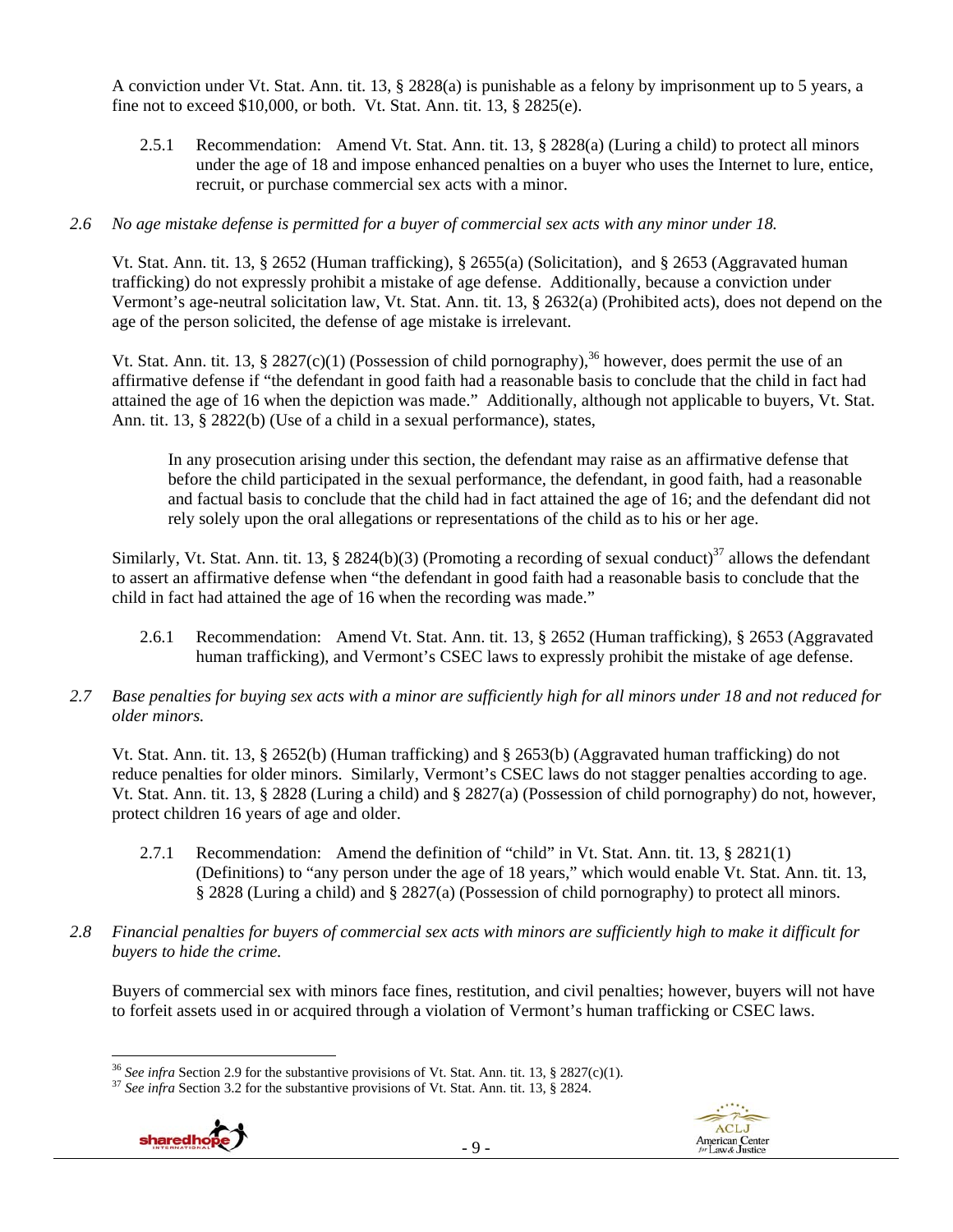Buyers convicted under Vermont's CSEC laws are subject to possible fines not to exceed \$500,000. A buyer convicted under Vt. Stat. Ann. tit. 13,  $\S$  2652(a) (Human trafficking) may be required to pay a fine not to exceed \$ 500,000. Vt. Stat. Ann. tit. 13, § 2652(b). Buyers convicted under Vt. Stat. Ann. tit. 13, § 2655(a) (Solicitation) or § 2653(a) (Aggravated human trafficking) are subject to a possible fine not to exceed \$100,000. Vt. Stat. Ann. tit. 13, §§ 2653(b), 2655(b). Lastly, a buyer's conviction under Vt. Stat. Ann. tit. 13, § 2632(a) (Prohibited acts) is subject to a possible fine not to exceed \$100. Vt. Stat. Ann. tit. 13, § 2632(b).

Buyers convicted of violating Vt. Stat. Ann. tit. 13, § 2652(a), § 2653(a), or § 2655(a) are required to make restitution to their victim under Vt. Stat. Ann. tit. 13, § 2657 (Restitution), which states,

(a) A person convicted of a violation of this subchapter [Criminal acts] shall be ordered to pay restitution to the victim pursuant to section 7043 [Restitution] of this title.

(b) If the victim of human trafficking<sup>38</sup> to whom restitution has been ordered dies before restitution is paid, any restitution ordered shall be paid to the victim's heir or legal representative, provided that the heir or legal representative has not benefited in any way from the trafficking.

(c) The return of the victim of human trafficking to his or her home country or other absence of the victim from the jurisdiction shall not limit the victim's right to receive restitution pursuant to this section.

Vt. Stat. Ann. tit. 13, § 7043(a) states,

(1) Restitution shall be considered in every case in which a victim of a crime, as defined in subdivision 5301(4) of this title,<sup>39</sup> has suffered a material loss.

(2) For purposes of this section, "material loss" means uninsured property loss, uninsured out-of-pocket monetary loss, uninsured lost wages, and uninsured medical expenses.

(3) In cases where restitution is ordered to the victim as a result of a human trafficking conviction under chapter 60 of this title, "material loss" shall also mean:

- (A) attorney's fees and costs; and
- (B) the greater of either:

(i) the gross income or value of the labor performed for the offender by the victim; or (ii) the value of the labor performed by the victim as guaranteed by the minimum wage and overtime provisions of 21 V.S.A. Section 385 [Administration].

Additionally, Vt. Stat. Ann. tit. 13, § 7043(g) states that "[r]estitution ordered under this section shall not preclude a person from pursuing an independent civil action for all claims not covered by the restitution order." Thus, buyers convicted under Vt. Stat. Ann. tit. 13, § 2652(a), § 2653(a), or § 2655(a) may face civil liability. Vt. Stat. Ann. tit. 13, § 2662 (Private cause of action) specifically provides,

(a) A victim of human trafficking may bring an action against the offender in the civil division of the superior court for damages, injunctive relief, punitive damages in the case of a willful violation, and reasonable costs and attorney's fees. Actual damages may include any loss for which restitution is available under section 2657 of this chapter.

(c) In a civil action brought under this section, the victim's alleged consent to the human trafficking is immaterial and shall not be admitted.

<sup>&</sup>lt;sup>39</sup> Vt. Stat. Ann. tit. 13, § 5301(4) states, "'Victim' means a person who sustains physical, emotional or financial injury or death as a direct result of the commission or attempted commission of a crime or act of delinquency and shall also include the family members of a minor, incompetent or a homicide victim."



. . . .

<sup>&</sup>lt;sup>38</sup> See supra note 6 for the definition of "victim of human trafficking."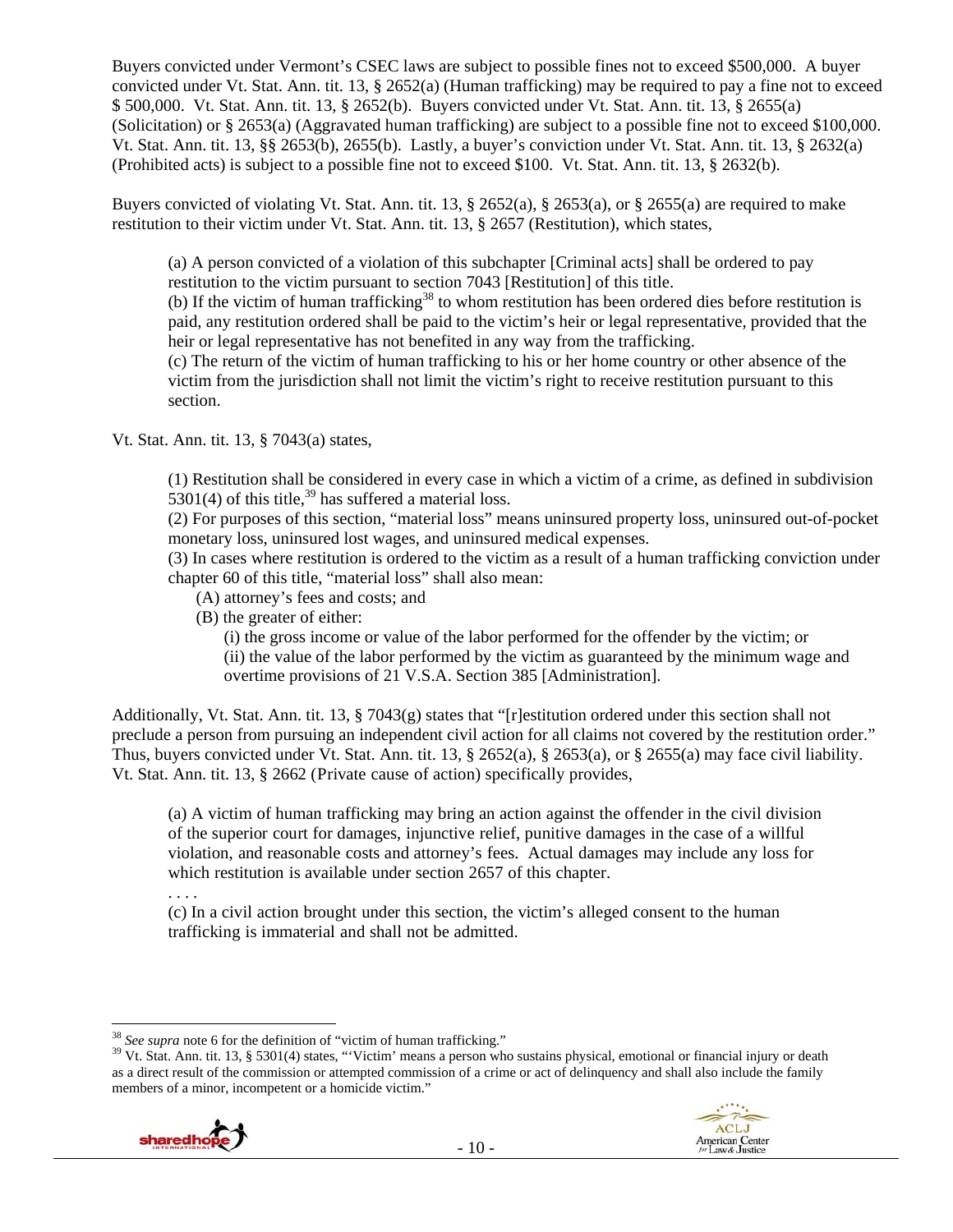2.8.1 Recommendation: Enact a law requiring buyers who violate Vt. Stat. Ann. tit. 13, § 2652(a) (Human trafficking), § 2653(a) (Aggravated human trafficking), § 2655(a) (Solicitation), or Vermont's CSEC laws to forfeit property used in or acquired through the commission of the crime.

#### *2.9 Buying and possessing child pornography carries penalties as high as similar federal offenses.*

Vermont's statutes penalize the possession of child pornography only if the depicted child is under the age of 16. Vt. Stat. Ann. tit. 13, § 2827(a) (Possession of child pornography) makes it illegal for a person "with knowledge of the character and content, [to] possess any photograph, film or visual depiction, including any depiction which is stored electronically, of sexual conduct<sup>40</sup> by a child<sup>41</sup> or of a clearly lewd exhibition of a child's genitals or anus." Pursuant to Vt. Stat. Ann. tit. 13, § 2825(c)(2) (Penalties), if the possessed child pornography depicts "sexual conduct by a child" a first conviction under Vt. Stat. Ann. tit. 13, § 2827(a) is punishable as a felony by imprisonment up to 5 years, a fine not to exceed \$10,000, or both, but if the child pornography depicts "a clearly lewd exhibition of a child's genitals or anus, other than a depiction of sexual conduct by a child," a first conviction is punishable as a misdemeanor by imprisonment up to 2 years, a fine not to exceed \$5,000, or both. Vt. Stat. Ann. tit. 13, §§ 1, 2825(c)(2). Subsequent convictions under Vt. Stat. Ann. tit. 13, § 2827(a) are punishable as felonies by imprisonment up to 10 years, a fine not to exceed \$50,000, or both. Vt. Stat. Ann. tit. 13, § 2825(d).

In comparison, a federal conviction for possession of child pornography<sup>42</sup> is generally punishable by imprisonment for 5–20 years and a fine not to exceed  $$250,000.<sup>43</sup>$  Subsequent convictions, however, are punishable by imprisonment up to 40 years and a fine not to exceed  $$250,000.<sup>44</sup>$ 

2.9.1 Recommendation: Amend the definition of "child" in Vt. Stat. Ann. tit. 13, § 2821(1) (Definitions) to include any person under the age of 18 in order to protect all minors from Vt. Stat. Ann. tit. 13, § 2827(a) (Possession of child pornography).

- 
- (E) bestiality; or
- 
- <sup>41</sup> See supra note 11 for the definition of "child."<br><sup>42</sup> 18 U.S.C. §§ 2252(a)(2), (a)(4) (Certain activities relating to material involving the sexual exploitation of minors),

<sup>&</sup>lt;sup>44</sup> 18 U.S.C. §§ 2252(b) (stating if a person has a prior conviction under subsection (a)(2), or a list of other statutes, a conviction is punishable by a fine and imprisonment for 15–40 years, but if a person has a prior conviction under subsection (a)(4), or a list of other statutes, a conviction is punishable by a fine and imprisonment for 10–20 years), 2252A(b)(1) (stating if a person has a prior conviction under subsection (a)(2), (a)(3), or a list of other statutes, a conviction is punishable by a fine and imprisonment for 15–40 years), 1466A(a), (b) (stating that the penalty scheme for section 2252A(b) applies); *see also* 18 U.S.C. §§ 3559(a)(1) (classifying all of the above listed offenses as felonies),  $3571(b)(3)$  (providing a fine up to \$250,000 for any felony conviction).





 <sup>40</sup> Vt. Stat. Ann. tit. 13, § 2821(2) (Definitions) defines "sexual conduct" as,

<sup>(</sup>A) any conduct involving contact between the penis and the vulva, the penis and the penis, the penis and the anus, the mouth and the penis, the mouth and the anus, the vulva and the vulva or the mouth and the vulva;

<sup>(</sup>B) any intrusion, however slight, by any part of a person's body or any object into the genital or anal opening of another with the intent of arousing, appealing to, or gratifying the lust, passions or sexual desire of any person;

<sup>(</sup>C) any intentional touching, not through the clothing, of the genitals, anus or breasts of another with the intent of arousing, appealing to, or gratifying the lust, passions or sexual desire of any person;

<sup>(</sup>D) masturbation;

<sup>2252</sup>A(a)(2)–(3) (Certain activities relating to material constituting or containing child pornography), 1466A(a), (b) (Obscene visual representations of the sexual abuse of children).

<sup>&</sup>lt;sup>43</sup> 18 U.S.C. §§ 2252(b) (stating that a conviction under subsection (a)(2) is punishable by imprisonment for 5–20 years and a fine, while a conviction under subsection (a)(4) is punishable by imprisonment up to 10 years, a fine, or both),  $2252A(b)(1)$  (a conviction is punishable by imprisonment for  $5-20$  years and a fine),  $1466A(a)$ , (b) (stating that a conviction under subsection (a) is "subject to the penalties provided in section  $2252A(b)(1)$ ," imprisonment for 5–20 years and a fine, while a conviction under subsection (b) is "subject to the penalties provided in section 2252A(b)(2)," imprisonment up to 10 years, a fine, or both); *see also* 18 U.S.C. §§ 3559(a)(1) (classifying all of the above listed offenses as felonies), 3571(b)(3) (providing a fine up to \$250,000 for any felony conviction).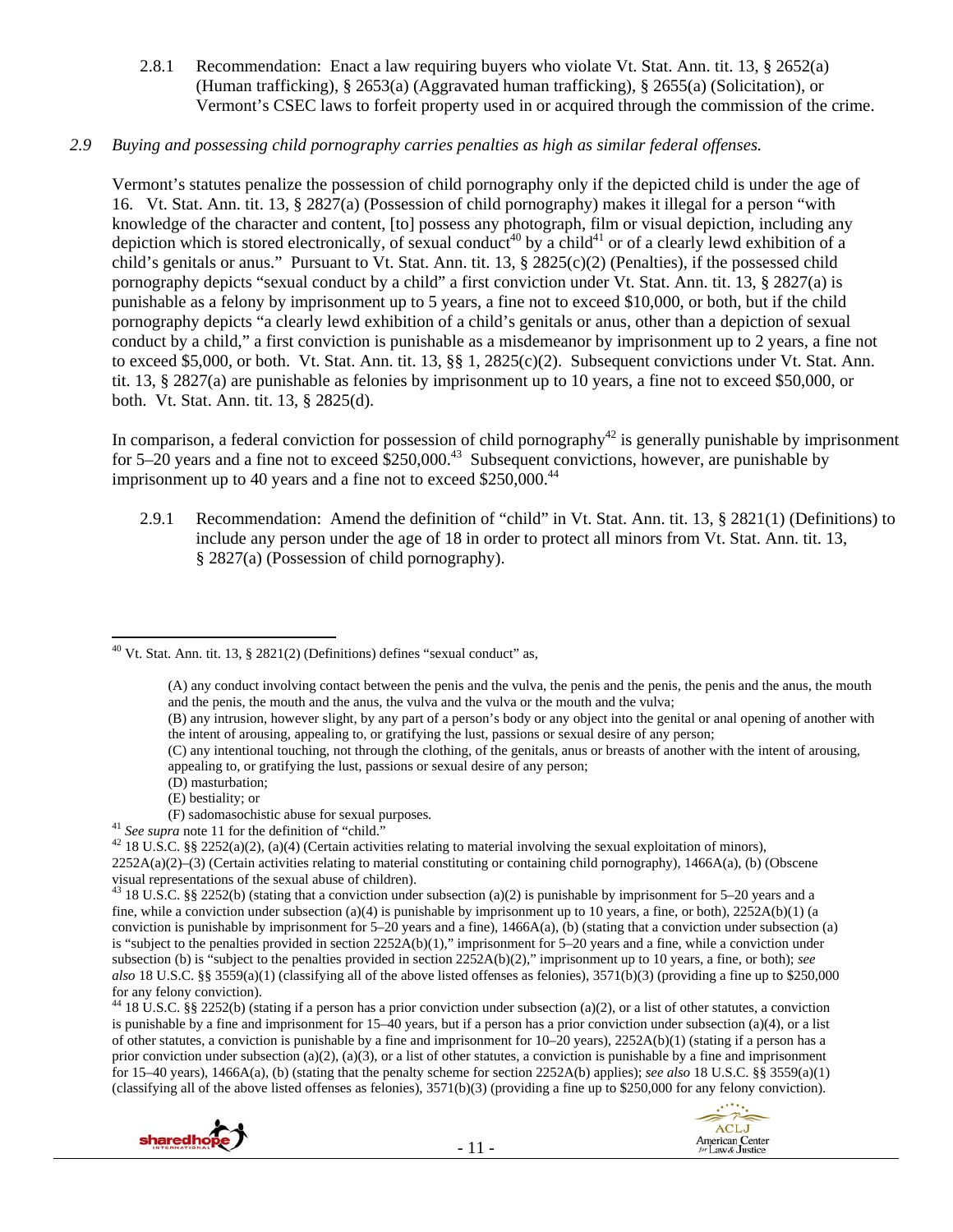- 2.9.2 Recommendation: Increase the penalties under Vt. Stat. Ann. tit. 13, § 2827 (Possession of child pornography) to be more comparable with federal penalties.
- *2.10 Convicted buyers of commercial sex acts with minors and child pornography are required to register as sex offenders.*

Buyers convicted under Vt. Stat. Ann. tit. 13, § 2652(a)(1)–(4) (Human trafficking), § 2653(a)(4) (Aggravated human trafficking), § 2632(a)(6) (Prohibited acts), when the person solicited is a minor, or § 2827(a) (Possession of child pornography) are required to register as sex offenders, but buyers convicted under Vt. Stat. Ann. tit. 13, § 2655(a) (Solicitation) are not expressly required to register. Vt. Stat. Ann. tit. 13, § 5402(a) (Sex offender registry) states that "[t]he department of public safety shall establish and maintain a sex offender registry, which shall consist of the information required to be filed under this subchapter." Vt. Stat. Ann. tit. 13, § 5407(a) (Sex offender's responsibility to report) states that "a sex offender shall report to the department." Vt. Stat. Ann. tit. 13, § 5401(10)(A), (B) (Definitions) defines "sex offender" as

(A) A person who is convicted in any jurisdiction of the United States, including a state, territory, commonwealth, the District of Columbia, or military, federal, or tribal court of any of the following offenses:

. . . .

(viii) human trafficking in violation of subdivisions  $2652(a)(1)–(4)$  of this title;

 $(ix)$  aggravated human trafficking in violation of subdivision  $2653(a)(4)$  of this title; and

(x) a federal conviction in federal court for any of the following offenses:

(I) Sex trafficking of children as defined in 18 U.S.C. § 1591.

(II) Aggravated sexual abuse as defined in 18 U.S.C. § 2241.

(III) Sexual abuse as defined in 18 U.S.C. § 2242.

(IV) Sexual abuse of a minor or ward as defined in 18 U.S.C. § 2243.

(V) Abusive sexual contact as defined in 18 U.S.C. § 2244.

(VII) Sexual exploitation of children as defined in 18 U.S.C. § 2251.

(VIII) Selling or buying of children as defined in 18 U.S.C. § 2251A.

(IX) Material involving the sexual exploitation of minors as defined in 18 U.S.C. § 2252.

(X) Material containing child pornography as defined in 18 U.S.C. § 2252A.

. . . .

. . . .

(XIII) Coercion and enticement of a minor for illegal sexual activity as defined in 18 U.S.C. § 2422.

. . . .

(XVI) Trafficking in persons as defined in 18 U.S.C. sections 2251–2252(a), 2260, or 2421– 2423 if the violation included sexual abuse, aggravated sexual abuse, or the attempt to commit aggravated sexual abuse.

(xi) an attempt to commit any offense listed in this subdivision (A).

(B) A person who is convicted of any of the following offenses against a victim who is a minor, except that, for purposes of this subdivision, conduct which is criminal only because of the age of the victim shall not be considered an offense for purposes of the registry if the perpetrator is under the age of 18 and the victim is at least 12 years old:

(i) any offense listed in subdivision (A) of this subdivision (10).

. . . .

(v) sexual exploitation of children as defined in 13 V.S.A. chapter 64 [which includes Vt. Stat. Ann. tit. 13, § 2827(a) (Possession of child pornography)].

(vi) procurement or solicitation as defined in 13 V.S.A.  $\S$  2632(a)(6) [Prohibited acts].

. . . .

(x) an attempt to commit any offense listed in this subdivision (B).

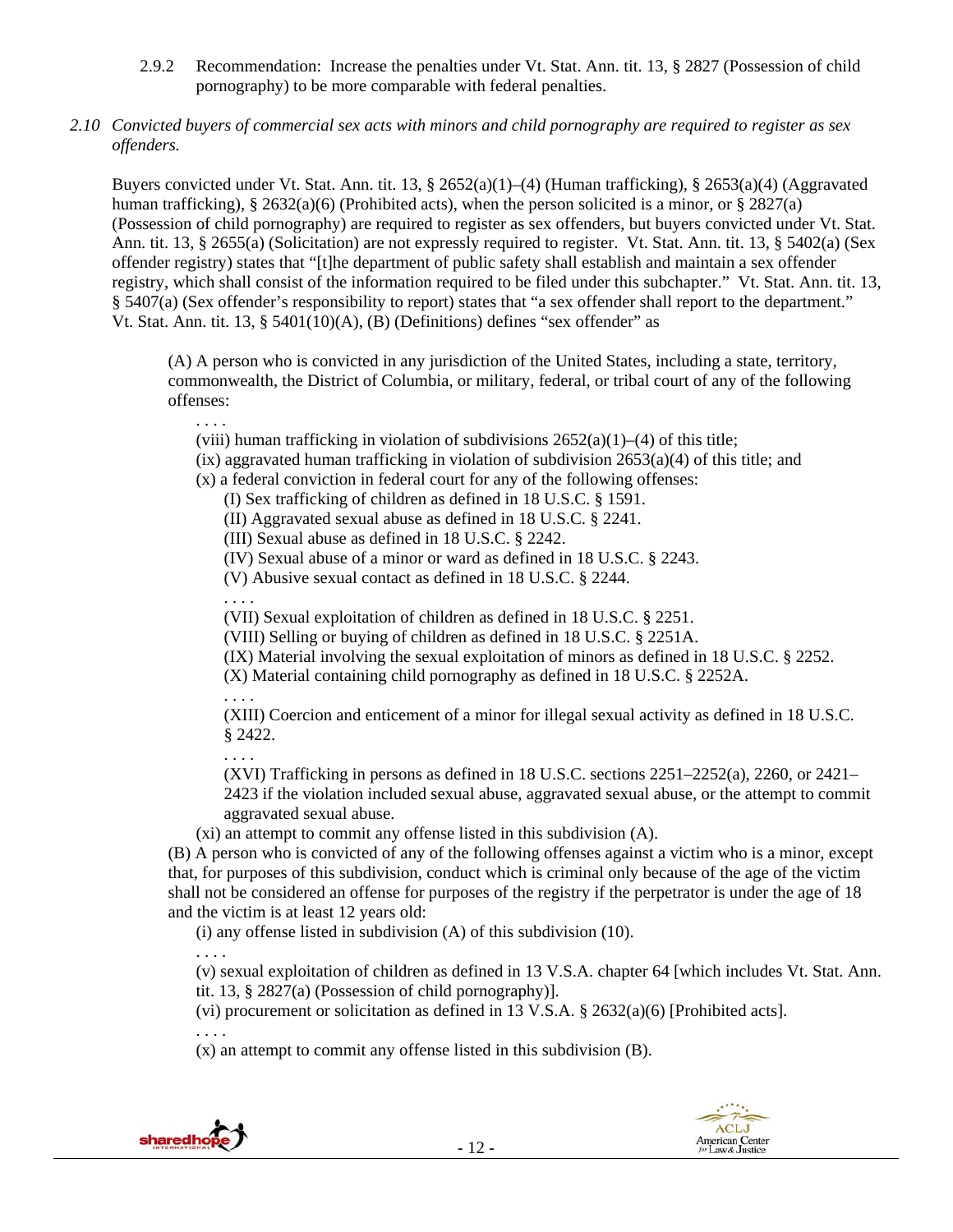2.10.1 Recommendation: Amend Vt. Stat. Ann. tit. 13, § 5401(10)(B) to include Vt. Stat. Ann. tit. 13, § 2655(a) (Solicitation) as a crime that triggers registration as a sex offender.

# **Framework Issue 3: Criminal provisions for traffickers**

#### *Legal Components:*

- *3.1 Penalties for trafficking a child for sexual exploitation are as high as federal penalties.*
- *3.2 Creating and distributing child pornography carries penalties as high as similar federal offenses.*
- *3.3 Using the Internet to lure, entice, recruit or sell commercial sex acts with a minor is a separate crime or results in an enhanced penalty for traffickers.*
- *3.4 Financial penalties for traffickers, including asset forfeiture, are sufficiently high.*
- *3.5 Convicted traffickers are required to register as sex offenders.*
- *3.6 Laws relating to termination of parental rights for certain offenses include sex trafficking or CSEC offenses in order to remove the children of traffickers from their control and potential exploitation. \_\_\_\_\_\_\_\_\_\_\_\_\_\_\_\_\_\_\_\_\_\_\_\_\_\_\_\_\_\_\_\_\_\_\_\_\_\_\_\_\_\_\_\_\_\_\_\_\_\_\_\_\_\_\_\_\_\_\_\_\_\_\_\_\_\_\_\_\_\_\_\_\_\_\_\_\_\_\_\_\_\_\_\_\_\_\_\_\_\_\_\_\_\_*

## *Legal Analysis:*

*3.1 Penalties for trafficking a child for sexual exploitation are as high as federal penalties.* 

Traffickers may be convicted under Vt. Stat. Ann. tit. 13, § 2652(a) (Human trafficking) or Vt. Stat. Ann. tit. 13, § 2653(a) (Aggravated human trafficking). A conviction under Vt. Stat. Ann. tit. 13, § 2652(a) is punishable as a felony by imprisonment "for a term up to and including life," a fine not to exceed \$500,000, or both, while a conviction under Vt. Stat. Ann. tit. 13, § 2653(a) is a felony punishable by imprisonment for 20 years to life, a fine up to \$100,000, or both. Vt. Stat. Ann. tit. 13, §§ 1, 2652(b), 2653(b). Attempts to commit either human trafficking or aggravated human trafficking are punishable to the same extent as the completed offense. Vt. Stat. Ann. tit 13, § 9(a).

A trafficker may also be convicted under Vt. Stat. Ann. tit. 13, § 2654(a) (Patronizing or facilitating human trafficking),<sup>45</sup> which is punishable as a felony by imprisonment up to 5 years, a fine not to exceed \$100,000, or both. Vt. Stat. Ann. tit. 13, §§, 1 2654(b).

Traffickers may be convicted under Vermont's CSEC laws. A conviction under either Vt. Stat. Ann. tit. 13, § 2822(a) (Use of a child in a sexual performance)<sup>46</sup>or Vt. Stat. Ann. tit. 13, § 2823 (Consenting to a sexual performance)<sup>47</sup> generally is punishable by imprisonment up to 10 years, a fine up to \$20,000, or both; however, if the offender has a prior conviction under Vt. Stat. Ann. tit. 13, § 2822(a), Vt. Stat. Ann. tit. 13, § 2823, or Vt. Stat. Ann. tit. 13, § 2824(a) (Promoting a recording of sexual conduct), a conviction under Vt. Stat. Ann. tit. 13, § 2822(a) or Vt. Stat. Ann. tit. 13, § 2823 is punishable by imprisonment for a term of 1–15 years, a fine up to \$50,000, or both. Vt. Stat. Ann. tit. 13, § 2825(a), (b).

In comparison, if the victim is under the age of 14, a conviction under the Trafficking Victims Protection Act  $(TVPA)<sup>48</sup>$  for child sex trafficking is punishable by 15 years to life imprisonment and a fine not to exceed \$250,000. 18 U.S.C. §§ 1591(b)(1), 3559(a)(1), 3571(b)(3). If the victim is between the ages of 14–17, a conviction is punishable by 10 years to life imprisonment and a fine not to exceed \$250,000. 18 U.S.C. §§ 1591(b)(2), 3559(a)(1), 3571(b)(3). A conviction is punishable by mandatory life imprisonment, however, if the trafficker has a prior conviction for a federal sex offense<sup>49</sup> against a minor.





<sup>&</sup>lt;sup>45</sup> See supra Section 1.1 for the provisions of Vt. Stat. Ann. tit. 13, § 2654(a).

<sup>&</sup>lt;sup>46</sup> See supra Section 1.2 for the provisions of Vt. Stat. Ann. tit. 13, § 2822(a).<br><sup>47</sup> See supra Section 1.2 for the provisions of Vt. Stat. Ann. tit. 13, § 2823.<br><sup>48</sup> See supra note 19.<br><sup>49</sup> See supra note 31.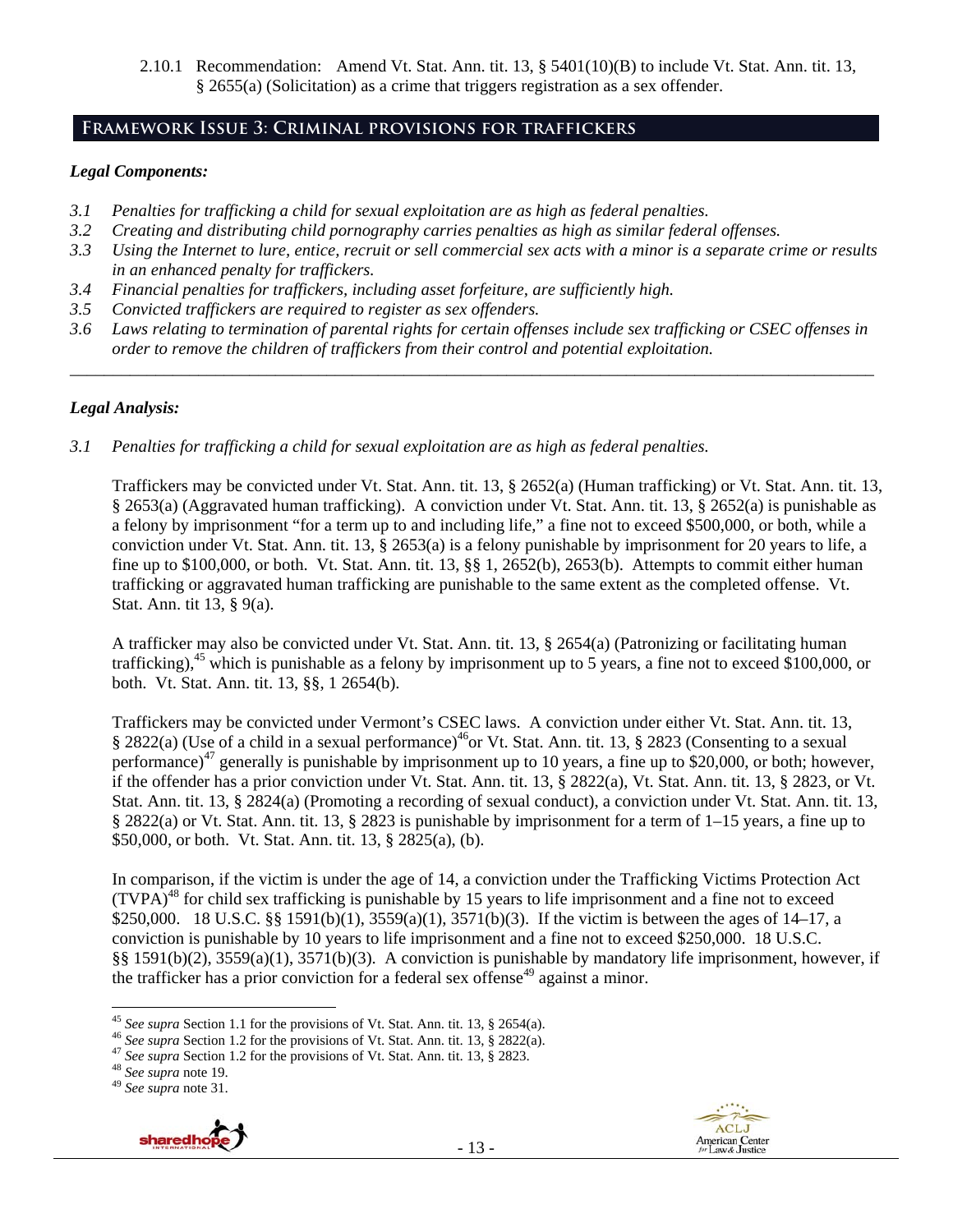#### *3.2 Creating and distributing child pornography carries penalties as high as similar federal offenses.*

Vermont prohibits both the creation and distribution of child pornography. The creation of child pornography is prohibited under Vt. Stat. Ann. tit. 13, § 2822(a) (Use of a child in a sexual performance), which makes it illegal for a person to "promote a sexual performance by a child or a performance which contains a lewd exhibition of the genitals, anus or breasts of a child, or hire, employ, procure, use, cause or induce a child to engage in such a performance." A conviction under Vt. Stat. Ann. tit. 13, § 2822(a) is generally punishable as a felony by imprisonment up to 10 years, a fine not to exceed \$20,000, or both, but if the offender has a prior conviction under Vt. Stat. Ann. tit. 13, § 2822(a), § 2823 (Consenting to a sexual performance), or § 2824(a) (Promoting a recording of sexual conduct), a conviction is punishable as a felony by imprisonment for 1–15 years, a fine not to exceed \$50,000, or both. Vt. Stat. Ann. tit. 13, §§ 1, 2825(a), (b).

Vt. Stat. Ann. tit. 13, § 2824(a) prohibits the distribution of child pornography by making it illegal for a person, "with knowledge of the character and content, [to] promote any photograph, film or visual recording of sexual conduct by a child, or of a lewd exhibition of a child's genitals or anus." Vt. Stat. Ann. tit. 13, § 2821(5) (Definitions) defines "promote" as "to procure, issue, manufacture, publish, sell, give, provide, lend, mail, deliver, distribute, disseminate, circulate, present, exhibit, advertise, or offer to do the same, by any means, including electronic transmission." A conviction under Vt. Stat. Ann. tit. 13, § 2824(a) is punishable in the same manner as Vt. Stat. Ann. tit. 13, § 2822 described above. Vt. Stat. Ann. tit. 13, § 2825(a), (b).

Lastly, Vt. Stat. Ann. tit. 13, § 2823 may be used to convict a trafficker who is the parent, legal guardian, or custodian of a child used in child pornography. Specifically, Vt. Stat. Ann. tit. 13, § 2823 makes it illegal for a "parent, legal guardian, or custodian of a child . . . [to], with knowledge of the character and content, consent to the participation of that child in a sexual performance or a performance including a lewd exhibition of the genitals by that child." A conviction under Vt. Stat. Ann. tit. 13, § 2823 is punishable in the same manner as Vt. Stat. Ann. tit. 13, § 2822 described above. Vt. Stat. Ann. tit. 13, § 2825(a), (b).

In comparison, if the victim is under the age of 14, a conviction under the TVPA for child sex trafficking is punishable by 15 years to life imprisonment and a fine not to exceed \$250,000. 18 U.S.C. §§ 1591(b)(1),  $3559(a)(1)$ ,  $3571(b)(3)$ . If the victim is between the ages of  $14-17$ , a conviction is punishable by 10 years to life imprisonment and a fine not to exceed \$250,000. 18 U.S.C. §§ 1591(b)(2), 3559(a)(1), 3571(b)(3). A conviction is punishable by mandatory life imprisonment, however, if the trafficker has a prior conviction for a federal sex offense<sup>50</sup> against a minor. Additionally, a federal conviction for distribution of child pornography<sup>51</sup> is generally punishable by imprisonment for  $5-20$  years and a fine not to exceed \$250,000.<sup>52</sup> Subsequent convictions, however, are punishable by imprisonment up to 40 years and a fine not to exceed \$250,000.<sup>53</sup>

 $53$  18 U.S.C. §§ 2252(b) (stating if a person has a prior conviction under subsection (a)(1), (a)(2), or (a)(3) or a list of other statutes, a conviction is punishable by a fine and imprisonment for 15–40 years), 2252A(b)(1) (stating if a person has a prior conviction under subsection (a)(2), (a)(3), or a list of other statutes, a conviction is punishable by a fine and imprisonment for  $15-$ 40 years), 1466A(a), (b) (stating that the penalty scheme for section 2252A(b) applies); *see also* 18 U.S.C. §§ 3559(a)(1) (classifying all of the above listed offenses as felonies),  $3571(b)(3)$  (providing a fine up to \$250,000 for any felony conviction).





<sup>50</sup> *See supra* note 31. 51 18 U.S.C. §§ 2252(a)(1), (a)(2), (a)(3) (Certain activities relating to material involving the sexual exploitation of minors),  $2252A(a)(2)$ , (a)(3) (Certain activities relating to material constituting or containing child pornography), 1466A(a) (Obscene visual representations of the sexual abuse of children).

 $52$  18 U.S.C. §§ 2252(b) (stating that a conviction under subsection (a)(1), (a)(2), or (a)(3) is punishable by imprisonment for 5– 20 years and a fine), 2252A(b)(1) (a conviction is punishable by imprisonment for 5–20 years and a fine), 1466A(a), (b) (stating that a conviction under subsection (a) is "subject to the penalties provided in section  $2252A(b)(1)$ ," imprisonment for 5–20 years and a fine, while a conviction under subsection (b) is "subject to the penalties provided in section  $2252A(b)(2)$ ," imprisonment up to 10 years, a fine, or both); *see also* 18 U.S.C.

<sup>§§ 3559(</sup>a)(1) (classifying all of the above listed offenses as felonies), 3571(b)(3) (providing a fine up to \$250,000 for any felony conviction).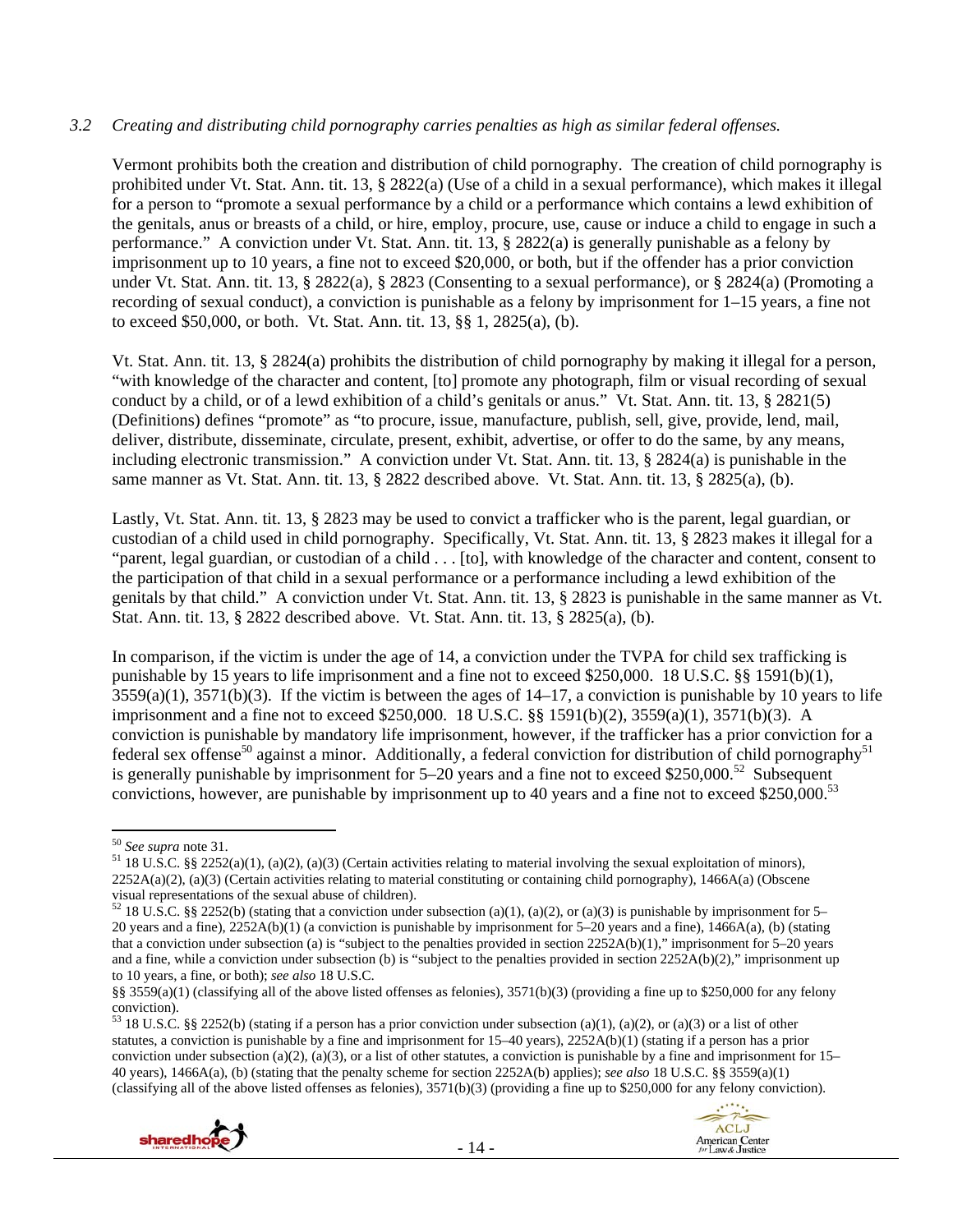*3.3 Using the Internet to lure, entice, recruit or sell commercial sex acts with a minor is a separate crime or results in an enhanced penalty for traffickers.* 

Although Vt. Stat. Ann. tit. 13, § 2828 (Luring a child) is not expressly commercial or limited in application to offenses involving the use of the Internet, the statute may be used to convict a trafficker who uses the Internet to lure, entice, recruit, or purchase a minor for commercial sex acts. Vt. Stat. Ann. tit. 13, § 2828 states,

(a) No person shall knowingly solicit, lure, or entice, or to attempt to solicit, lure, or entice, a child under the age of 16 or another person believed by the person to be a child under the age of 16, to engage in a sexual act as defined in section 3251 of this title<sup>54</sup> or engage in lewd and lascivious conduct as defined in section 2602 [Lewd or lascivious conduct with child] of this title. (b) This section applies to solicitation, luring, or enticement by any means, including in person, through

written or telephonic correspondence or electronic communication.

(c) This section shall not apply if the person is less than 19 years old, the child is at least 15 years old, and the conduct is consensual.

A conviction under Vt. Stat. Ann. tit. 13, § 2828(a) is punishable as a felony by imprisonment up to 5 years, a fine not to exceed \$10,000, or both. Vt. Stat. Ann. tit. 13, §§ 1, 2825(e).

3.3.1 Recommendation: Amend Vt. Stat. Ann. tit. 13, § 2828(a) (Luring a child) to protect all minors under the age of 18 and impose enhanced penalties on a trafficker who uses the Internet to lure, entice, recruit, or purchase a minor for commercial sex acts.

## *3.4 Financial penalties for traffickers, including asset forfeiture, are sufficiently high.*

Traffickers of commercial sex with minors face fines, restitution, and civil penalties; however, assets used in or acquired as a result of the commercial sexual exploitation of a child will not be seized.

Traffickers convicted under Vermont's human trafficking, CSEC, and statutes related to prostitution may be required to pay fines. Traffickers convicted under Vt. Stat. Ann. tit. 13,  $\S$  2652(a)(1) (Human trafficking) are subject to a possible fine not to exceed \$500,000, while those convicted under Vt. Stat. Ann. tit. 13, § 2653(a)(1) (Aggravated human trafficking), if the victim is under the age of 18, or Vt. Stat. Ann. tit. 13, § 2654(a) (Patronizing or facilitating human trafficking) are subject to a possible fine not to exceed \$100,000. Vt. Stat. Ann. tit. 13, §§ 2652(b), 2653(b), 2654(b). A trafficker convicted under either Vt. Stat. Ann. tit. 13, § 2822(a) (Use of a child in a sexual performance) or Vt. Stat. Ann. tit. 13, § 2823 (Consenting to a sexual performance) is subject to a possible fine not to exceed \$20,000, but the possible fine range increases to \$50,000 if the offender has a prior conviction under Vt. Stat. Ann. tit. 13,  $\S 2822(a)$ ,  $\S 2823$ , or  $\S 2824(a)$  (Promoting a recording of sexual conduct). Vt. Stat. Ann. tit. 13, § 2825(a), (b).

Traffickers convicted under Vt. Stat. Ann. tit. 13, § 2652(a), § 2653(a), or § 2654(a) are required to make restitution to their victim under Vt. Stat. Ann. tit. 13, § 2657 (Restitution).<sup>55</sup> Additionally, Vt. Stat. Ann. tit. 13,  $\S$  7043(a)(1) (Restitution)<sup>56</sup> states that the court shall consider restitution "in every case in which the victim of a crime<sup>57</sup>... has suffered a material loss."<sup>58</sup> As a result, traffickers convicted under any of Vermont's laws may be required to make restitution.





<sup>54</sup> See supra note 14 for the definition of "sexual act."

<sup>&</sup>lt;sup>55</sup> See supra Section 2.8 for the provisions of Vt. Stat. Ann. tit. 13, § 2657.<br><sup>56</sup> See supra Section 2.8 for the substantive provisions of Vt. Stat. Ann. tit. 13, § 7043(a)(3).<br><sup>57</sup> See supra note 41.<br><sup>58</sup> See supra Se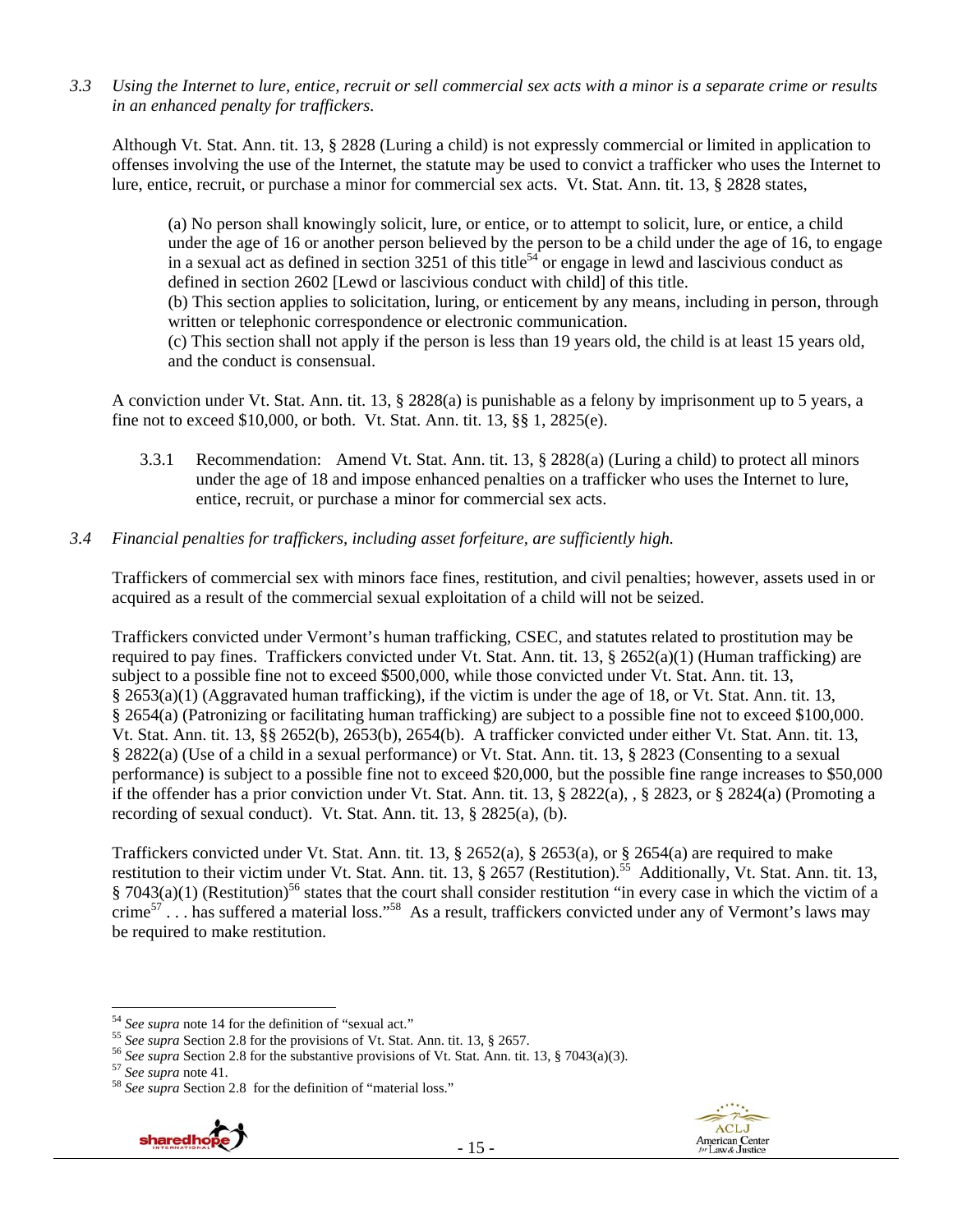Additionally, Vt. Stat. Ann. tit. 13, § 7043(g) provides that "[r]estitution ordered under this section shall not preclude a person from pursuing an independent civil action for all claims not covered by the restitution order." Therefore, traffickers convicted under Vt. Stat. Ann. tit. 13, § 2652(a), § 2653(a), or § 2654(a) may also face civil liability. Vt. Stat. Ann. tit. 13, § 2662 (Private cause of action) expressly authorizes victims of human trafficking to bring a civil claim against their offenders.<sup>59</sup>

3.4.1 Recommendation: Enact a law requiring traffickers who violate Vt. Stat. Ann. tit. 13, § 2652(a) (Human trafficking), § 2653(a) (Aggravated human trafficking), § 2654(a) (Patronizing or facilitating human trafficking), or Vermont's CSEC laws to forfeit property used in or acquired through the commission of the crime.

#### *3.5 Convicted traffickers are required to register as sex offenders.*

Vt. Stat. Ann. tit. 13, § 5402(a) (Sex offender registry) states, "The department of public safety shall establish and maintain a sex offender registry, which shall consist of the information required to be filed under this subchapter." Vt. Stat. Ann. tit. 13, § 5407(a) (Sex offender's responsibility to report) mandates that "a sex offender [as defined in Vt. Stat. Ann. tit. 13, § 5401(10)(A), (B) (Definitions)<sup>60</sup>] shall report to the department" and register as a sex offender. Therefore, traffickers convicted under Vt. Stat. Ann. tit. 13, § 2652(a)(1)–(4) (Human trafficking), § 2653(a)(4) (Aggravated human trafficking), § 2822(a) (Use of a child in a sexual performance), § 2823 (Consenting to a sexual performance), § 2824(a) (Promoting a recording of sexual conduct), or  $\S 2632(a)(6)$  (Prohibited acts), if victim is a minor, are required to register as sex offenders. Vt. Stat. Ann. tit. 13, § 5401(10)(A), (B).

*3.6 Laws relating to termination of parental rights for certain offenses include sex trafficking or CSEC offenses in order to remove the children of traffickers from their control and potential exploitation.* 

Vermont does not specifically include a violation of Vt. Stat. Ann. tit. 13, § 2652(a) (Human trafficking), § 2653(a) (Aggravated human trafficking), or any of Vermont's other human trafficking or CSEC laws as grounds for terminating parental rights. Vt. Stat. Ann., tit.  $15A$ , §  $3-504(a)(3)$  (Grounds for terminating relationship of parent and child) states that parental rights shall be terminated if it is in the best interest of the child and, among other things, the parent has been convicted of a violent crime. Vt. Stat. Ann. tit. 15A, § 3- 504(a)(3) states,

(a) . . . . If the court finds, upon clear and convincing evidence, that any one of the following grounds exists and that termination is in the best interest of the minor,<sup>61</sup> the court shall order the termination of any parental relationship of the respondent to the minor:

(3) The respondent has been convicted of a crime of violence<sup>62</sup> or has been found by a court of

. . . .

<sup>(4)</sup> Whether the parent has played and continues to play a constructive role, including personal contact and demonstrated emotional support and affection, in the child's welfare.





<sup>&</sup>lt;sup>59</sup> See supra Section 2.8 for the provisions of Vt. Stat. Ann. tit. 13,  $\S$  2662.

<sup>&</sup>lt;sup>60</sup> See supra Section 2.10 for the provisions of Vt. Stat. Ann. tit. 13, § 5401(1)(A), (B). <sup>61</sup> Pursuant to Vt. Stat. Ann. tit. 33, § 5114(a),

<sup>(</sup>a) At the time of a permanency review under section 5321 of this title, a modification hearing under section 5113 of this title, or at any time a petition or request to terminate all residual parental rights of a parent without limitation as to adoption is filed by the commissioner or the attorney for the child, the court shall consider the best interests of the child in accordance with the following:

<sup>(1)</sup> The interaction and interrelationship of the child with his or her parents, siblings, foster parents, if any, and any other person who may significantly affect the child's best interests.

<sup>(2)</sup> The child's adjustment to his or her home, school, and community.

<sup>(3)</sup> The likelihood that the parent will be able to resume or assume parental duties within a reasonable period of time.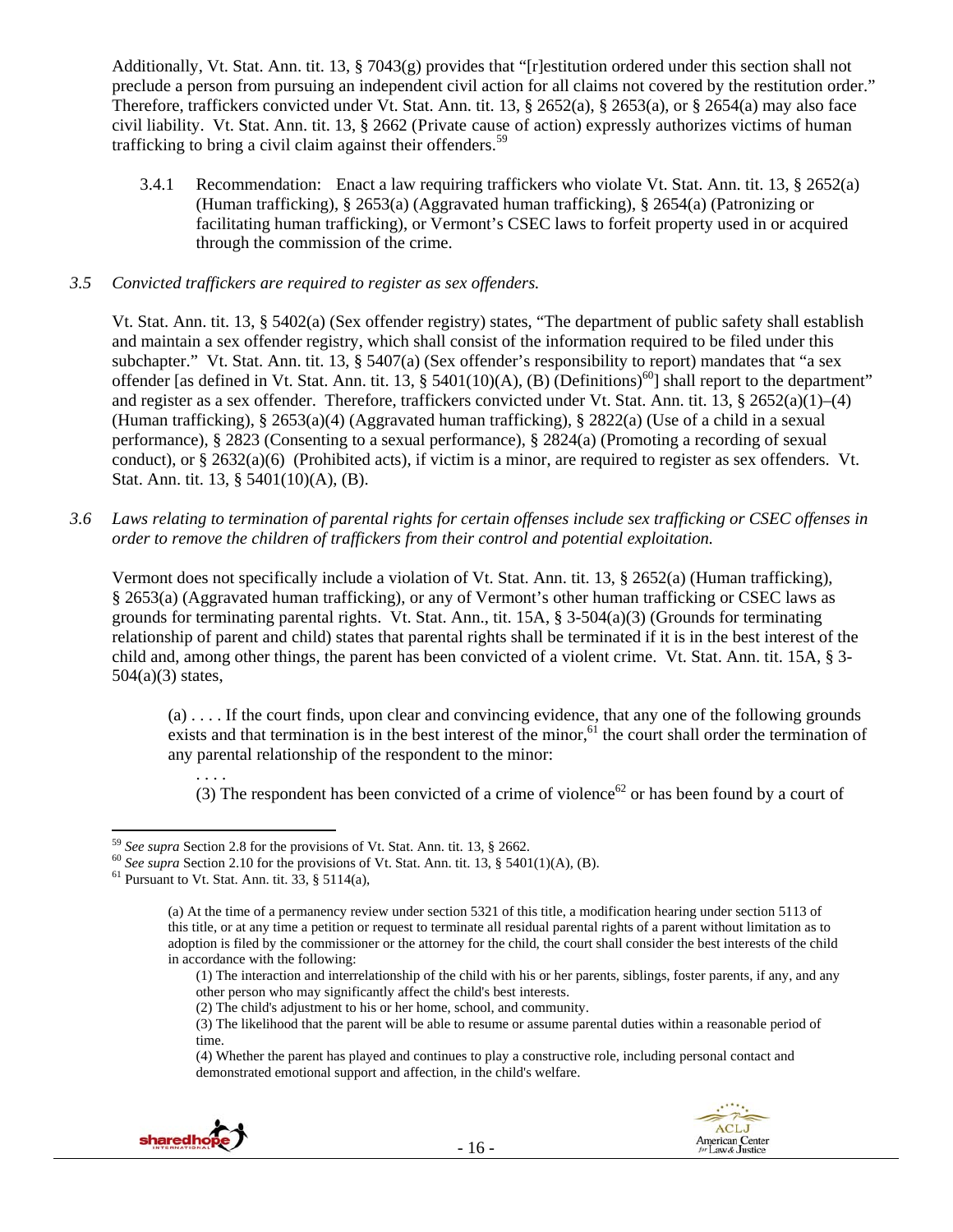competent jurisdiction to have committed an act of violence which violated a restraining or protective order, and the facts of the crime or violation indicate that the respondent is unfit to maintain a relationship of parent and child with the minor.

3.6.1 Recommendation: Amend Vt. Stat. Ann. tit. 15A, § 3-504(a)(3) (Grounds for terminating relationship of parent and child) to specify that convictions under Vt. Stat. Ann. tit. 13, § 2652(a)(1)–(4), (b) (Human trafficking), § 2653 (Aggravated human trafficking), or Vermont's other human trafficking and CSEC laws are grounds for terminating parental rights.

## **Framework Issue 4: Criminal provisions for facilitators**

#### *Legal Components:*

- *4.1 The acts of assisting, enabling, or financially benefitting from child sex trafficking are included as criminal offenses in the state sex trafficking statute.*
- *4.2 Financial penalties, including asset forfeiture laws, are in place for those who benefit financially from or aid and assist in committing domestic minor sex trafficking.*

*\_\_\_\_\_\_\_\_\_\_\_\_\_\_\_\_\_\_\_\_\_\_\_\_\_\_\_\_\_\_\_\_\_\_\_\_\_\_\_\_\_\_\_\_\_\_\_\_\_\_\_\_\_\_\_\_\_\_\_\_\_\_\_\_\_\_\_\_\_\_\_\_\_\_\_\_\_\_\_\_\_\_\_\_\_\_\_\_\_\_\_\_\_\_* 

- *4.3 Promoting and selling child sex tourism is illegal.*
- *4.4 Promoting and selling child pornography is illegal.*

## *Legal Analysis:*

*4.1 The acts of assisting, enabling, or financially benefitting from child sex trafficking are included as criminal offenses in the state sex trafficking statute.* 

Vermont's human trafficking laws make it a separate crime for a person to financially benefit from sex trafficking. Vt. Stat. Ann. tit. 13, § 2652(a)(4) makes it illegal for a person to "benefit financially or by receiving anything of value from participation in a venture, knowing that force, fraud, or coercion was or will be used to compel any person to engage in a commercial sex act as part of the venture." Additionally, Vt. Stat. Ann. tit. 13, § 2652(a)(1) (Human trafficking) may apply to some facilitators, including those who knowingly "harbor, [or] transport . . . a person under the age of 18 for the purpose of having the person engage in a commercial sex act." To the extent a facilitator violates Vt. Stat. Ann. tit. 13,  $\S 2652(a)(1)$  or (4) when the victim of human trafficking is a minor or the circumstances of the trafficking also constitute sexual assault, the facilitator may be convicted under Vt. Stat. Ann. tit. 13, § 2653(a) (Aggravated human trafficking), which is punishable as a felony by imprisonment for 20 years to life, a fine not to exceed \$100,000, or both. Vt. Stat. Ann. tit. 13, §§ 1, 2653(b). A facilitator may also be convicted under Vt. Stat. Ann. tit. 13, § 2654(a) (Patronizing or facilitating human trafficking),<sup>63</sup> which is punishable as a felony by imprisonment up to 5 years, a fine not to exceed \$100,000, or both. Vt. Stat. Ann. tit. 13, §§ 1, 2654(b).

(10) aggravated sexual assault as defined in section 3253 of this title;

<sup>13</sup> years and the defendant is 18 years of age or older. 63 *See supra* Section 1.1 for the relevant provisions of Vt. Stat. Ann. tit. 13, § 2654(a).





  $62$  Vt. Stat. Ann. tit. 13, § 11a(d) (Violent career criminals) defines "felony crime of violence" as,

<sup>. . .</sup>   $(7)$  kidnapping as defined in section 2405 of this title or its predecessor as it was defined in section 2401 of this title; (8) maiming as defined in section 2701 of this title;

<sup>(9)</sup> sexual assault as defined in subdivision  $3252(a)(1)$  or (2) of this title or its predecessor as it was defined in section 3201 of this title;

<sup>(11)</sup> first degree unlawful restraint as defined in section 2407 of this title;

<sup>(12)</sup> first degree aggravated domestic assault as defined in section 1043 of this title where the defendant causes serious bodily injury to another person;

<sup>(13)</sup> lewd or lascivious conduct with a child as defined in section 2602 of this title where the child is under the age of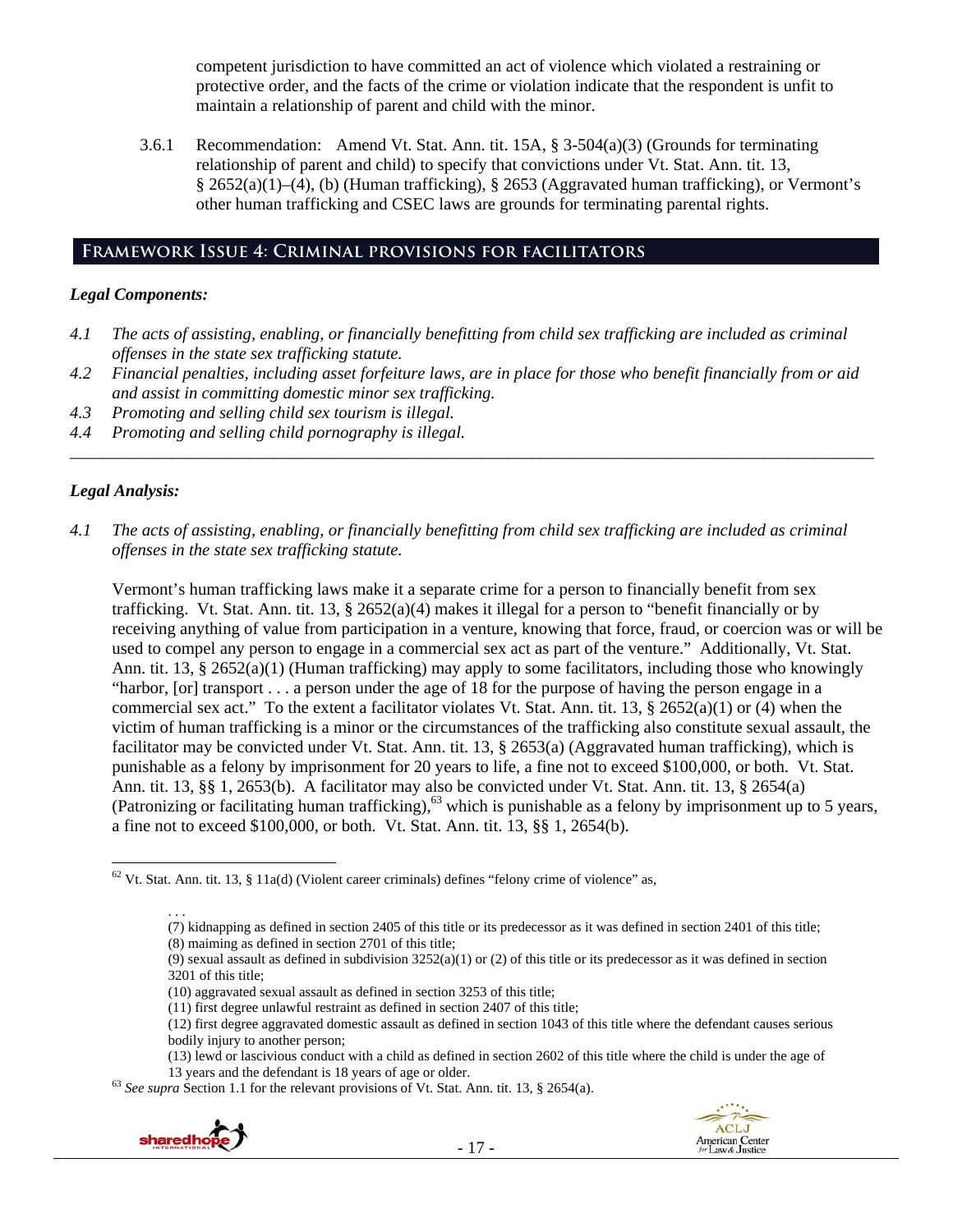Pursuant to Vt. Stat. Ann. tit. 13, § 2656 (Human trafficking by a business entity; dissolution), additional penalties may also apply if the facilitator is a business entity. Vt. Stat. Ann. tit. 13, § 2656 states,

If a business entity, including a corporation, partnership, association, or any other legal entity, is convicted of violating this chapter, the attorney general may commence a proceeding in the civil division of the superior court to dissolve the entity pursuant to 11A V.S.A. § 14.30–14.33.

*4.2 Financial penalties, including asset forfeiture laws, are in place for those who benefit financially from or aid and assist in committing domestic minor sex trafficking.* 

Facilitators of commercial sex with minors face fines, restitution, and civil penalties; however, assets used in or acquired as a result of the commercial sexual exploitation of a child will not be seized.

Facilitators convicted under Vermont's human trafficking, CSEC, and statutes related to prostitution may be required to pay fines. Facilitators convicted under Vt. Stat. Ann. tit. 13,  $\S$  2652(a)(1) (Human trafficking) are subject to a possible fine not to exceed \$500,000, while those convicted under Vt. Stat. Ann. tit. 13, § 2653(a)(1) (Aggravated human trafficking) or § 2654(a) (Patronizing or facilitating human trafficking) are subject to a possible fine not to exceed \$100,000. Vt. Stat. Ann. tit. 13, §§ 2652(b), 2653(b), 2654(b). A facilitator convicted under Vt. Stat. Ann. tit. 13, § 2822(a) (Use of a child in a sexual performance)<sup>64</sup> is subject to a possible fine not to exceed \$20,000, but the possible fine range increases to \$50,000 if the offender has a prior conviction under Vt. Stat. Ann. tit. 13, § 2822(a), Vt. Stat. Ann. tit. 13, § 2823 (Consenting to a sexual performance), or Vt. Stat. Ann. tit. 13, § 2824(a) (Promoting a recording of sexual conduct). Vt. Stat. Ann. tit. 13, § 2825(a), (b).

Facilitators convicted under Vt. Stat. Ann. tit. 13, § 2652(a), § 2653(a), or § 2654(a) are required to make restitution to their victim under Vt. Stat. Ann. tit. 13, § 2657 (Restitution).<sup>65</sup> Additionally, Vt. Stat. Ann. tit. 13,  $\S$  7043(a)(1) (Restitution)<sup>66</sup> states that the court shall consider restitution "in every case in which the victim of a crime<sup>67</sup>... has suffered a material loss."<sup>68</sup> As a result, facilitators convicted under any of Vermont's laws may be required to make restitution.

Facilitators convicted under Vt. Stat. Ann. tit. 13, § 2652(a), § 2653(a), or § 2654(a) may also face civil liability. Vt. Stat. Ann. tit. 13, § 2662 (Private cause of action)<sup>69</sup> expressly authorizes victims of human trafficking to bring a civil claim against their offenders.

- 4.2.1 Recommendation: Enact a law requiring facilitators who violate Vt. Stat. Ann. tit. 13, § 2652(a) (Human trafficking), § 2653(a) (Aggravated human trafficking), § 2654(a) (Patronizing or facilitating human trafficking), or Vermont's CSEC laws to forfeit property used in or acquired through the commission of the crime.
- *4.3 Promoting and selling child sex tourism is illegal.*

Vermont has no statute specifically related to sex tourism.





 $64$  See supra Section 1.2 for the provisions of Vt. Stat. Ann. tit. 13, § 2822(a).

<sup>&</sup>lt;sup>65</sup> See supra Section 2.8 for the provisions of Vt. Stat. Ann. tit. 13, § 2657.<br><sup>66</sup> See supra Section 2.8 for the substantive provisions of Vt. Stat. Ann. tit. 13, § 7043(a)(3).<br><sup>67</sup> See supra note 41.<br><sup>68</sup> See supra Se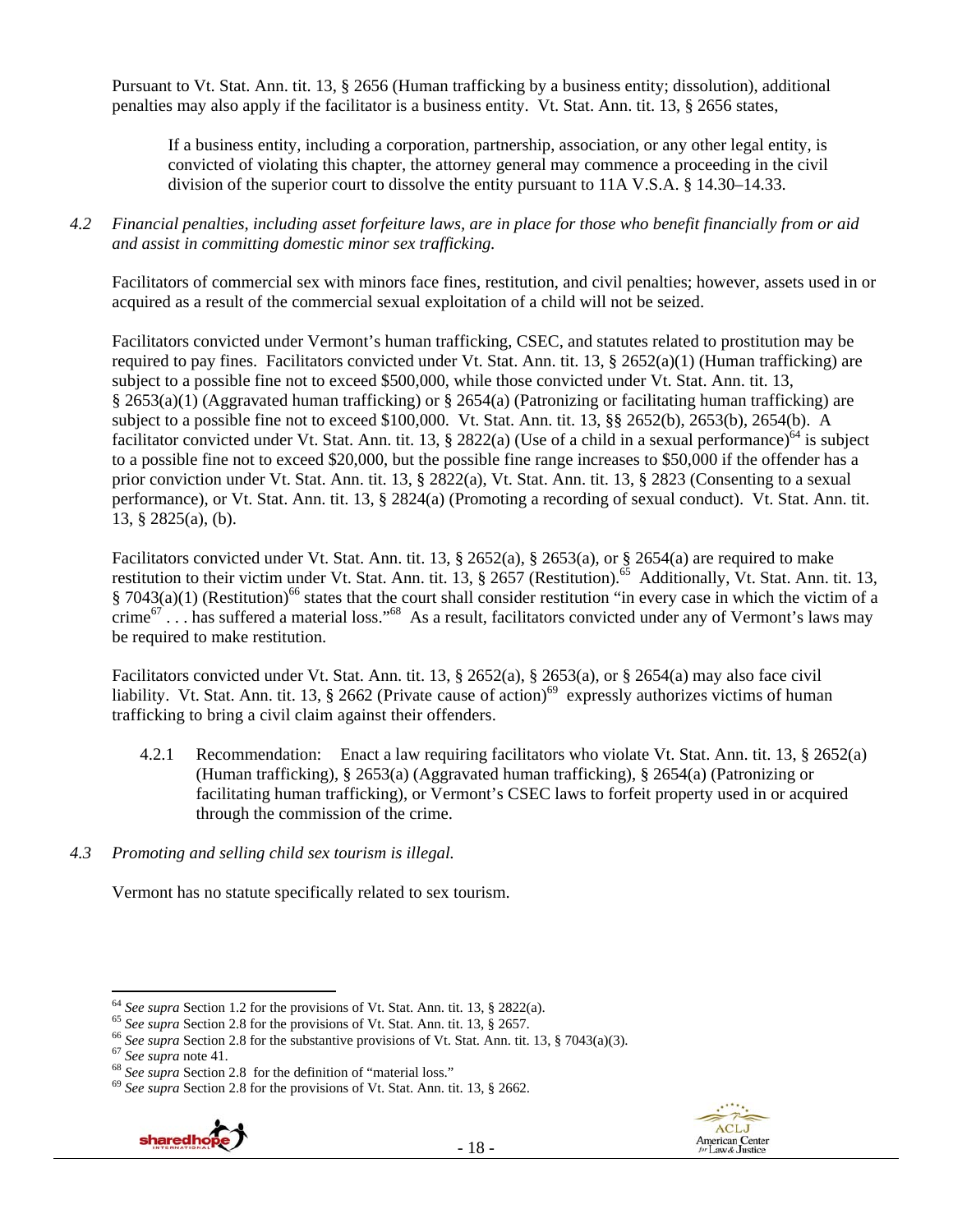4.3.1 Recommendation: Enact a law that prohibits selling or offering to sell travel services that include or facilitate travel in or outside of Vermont for the purpose of engaging in commercial sexual exploitation of a minor under the age of 18.

#### *4.4 Promoting and selling child pornography is illegal.*

Vermont prohibits both the promotion and selling of child pornography. Vt. Stat. Ann. tit. 13, § 2821(5) (Definitions) defines "promote" as "to procure, issue, manufacture, publish, sell, give, provide, lend, mail, deliver, distribute, disseminate, circulate, present, exhibit, advertise, or offer to do the same, by any means, including electronic transmission." Vt. Stat. Ann. tit. 13, § 2822(a) makes it illegal for a person, "with knowledge of the character and content, [to] promote a sexual performance<sup>70</sup> by a child<sup>71</sup> or a performance which contains a lewd exhibition of the genitals, anus or breasts of a child . . . ." Additionally, Vt. Stat. Ann. tit. 13, § 2824(a) makes it unlawful for a person, "with knowledge of the character and content, [to] promote any photograph, film or visual recording of sexual conduct by a child, or of a lewd exhibition of a child's genitals or anus." A first conviction under either Vt. Stat. Ann. tit. 13, § 2822(a) or § 2824(a) is punishable as a felony by imprisonment up to 10 years, a fine not to exceed \$20,000, or both. Vt. Stat. Ann. tit. 13, §§ 1, 2825(a). If the offender has a prior conviction under Vt. Stat. Ann. tit. 13, § 2822(a), § 2823 (Consenting to a sexual performance), or § 2824(a) (Promoting a recording of sexual conduct), however, a conviction is punishable as a felony by imprisonment for 1–15 years, a fine not to exceed \$50,000, or both. Vt. Stat. Ann. tit. 13, §§ 1, 2825(b).

 <sup>70</sup> *See supra* note 10. 71 *See supra* note 11.



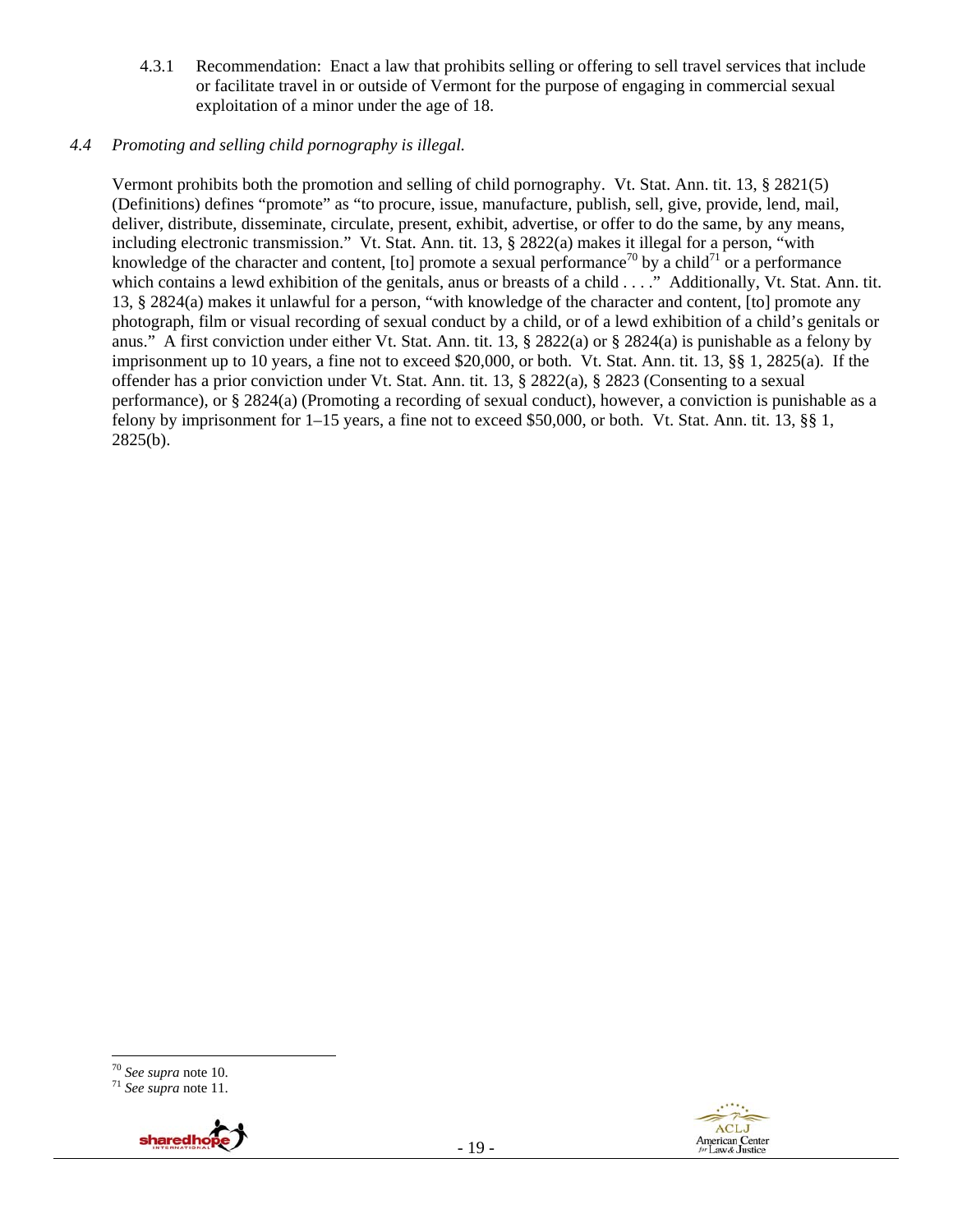# **Framework Issue 5: Protective provisions for the child victims**

#### *Legal Components:*

- *5.1 A victim of domestic minor sex trafficking or CSEC is defined as a victim for purposes of qualifying for crime victims' compensation and other victim benefits.*
- *5.2 The state sex trafficking statute expressly prohibits a defendant from raising consent of the minor to the commercial sex acts as a defense.*
- *5.3 Prostitution laws apply only to adults, making minors under 18 specifically immune from this offense.*
- *5.4 Commercially sexually exploited children are provided with a child protection response, including specialized shelter and services, and are not detained in juvenile detention facilities.*
- *5.5 Commercial sexual exploitation is identified as a type of abuse and neglect within child protection statutes.*
- *5.6 The definition of "caregiver" (or similar term) in the child welfare statutes is broad enough to include a trafficker who has custody or control of a child in order to bring a trafficked child into protection of child protective services.*
- *5.7 Crime victims' compensation is specifically available to a child victim of sex trafficking or CSEC without regard to ineligibility factors.*
- *5.8 Victim-friendly procedures and protections are provided in the trial process for minors under 18.*
- *5.9 Expungement or sealing of juvenile arrest or criminal records resulting from arrests or adjudications for prostitution-related offenses committed as a result of, or in the course of, the commercial sexual exploitation of a minor is available within a reasonable time after turning 18.*
- *5.10 Victim restitution and civil remedies are authorized by law for minor victims of sex trafficking or CSEC.*
- *5.11 Statutes of limitations for civil and criminal actions for child sex trafficking or CSEC offenses are eliminated or lengthened sufficiently to allow prosecutors and victims a realistic opportunity to pursue criminal actions and legal remedies.*

*\_\_\_\_\_\_\_\_\_\_\_\_\_\_\_\_\_\_\_\_\_\_\_\_\_\_\_\_\_\_\_\_\_\_\_\_\_\_\_\_\_\_\_\_\_\_\_\_\_\_\_\_\_\_\_\_\_\_\_\_\_\_\_\_\_\_\_\_\_\_\_\_\_\_\_\_\_\_\_\_\_\_\_\_\_\_\_\_\_\_\_\_\_* 

## *Legal Analysis:*

*5.1 A victim of domestic minor sex trafficking or CSEC is defined as a victim for purposes of qualifying for crime victims' compensation and other victim benefits.* 

Vt. Stat. Ann. tit. 13, § 2651(13) (Definitions) specifically defines "victim of human trafficking" as "a victim of a violation of section 2652 [Human trafficking] of this title."

Additionally, Vt. Stat. Ann. tit. 13, § 5301(4) (Definitions) defines "victim" as "a person who sustains physical, emotional or financial injury or death as a direct result of the commission or attempted commission of a crime or act of delinquency and shall also include the family members of a minor, incompetent or a homicide victim."

For purposes of Vermont's crime victims' compensation statutes, Vt. Stat. Ann. tit. 13, § 5351(7) (Definitions) defines "victim" as

(A) a person who sustains injury<sup>72</sup> or death as a direct result of the commission or attempted commission of a crime; $^{73}$  or

(B) an intervenor who is injured or killed in an attempt to assist the person described in subdivision (A) of this subdivision (7) or the police; or

 $^{73}$  Pursuant to Vt. Stat. Ann. tit. 13, § 5351(3) "crime" is defined to include "delinquent acts and an act of terrorism, as defined in section 2331 of Title 18, United States Code, committed outside the United States against a resident of this state."





<sup>&</sup>lt;sup>72</sup> Under Vt. Stat. Ann. tit. 13, § 5351(4), "injury" is defined as "actual bodily harm or pregnancy, or emotional harm resulting from the crime."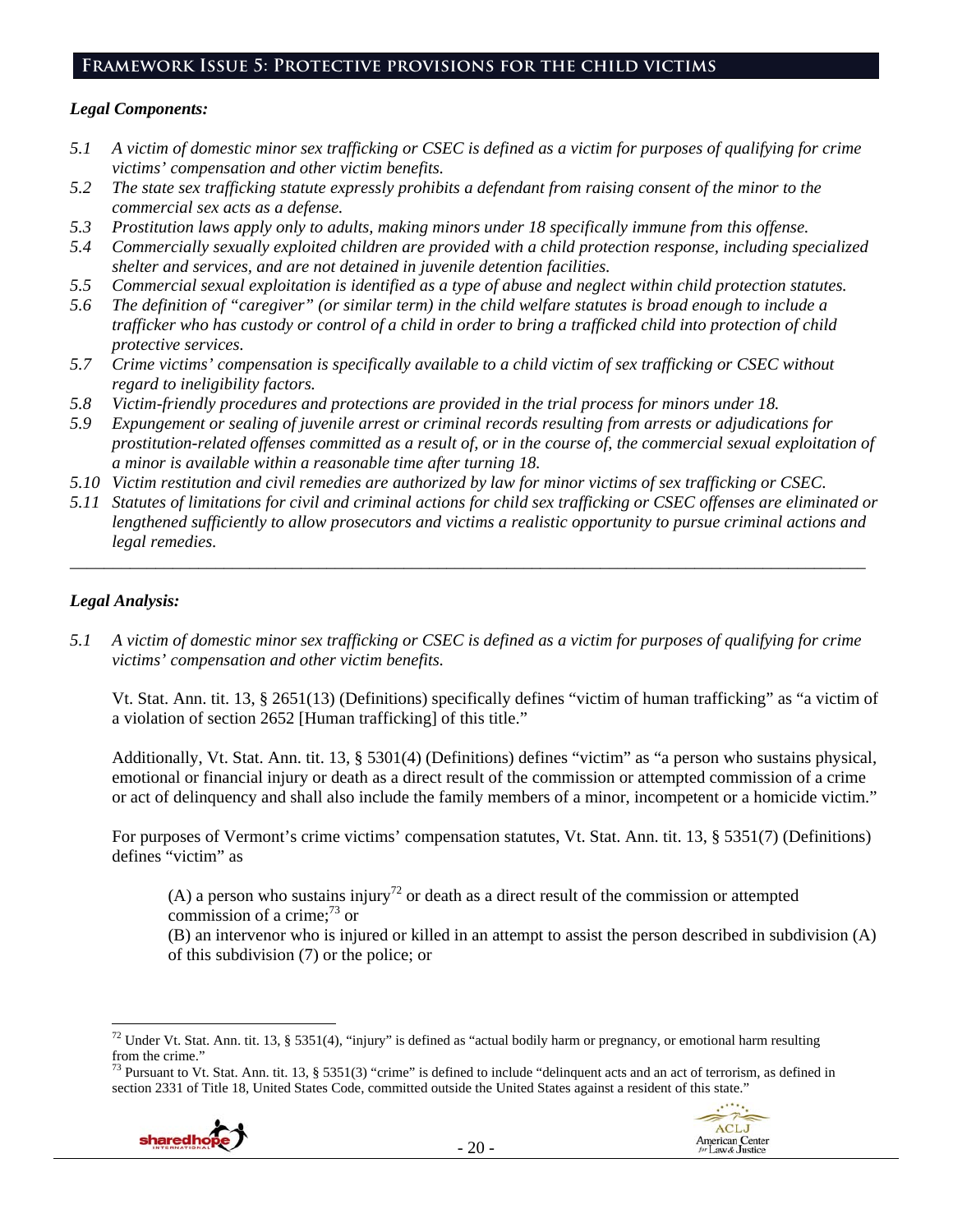(C) a surviving immediate family member of a homicide victim, including a spouse, domestic partner, parent, sibling, child, grandparent, or other survivor who may suffer severe emotional harm as a result of the victim's death as determined on a case-by-case basis in the discretion of the board; or (D) a resident of this state who is injured or killed as the result of a crime committed outside the United States.

#### *5.2 The state sex trafficking statute expressly prohibits a defendant from raising consent of the minor to the commercial sex acts as a defense.*

A victim's consent is immaterial to a violation of Vt. Stat. Ann. tit. 13, § 2652(a) (Human trafficking) or § 2653(a)(1) (Aggravated human trafficking). Vt. Stat. Ann. tit. 13, § 2652(d) states, "In a prosecution for a violation of this section, the victim's alleged consent to the human trafficking is immaterial and shall not be admitted." Vt. Stat. Ann. tit. 13, § 2654(a) (Patronizing or facilitating human trafficking), § 2655(a) (Solicitation), § 2822(a) (Use of a child in a sexual performance), and § 2823 (Consenting to a sexual performance), however, are silent regarding whether a minor's consent to a commercial sex act may be used as a defense to the crime.

- 5.2.1 Recommendation: Amend Vt. Stat. Ann. tit. 13, § 2654(a) (Patronizing or facilitating human trafficking), § 2655(a) (Solicitation), § 2822(a) (Use of a child in a sexual performance), and § 2823 (Consenting to a sexual performance) to expressly prohibit offenders from using a minor's consent to a commercial sex act as a defense to the crime.
- *5.3 Prostitution laws apply only to adults, making minors under 18 specifically immune from this offense.*

Vt. Stat. Ann. tit. 13, § 2652(c)(1) (Human trafficking) protects victims of domestic minor sex trafficking from prosecution for crimes "committed as a victim of sex trafficking." Specifically, Vt. Stat. Ann. tit. 13, § 2652(c) states,

 $(1)(A)$  A person who is a victim of sex trafficking in violation of subdivisions  $2652(a)(1)–(4)$  of this title shall not be found in violation of or be the subject of a delinquency petition based on chapter 59 (lewdness and prostitution) or 63 (obscenity) of this title for any conduct committed as a victim of sex trafficking.

(B) Notwithstanding any other provision of law, a person under the age of 18 shall be immune from prosecution in the criminal division of the superior court for a violation of section 2632 of this title (prohibited acts; prostitution), but may be treated as a juvenile under chapter 52 of Title 33 [Delinquency provisions] or referred to the department for children and families for treatment under chapter 53 of Title 33 [Children in need of care or supervision].

(2) If a person who is a victim of sex trafficking in violation of subdivisions  $2652(a)(1)–(4)$  of this title is prosecuted for any offense or is the subject of any delinquency petition other than a violation of chapter 59 (lewdness and prostitution) or 63 (obscenity) of this title which arises out of the sex trafficking or benefits the sex trafficker, the person may raise as an affirmative defense that he or she committed the offense as a result of force, fraud, or coercion by a sex trafficker.

*5.4 Commercially sexually exploited children are provided with a child protection response, including specialized shelter and services, and are not detained in juvenile detention facilities.* 

Vt. Stat. Ann. tit. 13, § 2652(e) (Human trafficking) states, "If a person who is a victim of human trafficking is under 18 years of age at the time of the offense, the state may treat the person as the subject of a child in need of care or supervision proceeding."

Vt. Stat. Ann. tit. 33, § 5102(3) (Definitions and provisions of general application) defines a "child in need of care or supervision (CHINS)" as one who



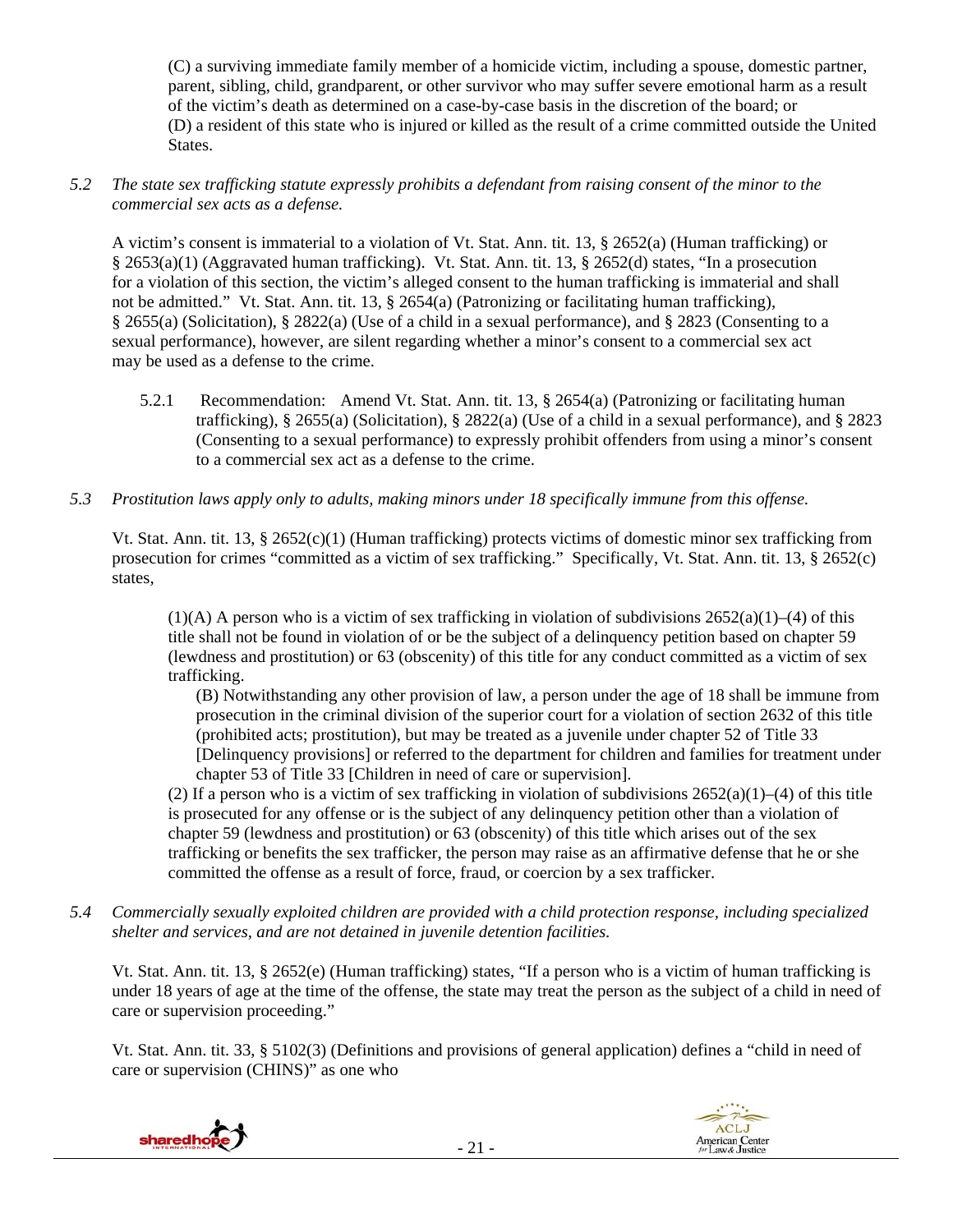(A) has been abandoned or abused by the child's parent, guardian, or custodian. A person is considered to have abandoned a child<sup>74</sup> if the person is: unwilling to have physical custody of the child; unable, unwilling, or has failed to make appropriate arrangements for the child's care; unable to have physical custody of the child and has not arranged or cannot arrange for the safe and appropriate care of the child; or has left the child with a care provider and the care provider is unwilling or unable to provide care or support for the child, the whereabouts of the person are unknown, and reasonable efforts to locate the person have been unsuccessful.

(B) is without proper parental care or subsistence, education, medical, or other care necessary for his or her well-being;

(C) is without or beyond the control of his or her parent, guardian, or custodian; or

(D) is habitually and without justification truant from compulsory school attendance.

Vt. Stat. Ann. tit. 33, § 5301 (Taking into custody) governs when law enforcement may take a CHINS into custody. Vt. Stat. Ann. tit. 33, § 5301 states,

A child may be taken into custody:

(1) Pursuant to an order of the family division of the superior court under the provisions of this chapter.

(2) By an officer when the officer has reasonable grounds to believe that the child is in immediate danger from his or her surroundings and that removal from the child's current home is necessary for the child's protection.

(3) By an officer when the officer has reasonable grounds to believe that the child has run away from a custodial parent, a foster parent, a guardian, a custodian, a noncustodial parent lawfully exercising parent-child contact, or care provider.

Pursuant to Vt. Stat. Ann. tit. 33, § 5302(a) (Request for emergency care order), after an officer takes a child into custody under 5301(1) or (2), "the officer shall immediately notify the child's custodial parent, guardian, or custodian and release the child to the care of the child's custodial parent, guardian, or custodian unless the officer determines that the child's immediate welfare requires the child's continued absence from the home." If the officer determines that the removal of the child from the child's home is necessary, Vt. Stat. Ann. tit. 33, § 5302(b) (Request for emergency care order) states that the officer shall

(1) Remove the child from the child's surroundings, contact the [Department for Children and Families], and deliver the child to a location designated by the department. The department shall have the authority to make reasonable decisions concerning the child's immediate placement, safety and welfare pending the issuance of an emergency care order.

(2) Prepare an affidavit in support of a request for an emergency care order and provide the affidavit to the state's attorney. . . .

The state's attorney must then request for an emergency care order. Vt. Stat. Ann. tit. 33, §5302(c). If the request is denied, the child must be returned to the child's home. Vt. Stat. Ann. tit. 33, §5302(d). Pursuant to Vt. Stat. Ann. tit. 33, § 5305(a), however, "If the court determines that the child's continued residence in the home is contrary to the child's welfare, the court may issue an emergency care order transferring temporary custody of the child to the department pending a temporary care hearing." If the court does issue an emergency care order, Vt. Stat. Ann. tit. 33, § 5307 (Temporary care hearing) states that the court shall hold a temporary care hearing "within 72 hours of the issuance of an emergency care order."

<sup>[</sup>A]n individual who is between the ages of 16 to 17.5, is a child in need of care or supervision as defined in subdivision (3)(C) of this section (beyond parental control), and who is at high risk of serious harm to himself or herself or others due to problems such as substance abuse, prostitution, or homelessness.





 <sup>74</sup> Notably, Vt. Stat. Ann. tit. 33, § 5102(2)(B)(ii) defines a "child" to include,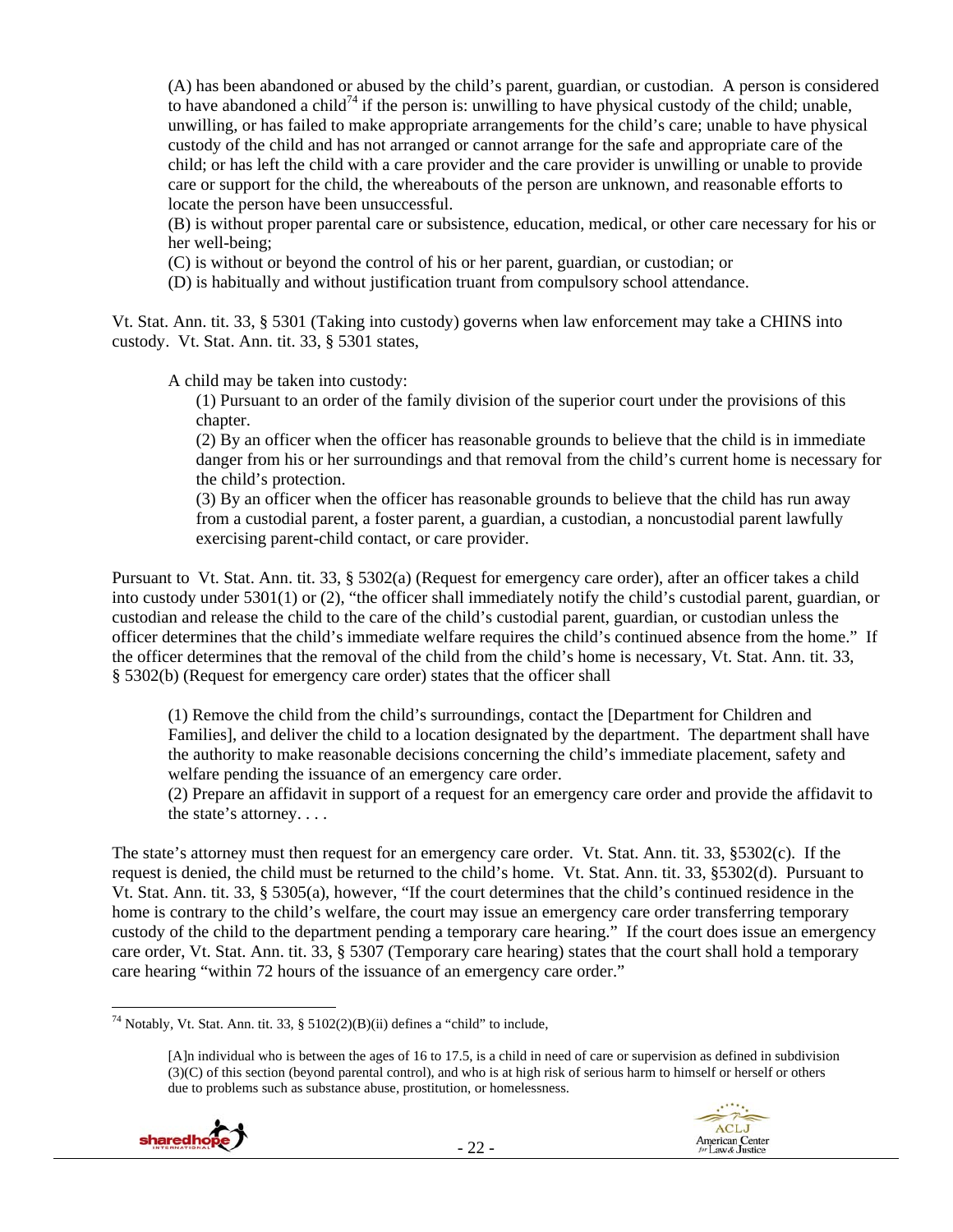At the temporary care hearing, the court must determine whether to return the child to the child's home or retain custody over the child. Vt. Stat. Ann. tit. 33, § 5308(a) (Temporary care order) states,

(a) The court shall order that legal custody be returned to the child's custodial parent, guardian, or custodian unless the court finds by a preponderance of the evidence that a return home would be contrary to the child's welfare because any one of the following exists:

(1) A return of legal custody could result in substantial danger to the physical health, mental health, welfare, or safety of the child.

(2) The child or another child residing in the same household has been physically or sexually abused by a custodial parent, guardian, or custodian, or by a member of the child's household, or another person known to the custodial parent, guardian, or custodian.

(3) The child or another child residing in the same household is at substantial risk of physical or sexual abuse by a custodial parent, guardian, or custodian, or by a member of the child's household, or another person known to the custodial parent, guardian, or custodian. It shall constitute prima facie evidence that a child is at substantial risk of being physically or sexually abused if:

(A) a custodial parent, guardian, or custodian receives actual notice that a person has committed or is alleged to have committed physical or sexual abuse against a child; and

(B) a custodial parent, guardian, or custodian knowingly or recklessly allows the child to be in the physical presence of the alleged abuser after receiving such notice.

. . . .

Pursuant to Vt. Stat. Ann. tit. 33, § 5308(b), if the court finds that any of the conditions listed in Vt. Stat. Ann. tit. 33, § 5308(a) exist, "the court may issue such temporary orders related to the legal custody of the child as it deems necessary and sufficient to protect the welfare and safety of the child," which includes ordering any of the following, in order of preference: return legal custody to the parent or custodian, transfer temporary custody to a non-custodial parent, transfer temporary custody to a relative, transfer temporary custody to a person with a significant relationship with the child, or transfer custody to the Commissioner of the Department for Children and Families.

The court will then hold a hearing on the merits of the petition pursuant to Vt. Stat. Ann. tit. 33, § 5315 (Merits adjudication). If the court finds by clear and convincing evidence "that the allegations made in the petition have been established," the court "shall order the [Department for Children and Families] to prepare a disposition case plan within 28 days of the merits hearing and shall set the matter for a disposition hearing." Vt. Stat. Ann. tit. 33,  $\S$  5315(g). At the disposition hearing, the court shall make an order regarding the custody and placement of the child, which, pursuant to Vt. Stat. Ann. tit. 33, § 5318(a) (Disposition order), may include the following:

(1) An order continuing or returning legal custody to the custodial parent, guardian, or custodian. . . .

(2) When the goal is reunification with a custodial parent, guardian, or custodian an order transferring temporary custody to a noncustodial parent, a relative, or a person with a significant relationship with the child. The order may provide for parent-child contact. . . .

(3) An order transferring legal custody to a noncustodial parent and closing the juvenile proceeding. . . . (4) An order transferring legal custody to the [Commissioner of the Department for Children and Families].

(5) An order terminating all rights and responsibilities of a parent by transferring legal custody and all residual parental rights to the commissioner without limitation as to adoption.

(6) An order of permanent guardianship pursuant to 14 V.S.A. § 2664.

(7) An order transferring legal custody to a relative or another person with a significant relationship with the child. . . .

Vt. Stat. Ann. tit. 33, § 5318(c) further provides that if a 16–17.5 year old child "is transferred to the department pursuant to a petition filed under subsection 5309(d) [Filing of a petition] of this title services to the child and to

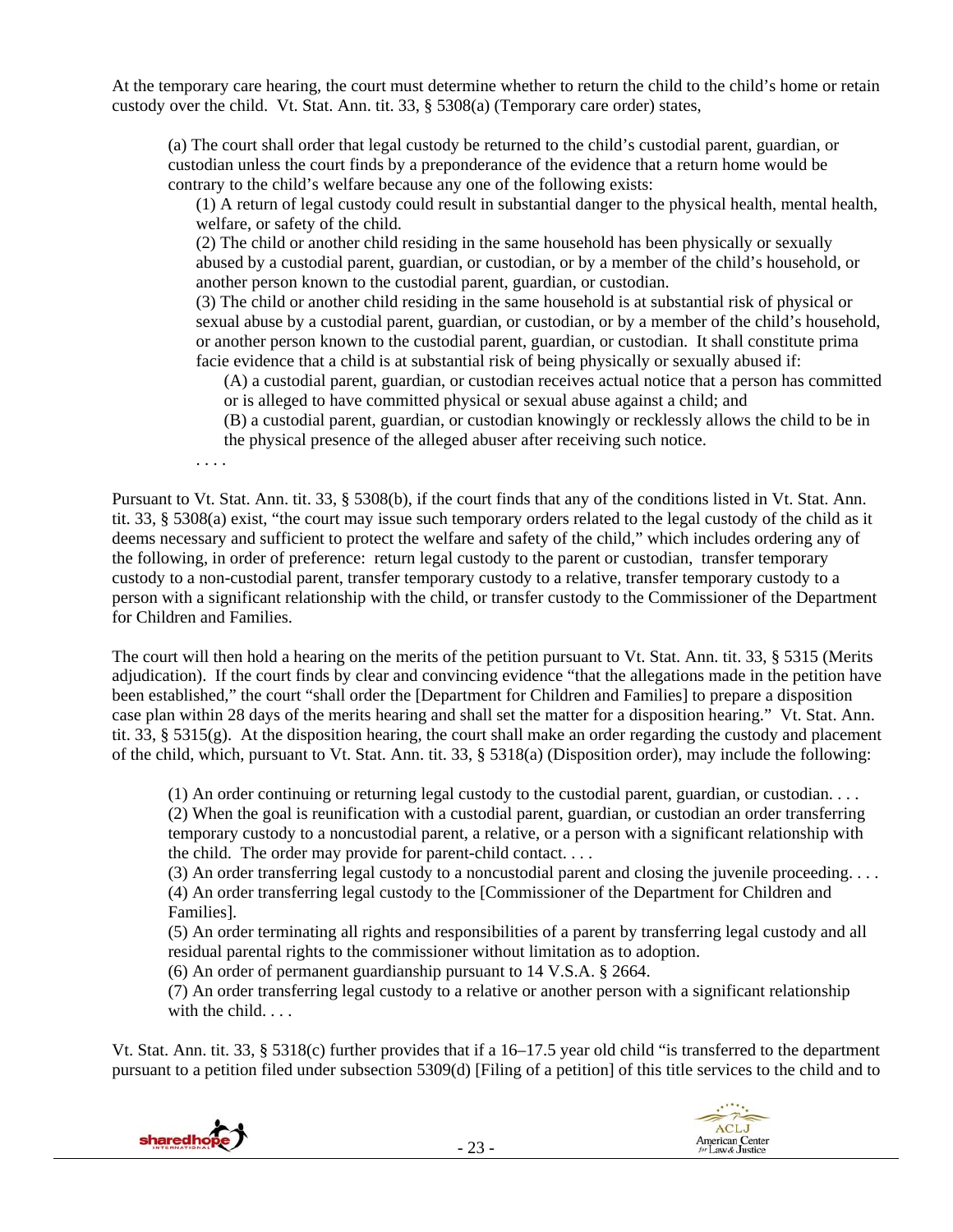his or her family shall be provided through a coordinated effort by the agency of human services, the department of education, and community-based interagency teams."

Vt. Stat. Ann. tit. 33, § 5322 (Placement of a child in a facility used for treatment of delinquent children) states, "A child found by the court to be a [CHINS] shall not be placed in or transferred to an institution used solely for the treatment or rehabilitation of delinquent children unless the child has been charged with or adjudicated as having committed a delinquent act."

For the purposes of delinquency proceedings, Vt. Stat. Ann. tit. 33, § 5251(3) (Taking into custody) authorizes a law enforcement officer to take a child into custody "when the officer has reasonable grounds to believe that the child has committed a delinquent act;<sup>75</sup> and that the child's immediate welfare or the protection of the community, or both, require the child's removal from the child's current home." After taking the child into custody, the officer must "immediately notify the child's custodial parent, guardian, or custodian and release the child to the care of child's custodial parent, guardian, or custodian unless the officer determines that the child's immediate welfare or the protection of the community, or both, require the child's continued removal from the home." Vt. Stat. Ann. tit. 33, § 5252(a). Alternatively, pursuant to Vt. Stat. Ann. tit. 33, § 5221 (Citation and notice to appear at preliminary hearing),

If an officer has probable cause to believe that a child has committed or is committing a delinquent  $\text{act}^{\text{76}}$ and the circumstances do not warrant taking the child into custody pursuant to subchapter 3 of this chapter, the officer may issue a citation to appear before a judicial officer in lieu of arrest.

If an officer issues a citation, the state's attorney must file a petition alleging the child's delinquency within 10 days of the preliminary hearing specified in the citation. Vt. Stat. Ann. tit. 33, § 5223(a). At the preliminary hearing the child may either deny or admit the allegations and the court "may order the child to abide by conditions of release pending a merits or disposition hearing." Vt. Stat. Ann. tit. 33, § 5225(d), (e). Under Vt. Stat. Ann. tit. 33, § 5252(b) (Request for emergency care order), if the officer determines that the child must be removed from his or her home, the officer is required to take the child into custody while awaiting "the issuance of an emergency care order or direction from the state's attorney to release the child," "[p]repare an affidavit in support of a request for an emergency care order," and "provide the affidavit to the state's attorney." Vt. Stat. Ann. tit. 33, § 5252(b). The state's attorney will then request that the court issue an emergency care order. Vt. Stat. Ann. tit. 33, § 5252(c). If denied, the child must be released and returned to his or her custodial parent, guardian, or custodian. Vt. Stat. Ann. tit. 33, § 5252(d).

To the extent that a domestic minor sex trafficking victim commits an offense other than one under Vt. Stat. Ann. tit. 13, ch. 59 (Lewdness and prostitution)<sup>77</sup> or ch. 63 (Obscenity), when a delinquency petition is filed for an act that "arises out of the sex trafficking or benefits the sex trafficker," Vt. Stat. Ann. tit. 13,  $\S 2652(c)(2)$ (Human trafficking) allows a sex trafficking victim to "raise as an affirmative defense that he or she committed the offense as a result of force, fraud, or coercion by a sex trafficker."

Vt. Stat. Ann. tit. 33, §  $5253(a)(1)$  (Emergency care order; conditional custody order) states that the court may grant an emergency care order if it determines that

- (A) there is probable cause that the child has committed a delinquent act; and
- (B) continued residence in the home is contrary to the child's welfare because:
	- (i) the child cannot be controlled at home and is at risk of harm to self or others; or

<sup>&</sup>lt;sup>77</sup> Chapter 59 includes Vt. Stat. Ann. tit. 13, § 2632(a) (Prohibited acts).





 <sup>75</sup> Vt. Stat. Ann. tit. 13, § 5102(9) (Definitions and provisions of general application) defines a "delinquent act" as "an act designated a crime under the laws of this state, or of another state if the act occurred in another state, or under federal law."<br><sup>76</sup> Vt. Stat. Ann. tit. 33, § 5102(9) defines "delinquent act" as "an act designated a cri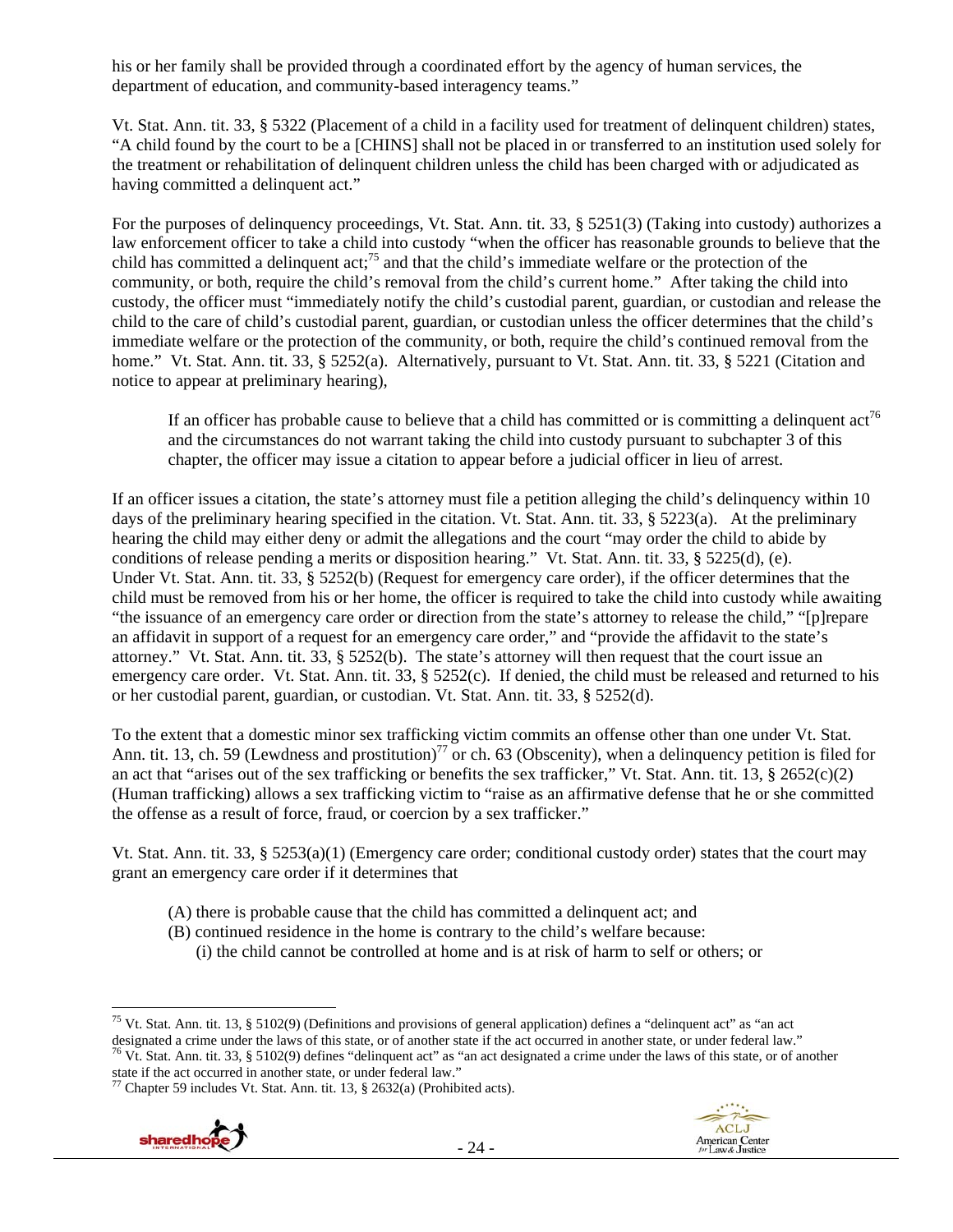(ii) continued residence in the home will not safeguard the well-being of the child and the safety of the community because of the serious and dangerous nature of the act the juvenile is alleged to have committed.

A temporary care hearing must be held within 72 hours of the court's issuance of an emergency care order. Vt. Stat. Ann. tit. 33, § 5255(a). Pursuant to Vt. Stat. Ann. tit. 33, § 5256(a), (b) (Temporary care order) at the hearing, the court may proceed as follows:

(a) The court shall order that custody be returned to the child's custodial parent, guardian, or custodian unless the court finds by a preponderance of the evidence that return to the home would be contrary to the welfare of the child because of any of the following:

(1) The child cannot be controlled at home and is at risk of harm to self or others.

(2) Continued residence in the home will not protect the community because of the serious and dangerous nature of the act the child is alleged to have committed.

(3) The child's welfare is otherwise endangered.

(b) Upon a finding that any of the conditions set forth in subsection (a) of this section exists, the court may issue such temporary orders related to the custody of the child as it deems necessary and sufficient to protect the welfare and safety of the child, and the safety of the community, including:

(1) A conditional custody order returning custody of the child to the custodial parent, guardian, or custodian, subject to such conditions and limitation as the court may deem necessary and sufficient to protect the child and the community.

(2) An order transferring temporary custody of the child to a noncustodial parent or a relative.

(3) A temporary care order transferring temporary custody of the child to the commissioner.

At a merits hearing, conducted in accordance with Vt. Stat. Ann. tit. 33, § 5229 (Merits adjudication), the court will determine whether the allegations against the child have been "established beyond a reasonable doubt." If the court determines "beyond a reasonable doubt that the child has committed a delinquent act, the court shall order the department to prepare a disposition case plan within 28 days of the merits adjudication and shall set the matter for a disposition hearing" within 35 days of finding the child to be delinquent. Vt. Stat. Ann. tit. 33, § 5229(g). At the disposition hearing, Vt. Stat. Ann. tit. 33, § 5232(b) (Disposition order) authorizes the court to order any of the following dispositions for an adjudicated delinquent child:

(1) Place the child on probation subject to the supervision of the [Commissioner of the Department for Children and Families], upon such conditions as the court may prescribe. . . .

(2) Order custody of the child be given to the custodial parent, guardian, or custodian. . . .

(3) Transfer custody of the child to a noncustodial parent, relative, or person with a significant connection to the child.

(4) Transfer custody of the child to the commissioner.

(5) Terminate parental rights and transfer custody and guardianship to the department without limitation as to adoption.

(6) Issue an order of permanent guardianship pursuant to 14 V.S.A. § 2664 [Creation of permanent guardianship].

Vt. Stat. Ann. tit. 33, § 5292(a), (b) (Detention in adult facilities of minors charged or adjudicated as delinquents) states that minors adjudicated delinquent are not ordinarily to be detained with adults.<sup>78</sup>

<sup>(</sup>a) A minor charged with a delinquent act shall not be detained under this chapter in a jail or other facility intended or used for the detention of adults unless the child is alleged to have committed a crime punishable by life imprisonment and it appears to the satisfaction of the court that public safety and protection reasonably require such detention. (b) A minor who has been adjudicated as a delinquent child shall not by virtue of such adjudication be committed or transferred to an institution or other facility used primarily for the execution of sentences of persons convicted of a crime.





<sup>&</sup>lt;sup>78</sup> Vt. Stat. Ann. tit. 33, § 5292(a), (b) states,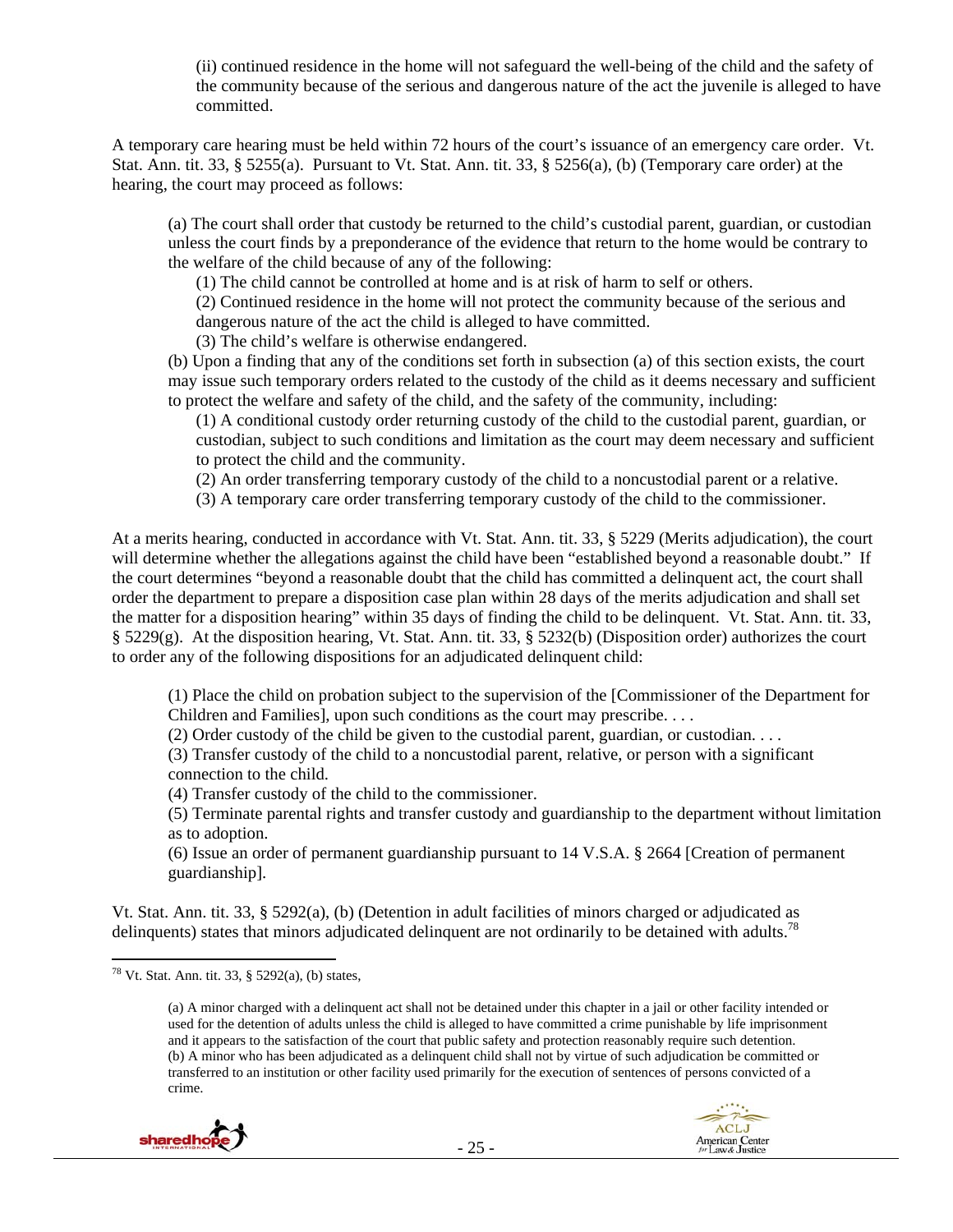Vt. Stat. Ann. tit. 33, § 5293 (Disposition of minors adjudicated as adult offenders; separation of persons under 18 years from adults) imposes additional limitations on where minors may be detained. Vt. Stat. Ann. tit. 33, § 5293(a)(1) prohibits the state of Vermont from placing minors who are detained while awaiting trial "in a facility for adult offenders unless a felony charge has been filed in the criminal division" and Vt. Stat. Ann. tit. 33 § 5293(a)(2)(A) further specifies that minors arrested for misdemeanors must "be released to his or her custodial parent, guardian, or custodian; or . . . be delivered to the criminal division of the superior court." Vt. Stat. Ann. tit. 33, § 5293(a)(2)(B)(i) explains that a minor in supervision of the criminal division may not be held in a facility for adult offenders.

Vt. Stat. Ann. tit. 33, § 5293(c)–(f), however, distinguishes the treatment of minors adjudicated delinquent based on the delinquent act and the age of the child. Vt. Stat. Ann. tit. 33, § 5293(c)–(f) states,

(c) Placement of minors under 16.—The commissioner of corrections shall not place a minor under the age of 16 who has been sentenced to a term of imprisonment in a correctional facility used to house adult offenders.

(d) Placement of minors over 16 convicted of felony.—The commissioner of corrections may place in a facility for adult offenders a minor who has attained the age of 16 but is under the age of 18 who has been convicted of a felony and who has been sentenced to a term of imprisonment.

(e) Placement of a minor over 16 convicted of a misdemeanor.—The commissioner of corrections shall not place in a facility for adult offenders a minor who has attained the age of 16 but is under the age of 18 who has been convicted of a misdemeanor.

(f) Transfer of minor at 18th birthday.—At the 18th birthday of a minor convicted of a misdemeanor, the commissioner may transfer the minor to a facility for adult offenders.

As an alternative, a juvenile diversion program may be available through Vt. Stat. Ann. tit. 3, § 163(a), (b) (Juvenile court diversion project) and is encouraged to be available at the local level. Vt. Stat. Ann. tit. 3, § 163(a), (b) states,

(a) The attorney general shall develop and administer a juvenile court diversion project for the purpose of assisting juveniles charged with delinquent acts. . . .

(b) The diversion project administered by the attorney general shall encourage the development of diversion projects in local communities through grants of financial assistance to municipalities, private groups or other local organizations. . . .

- 5.4.1 Recommendation: Establish a mandatory response law that directs any minor involved in prostitution or who is a victim of sex trafficking away from the criminal justice system and into a protective system.
- *5.5 Commercial sexual exploitation is identified as a type of abuse and neglect within child protection statutes.*

Vermont expressly identifies commercial sexual exploitation as a type of child abuse. For the purposes of Vermont's child abuse reporting statutes, Vt. Stat. Ann. tit. 33, § 4912(2), (8) (Definitions) contains the following definitions related to the abuse of a child:

(2) An "abused or neglected child" means a child whose physical health, psychological growth and development or welfare is harmed or is at substantial risk of harm by the acts or omissions of his or her parent or other person responsible for the child's welfare. An "abused or neglected child" also means a child who is sexually abused or at substantial risk of sexual abuse by any person.

. . . .

(8) "Sexual abuse" consists of any act or acts by any person involving sexual molestation or exploitation of a child including but not limited to incest, prostitution, rape, sodomy, or any lewd and

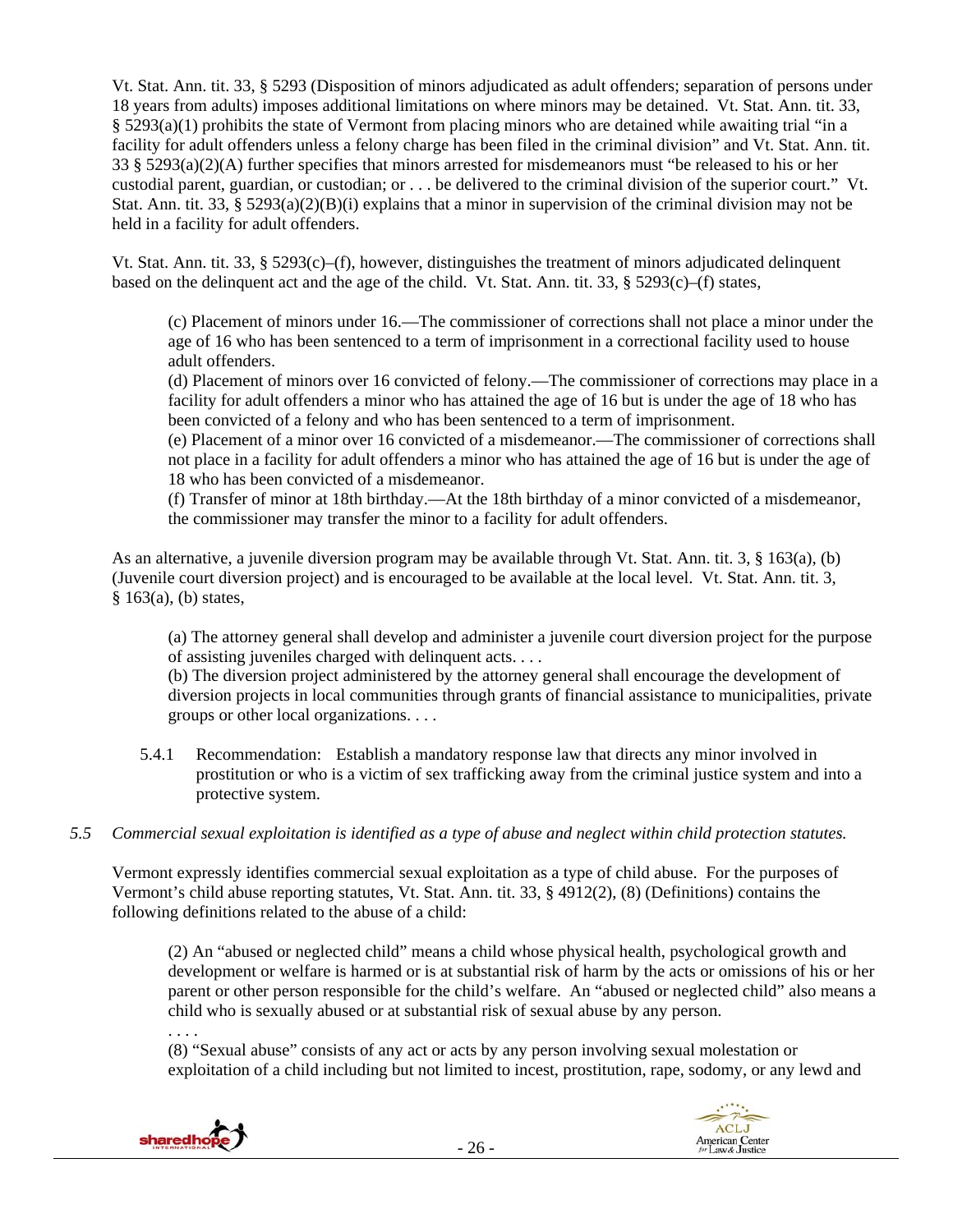lascivious conduct involving a child. Sexual abuse also includes the aiding, abetting, counseling, hiring, or procuring of a child to perform or participate in any photograph, motion picture, exhibition, show, representation, or other presentation which, in whole or in part, depicts a sexual conduct, sexual excitement or sadomasochistic abuse involving a child.

- 5.5.1 Recommendation: Amend Vt. Stat. Ann. tit. 33, § 4912(8) (Definitions) to enumerate sex trafficking as an act constituting "sexual abuse."
- *5.6 The definition of "caregiver" (or similar term) in the child welfare statutes is broad enough to include a trafficker who has custody or control of a child in order to bring a trafficked child into protection of child protective services.*

For purposes of Vermont's laws regarding juvenile proceedings, which includes laws related to children in need of care or supervision, Vt. Stat. Ann. tit. 33, § 5102(1) (Definitions and provisions of general application) defines "care provider" as "a person other than a parent, guardian, or custodian who is providing the child with routine daily care but to whom custody rights have not been transferred by a court."

Additionally, for the purposes of Vermont's laws regarding child abuse reporting, Vt. Stat. Ann. tit. 33, § 4912(5) (Definitions) defines "a person responsible for a child's welfare" as including

the child's parent; guardian; foster parent; any other adult residing in the child's home who serves in a parental role; an employee of a public or private residential home, institution or agency; or other person responsible for the child's welfare while in a residential, educational, or child care setting, including any staff person.

*5.7 Crime victims' compensation is specifically available to a child victim of sex trafficking or CSEC without regard to ineligibility factors.* 

Commercially sexually exploited children may be eligible to receive crime victims' compensation although they are not specifically mentioned in Vermont's crime victim compensation statutes.

Vt. Stat. Ann. tit. 13, § 5353(a) (Application for compensation) establishes certain eligibility requirements for a victim to receive compensation. Vt. Stat. Ann. tit. 13, § 5353(a) states,

(a) A victim or a dependent of a victim<sup>79</sup> shall, upon application, be eligible for compensation if: (1) a law enforcement official has filed a report concluding that a crime was committed which resulted in the injury or death of the victim; and

(2) the crime was committed in this state; or

(3) the victim is a Vermont resident, the state in which the crime occurred does not have an eligible crime victim's compensation program and the applicant would have been eligible for compensation under this chapter if the crime had been committed in this state; or

(4) the victim is a Vermont resident who is injured or killed by an act of terrorism outside the United States, to the extent that compensation is not otherwise available under federal law.

If "a preponderance of the evidence shows that as a direct result of the crime an injury occurred which resulted in a pecuniary loss<sup>80</sup> to the victim," the victims compensation board shall award compensation to an applicant. Vt. Stat. Ann. tit. 13, § 5355(a).

<sup>&</sup>quot;Pecuniary loss" means, in the case of a victim, the amount of medical or medically-related expenses, loss of wages, and any other expenses which the board feels became necessary as a direct result of the crime. Medical or medically-





 <sup>79</sup> *See supra* Section 5.1 for the definition of victim under Vt. Stat. Ann. tit. 13, § 5351(7) (Definitions). <sup>80</sup> Vt. Stat. Ann. tit. 13, § 5351(5) states,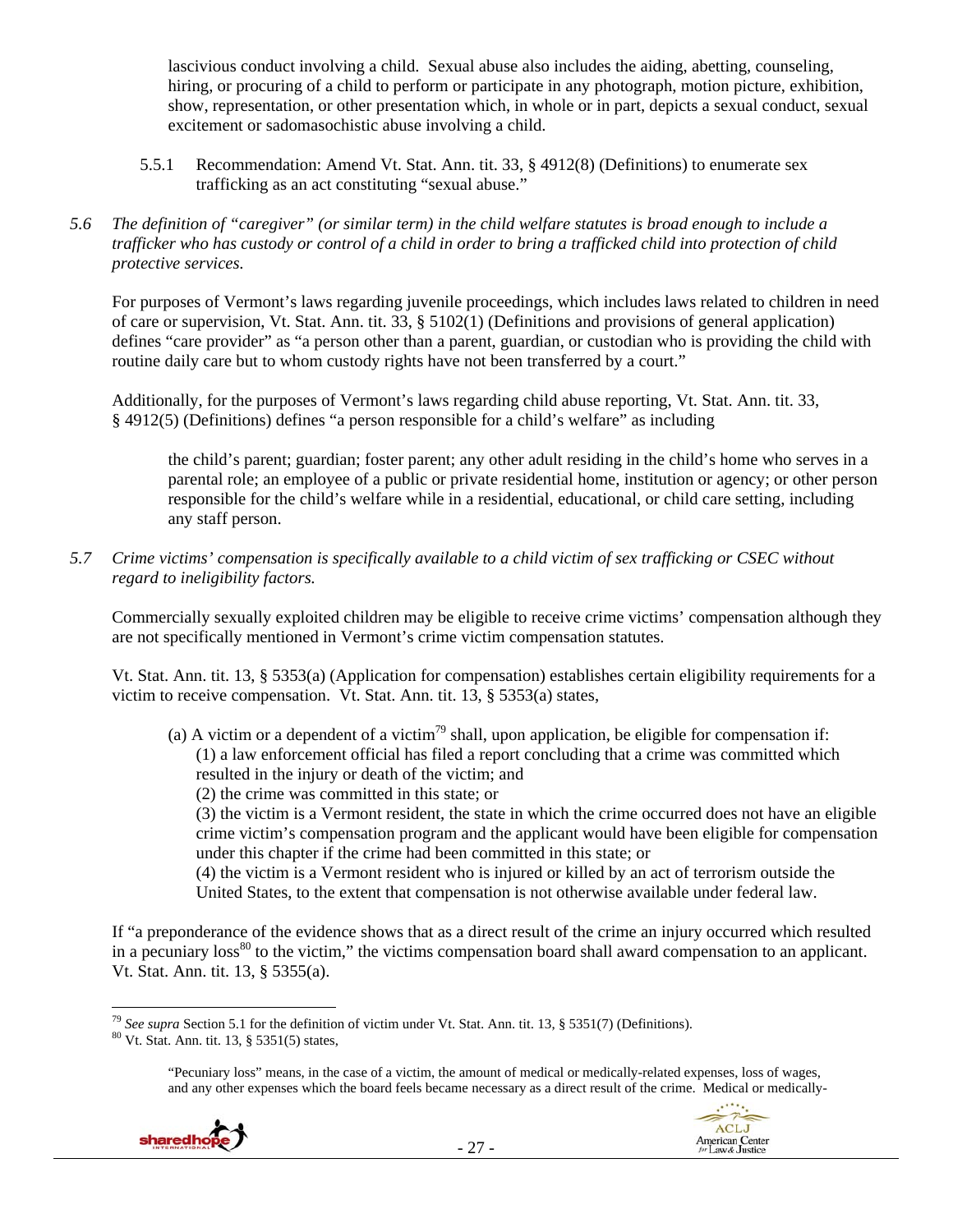Even if a commercially sexually exploited child meets the basic eligibility requirements, certain additional requirements may make a commercially sexually exploited child ineligible to receive compensation. Vt. Stat. Ann. tit. 13, § 5355(b) (Approval or rejection of application) states,

(b) An application for assistance shall be denied if any of the following apply: (1) The application was not made within the period of time permitted for commencing prosecution of the crime. The board may extend the time for filing for good cause shown. (2) The victim violated a criminal law of this state which caused or contributed to the victim's injuries or death.

Vt. Stat. Ann. tit. 13, § 5355(b) may, however, have limited applicability to victims of human trafficking, given that Vt. Stat. Ann. tit. 13, § 2652(c)(1)(A) (Human trafficking) protects victims of human trafficking from being "found in violation of" crimes outlined in Vt. Stat. Ann. tit. 13, Ch. 59 (Lewdness and prostitution) or Ch. 63 (Obscenity).

- 5.7.1 Recommendation: Amend Vt. Stat. Ann. tit. 13, § 5355(b) (Approval or rejection of application) to specify an exception for minor victims of sex trafficking and commercial sexual exploitation of children to ensure that listed ineligibility criteria do not prevent access to crime victim compensation.
- *5.8 Victim-friendly procedures and protections are provided in the trial process for minors under 18.*

Vermont affords some specific criminal justice protections to domestic minor sex trafficking victims. 2011 Vt. Acts & Resolves 55, § 3 (Services for victims of human trafficking)<sup>81</sup> calls for the state to provide services specifically for victims of human trafficking, stating,

(a) The Vermont center for crime victim services may convene a task force to assist social service providers, victim service providers, state agencies, law enforcement agencies, state's attorneys' offices, the office of the attorney general, and other agencies and nongovernmental organizations as necessary to develop a statewide protocol to provide services for victims of human trafficking in Vermont. The protocol may include a public awareness and education campaign.

(b) The Vermont center for crime victim services may enter into contracts with individuals and nongovernmental organizations in order to develop a statewide protocol and to coordinate services to victims of human trafficking, insofar as funds are available for that purpose. Such services may include:

- (1) Case management;
- (2) Emergency temporary housing;
- (3) Health care;
- (4) Mental health counseling;
- (5) Drug addiction screening and treatment;

. . .

- (8) Job training and placement assistance;
- (9) Post-employment services for job retention; and

. . . .

victim and upon demonstration of financial hardship, temporary living expenses.<br><sup>81</sup> Although 2011 Vt. Acts & Resolves 55, § 3 became effective on July 1, 2011, it has not been codified.





related expenses may include, but are not limited to, the costs of individual or family psychological, psychiatric or mental health counseling and the costs of replacing or repairing eyeglasses, hearing aids, dentures or any prosthetic devices which were taken, lost or destroyed during the commission of the crime. In the case of a dependent, "pecuniary loss" means the cost of psychological, psychiatric or mental health counseling, funeral expenses for the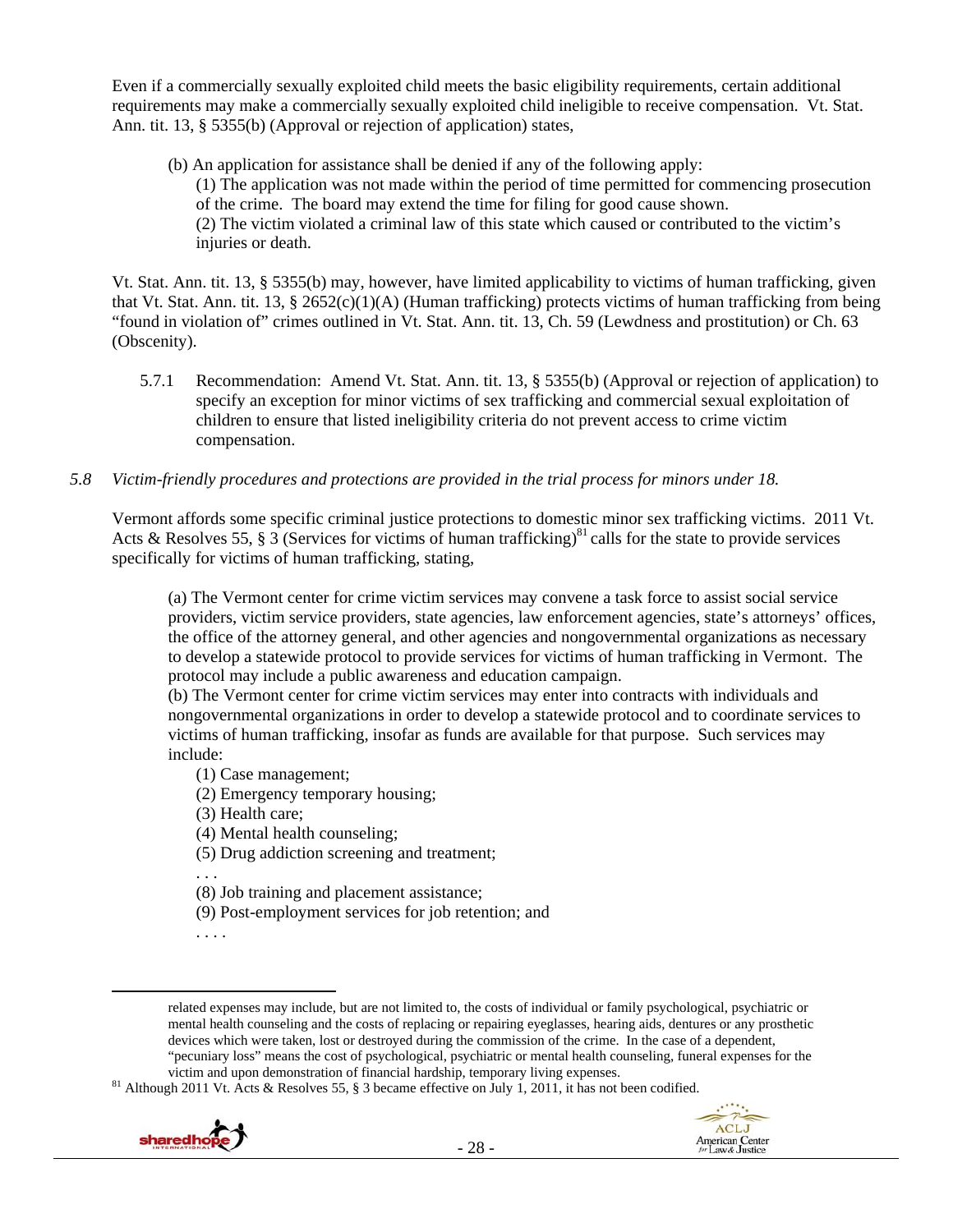(c) Nothing in this section precludes the Vermont center for crime victim services or any local social services organization from providing victims of human trafficking in Vermont with any benefits or services for which they may otherwise be eligible.

Additionally, Vt. Stat. Ann. tit. 13, § 2661 (Resource guide posting) establishes requirements related to the posting of a resource guide for victims of human trafficking. Vt. Stat. Ann. tit. 13, § 2661 states,

(a) A notice offering help to victims of human trafficking shall be accessible on the official website of the Vermont department of labor and may be posted in a prominent and accessible location in workplaces.

(b) The notice should provide contact information for at least one local law enforcement agency and provide information regarding the National Human Trafficking Resource Center (NHTRC) hotline as follows:

"If you or someone you know is being forced to engage in any activity and cannot leave—whether it is commercial sex, housework, farm work, or any other activity—call the toll-free National Human Trafficking Resource Center Hotline at 1-888-373-7888 to access help and services. . . .

. . . .

(d) The Vermont department of labor shall develop and implement an education plan to raise awareness among Vermont employers about the problem of human trafficking, about the hotline described in this section, and about other resources that may be available to employers, employees, and potential victims of human trafficking. On or before January 15, 2013, the department shall report to the house and senate committees on judiciary, the house committee on human services, and the senate committee on health and welfare on the progress achieved in developing and implementing the notice requirement and education plan required by this section.

Vt. Stat. Ann. tit. 13, § 3255(a) (Evidence) provides evidentiary protection to victims as follows:

(a) In a prosecution for a crime defined in this chapter and in sections 2601 [Lewd and lascivious conduct] and 2602 [Lewd or lascivious conduct with child] of this title, for human trafficking or aggravated human trafficking under chapter 60 of this title . . .

(1) Neither opinion evidence of, nor evidence of the reputation of the complaining witness' sexual conduct shall be admitted.

(2) Evidence shall be required as it is for all other criminal offenses and additional corroborative evidence heretofore set forth by case law regarding sexual assault shall no longer be required. (3) Evidence of prior sexual conduct of the complaining witness shall not be admitted; provided, however, where it bears on the credibility of the complaining witness or it is material to a fact at issue and its probative value outweighs its private character, the court may admit:

(A) Evidence of the complaining witness' past sexual conduct with the defendant;

(B) Evidence of specific instances of the complaining witness' sexual conduct showing the source of origin of semen, pregnancy or disease;

(C) Evidence of specific instances of the complaining witness' past false allegations of violations of this chapter.

Under Vermont law, victims<sup>82</sup> of certain crimes, including victims of human trafficking or aggravated human trafficking, are entitled to certain procedural protections. Vt. Stat. Ann. tit. 13, § 5301(7)(DD), (EE). Victims have the right to be notified of motions filed in the case that might substantially change the proceeding and the

a person who sustains physical, emotional or financial injury or death as a direct result of the commission or attempted commission of a crime or act of delinquency and shall also include the family members of a minor, incompetent or a homicide victim.





 $82$  Vt. Stat. Ann. tit. 13, § 5301(4) defines "victim" as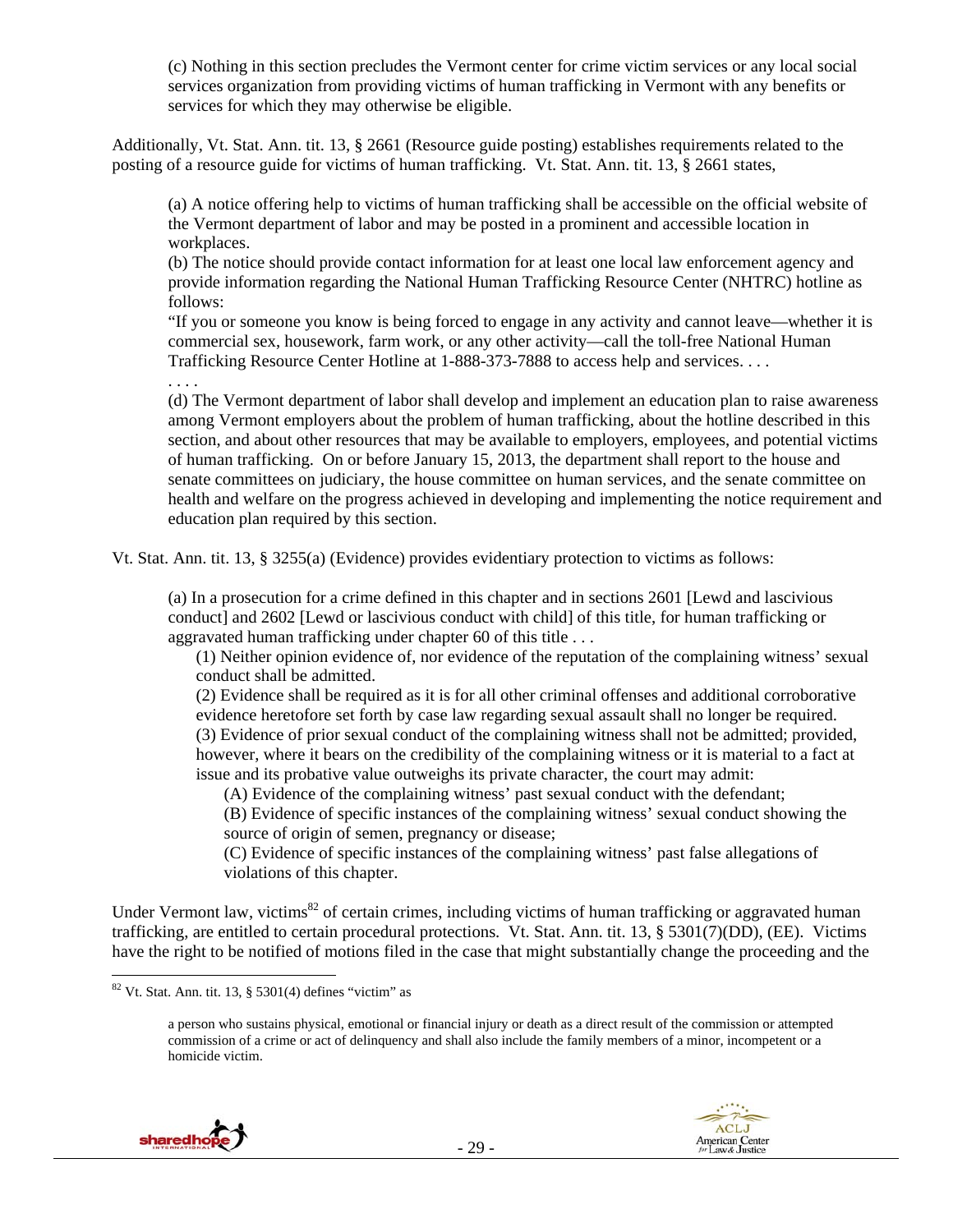right to be notified of and present at their defendant's arraignment and further court proceedings. Vt. Stat. Ann. tit. 13, §§ 5308, 5309, 5312(a). Additionally, Vt. Stat. Ann. tit. 13, § 5313 (Limitations on employer) prohibits an employer from discharging or disciplining "a victim of a listed crime or a victim's family member or representative for honoring a subpoena to testify."

Vt. Stat. Ann. tit. 13, § 5314 (Information from law enforcement agency) requires law enforcement to give victims of certain crimes, including victims of human trafficking or aggravated human trafficking, information about their rights including the right to refuse to answer questions unless they are at a deposition or in court, the availability of assistance or protection, the identity of the accused, the case number and contact information for the law enforcement officer assigned to the case, the name and contact information of the prosecutor, and whether the accused has been taken into custody.

Additionally, Vt. Stat. Ann. tit. 13, § 5316 (Complete identification by prosecution and defense) states, "Any individual associated with the prosecution or defense of a listed crime, including attorneys, investigators or experts, who comes in contact with the victim or the victim's family shall properly identify himself or herself and by whom he or she is employed." Lastly, Vt. Stat. Ann. tit. 13, § 5321(d), (e) (Appearance by victim) states,

(d) At or before the sentencing hearing, the prosecutor's office shall instruct the victim of a listed crime, in all cases where the court imposes a sentence which includes a period of incarceration, that a sentence of incarceration is to the custody of the commissioner of corrections and that the commissioner of corrections has the authority to affect the actual time the defendant shall serve in incarceration through good time credit, furlough, work-release and other early release programs. in [sic] addition, the prosecutor's office shall explain the significance of a minimum and maximum sentence to the victim and shall also explain the function of parole and how it may affect the actual amount of time the defendant may be incarcerated.

(e) The prosecutor's office shall use all reasonable efforts to keep the victim informed and consult with the victim throughout the plea agreement negotiation process in any case involving a victim of a listed crime.

Pursuant to Vt. Stat. Ann. tit. 13, § 5306 (Victim advocates), victim advocates are authorized to carry "out the provisions of the victims assistance program." Additionally, Vt. Stat. Ann. tit. 13, § 5310 (Nondisclosure of information about victim) helps keeps victims' information confidential by prohibiting a witness from disclosing a victim's address or place of employment unless the "nondisclosure of the information will prejudice the defendant." Moreover, Vt. Stat. Ann. tit. 13, § 5322 (Confidentiality) states,

When responding to a request for public records, or on any state website or state payment report, the state of Vermont shall not disclose to the public the name or any other identifying information, including the town of residence or the type or purpose of the payment, of an applicant to the victim's compensation program, a victim named in a restitution judgment order, or a recipient of the domestic and sexual violence survivors' transitional employment program.

Additionally, Vt. Stat. Ann. tit. 13, §  $5321(a)$ –(c) (Appearance by victim) protects the victims' right to be informed and to participate in certain aspects of the trial, stating the following:

(a) The victim of a crime has the following rights in any sentencing proceedings concerning the person convicted of that crime:

(1) to be given advance notice by the prosecutor's office of the date of the proceedings; and (2) to appear, personally, to express reasonably his or her views concerning the crime, the person convicted, and the need for restitution.

(b) Sentencing shall not be delayed or voided by reason of the failure to give the victim the required notice or the failure of the victim to appear.



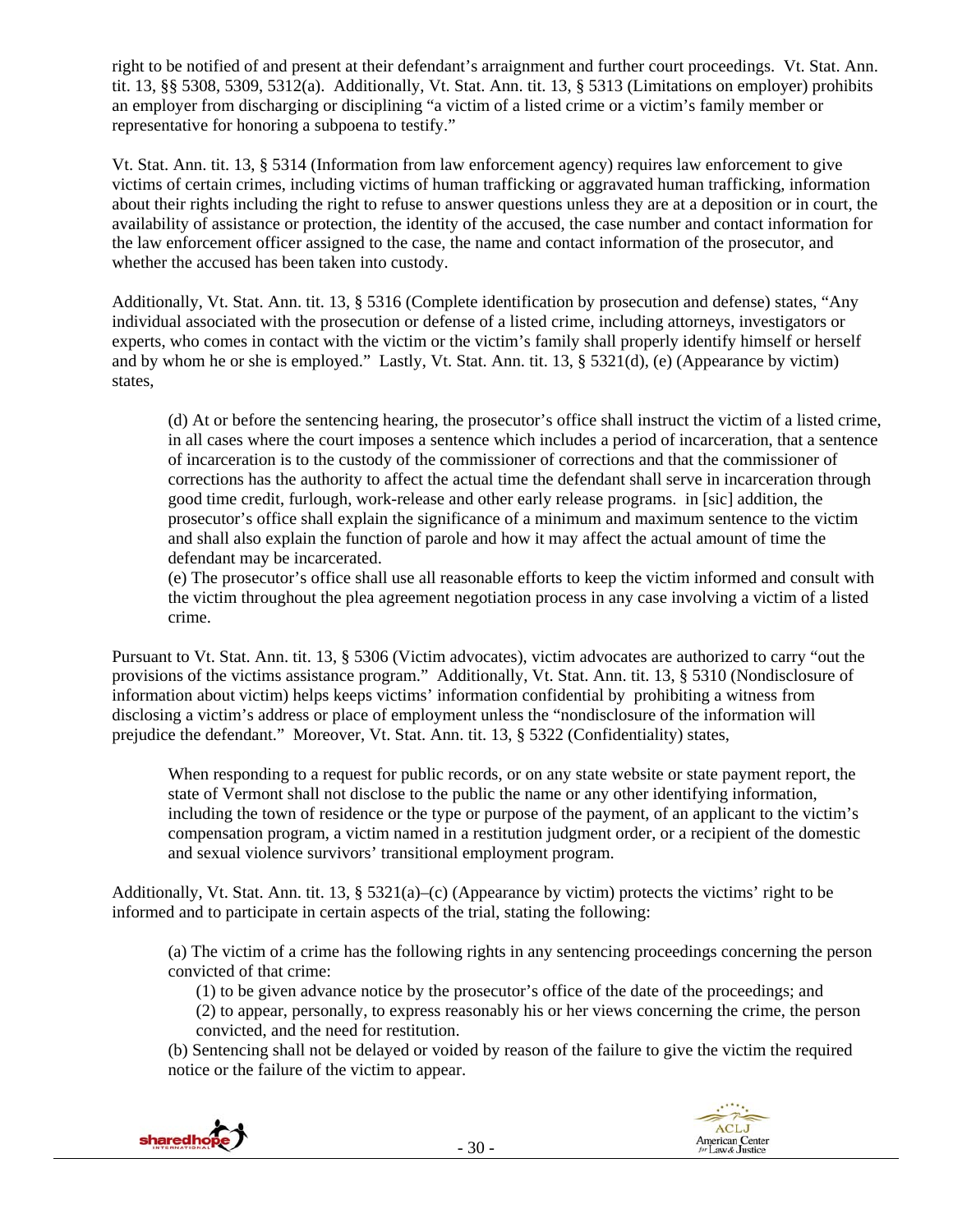(c) In accordance with court rules, at the sentencing hearing, the court shall ask if the victim is present and, if so, whether the victim would like to be heard regarding sentencing. [In] imposing sentence, the court shall consider any views offered at the hearing by the victim. [If] the victim is not present, the court shall ask whether the victim has expressed, either orally or in writing, views regarding sentencing and shall take those views into consideration in imposing sentence.

Additional protections may apply to the extent that a domestic minor sex trafficking victim is also the victim of certain sex related crimes. Vt. R. Evid. 807 (Testimony where victim is a minor, a mentally ill person or a mentally retarded person) authorizes the court to allow children 12 years of age or under who are victims of Vt. Stat. Ann. tit. 13, § 3252 (Sexual assault), § 3253 (Aggravated sexual assault), or § 2602 (Lewd or lascivious conduct with child), among others, to provide testimony via a two-way closed circuit television under certain circumstances. Pursuant to Vt. R. Evid. 807(c), "The court shall make an order for two-way closed-circuit television or recorded testimony under this rule only upon a finding that requiring the child or mentally ill or mentally retarded person to testify in court will present a substantial risk of trauma to the child or mentally ill or mentally retarded person which would substantially impair the ability of the child or mentally ill or mentally retarded person to testify." If testimonial protection for the child is authorized, Vt. R. Evid. 807(e) permits the court to allow a person "whose presence the court finds would contribute to the welfare and well-being of the child . . . [to] be present in the room with the child."

Lastly, Vt. Stat. Ann. tit. 12, § 1646(a)(3) (Evidence of sexual conduct) prohibits evidence of sexual behavior in civil cases as follows:

(3) Evidence of prior sexual conduct of the complaining witness shall not be admitted; provided, however, where it bears on the credibility of the complaining witness or it is material to a fact at issue and its probative value outweighs its private character, the court may admit:

(A) evidence of the complaining witness' past sexual conduct with the defendant;

(B) evidence of specific instances of the complaining witness' sexual conduct showing the source of origin of semen, pregnancy or disease;

(C) evidence of specific instances of the complaining witness' past false allegations of wrongful sexual activity.

*5.9 Expungement or sealing of juvenile arrest or criminal records resulting from arrests or adjudications for prostitution-related offenses committed as a result of, or in the course of, the commercial sexual exploitation of a minor is available within a reasonable time after turning 18.* 

Vt. Stat. Ann. tit. 33, § 5119(c) (Sealing of records) governs sealing a child's record who has been adjudicated a child in need of care or supervision. Vt. Stat. Ann. tit. 33, § 5119(c) states,

(c) On application of a person who, while a child, was found to be in need of care or supervision or, on the court's own motion, after notice to all parties of record and hearing, the court may order the sealing of all files and records related to the proceeding if it finds:

(1) the person has reached the age of majority; and

(2) sealing the person's record is in the interest of justice.

Similarly, Vt. Stat. Ann. tit. 33, § 5119(a) governs sealing a child's record who has been adjudicated delinquent after July 1, 1996. Vt. Stat. Ann. tit. 33, § 5119(a) states,

(1) . . . the court shall order the sealing of all files and records related to the proceeding if two years have elapsed since the final discharge of the person unless, on motion of the state's attorney, the court finds:



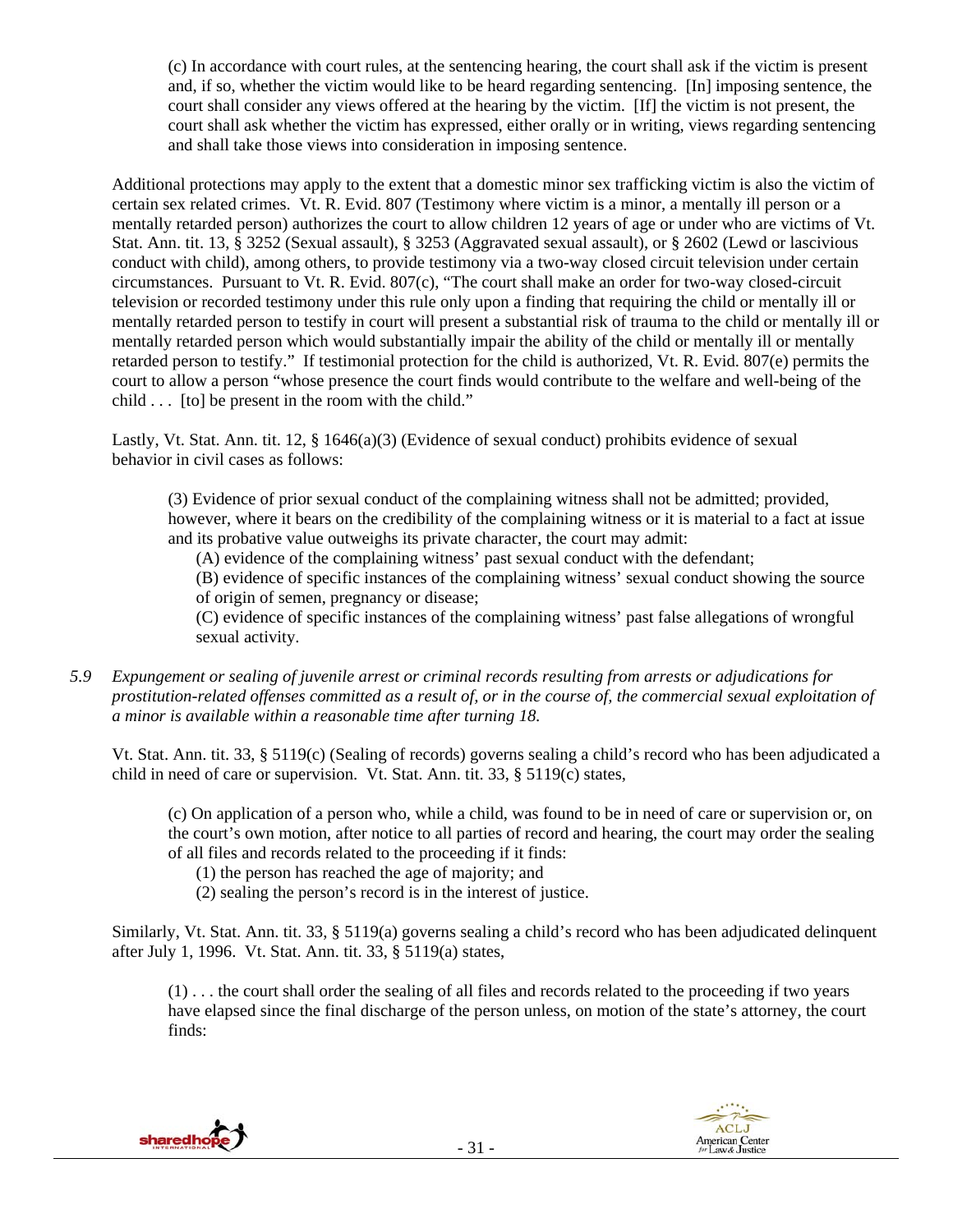(A) the person has been convicted of a listed crime as defined in 13 V.S.A. § 5301 [Definitions] or adjudicated delinquent of such an offense after such initial adjudication, or a proceeding is pending seeking such conviction or adjudication; or

(B) rehabilitation of the person has not been attained to the satisfaction of the court. (2) At least 60 days prior to the date upon which a person is eligible to have his or her delinquency record automatically sealed pursuant to subdivision (1) of this subsection, the court shall provide such person's name and other identifying information to the state's attorney in the county in which the person was adjudicated delinquent. The state's attorney may object, and a hearing may be held to address the state's attorney's objection.

(3) The order to seal shall include all the files and records relating to the matter in accordance with subsection (d) of this section; however, the court may limit the order to the court files and records only upon good cause shown by the state's attorney.

If a commercially sexually exploited minor participates in a juvenile diversion program, Vt. Stat. Ann. tit. 3, § 163(e), (f) (Juvenile court diversion project) allows juvenile records to be sealed after the successful completion of a diversion program. Vt. Stat. Ann. tit. 3, § 163(e), (f) states,

(e) Within 30 days of the two-year anniversary of a successful completion of juvenile diversion, the court shall order the sealing of all court files and records, law enforcement records other than entries in the juvenile court diversion project's centralized filing system, fingerprints, and photographs applicable to a juvenile court diversion proceeding unless, upon motion, the court finds:

(1) the participant has been convicted of a subsequent felony or misdemeanor during the two-year period, or proceedings are pending seeking such conviction; or

(2) rehabilitation of the participant has not been attained to the satisfaction of the court.

(f) Upon the entry of an order sealing such files and records under this section, the proceedings in the matter under this section shall be considered never to have occurred, all index references thereto shall be deleted, and the participant, the court, and law enforcement officers and departments shall reply to any request for information that no record exists with respect to such participant inquiry in any matter. Copies of the order shall be sent to each agency or official named therein.

#### *5.10 Victim restitution and civil remedies are authorized by law for minor victims of sex trafficking or CSEC.*

Vt. Stat. Ann. tit. 13, § 7043(a)(1) (Restitution) states that the court shall consider restitution "in every case in which the victim of a crime<sup>83</sup>  $\dots$  has suffered a material loss."<sup>84</sup> As a result, a commercially sexually exploited child whose offender is convicted under any of Vermont's laws may be able to receive restitution. Moreover, commercially sexually exploited children whose offenders are convicted under Vt. Stat. Ann. tit. 13, § 2652(a) (Human trafficking), § 2653(a) (Aggravated human trafficking), or § 2655(a) (Solicitation) are eligible to receive restitution under Vt. Stat. Ann. tit. 13, § 2657 (Restitution), which states,

(a) A person convicted of a violation of this subchapter [Criminal Acts] shall be ordered to pay restitution to the victim pursuant to section 7043 [Restitution] of this title.

(b) If the victim of human trafficking<sup>85</sup> to whom restitution has been ordered dies before restitution is paid, any restitution ordered shall be paid to the victim's heir or legal representative, provided that the heir or legal representative has not benefited in any way from the trafficking.

(c) The return of the victim of human trafficking to his or her home country or other absence of the victim from the jurisdiction shall not limit the victim's right to receive restitution pursuant to this section.

. . . .

<sup>&</sup>lt;sup>83</sup> *See supra* note 41.<br><sup>84</sup> *See supra* Section 2.8 for the definition of "material loss." <sup>85</sup> *See supra* note 6 for the definition of "victim of human trafficking."



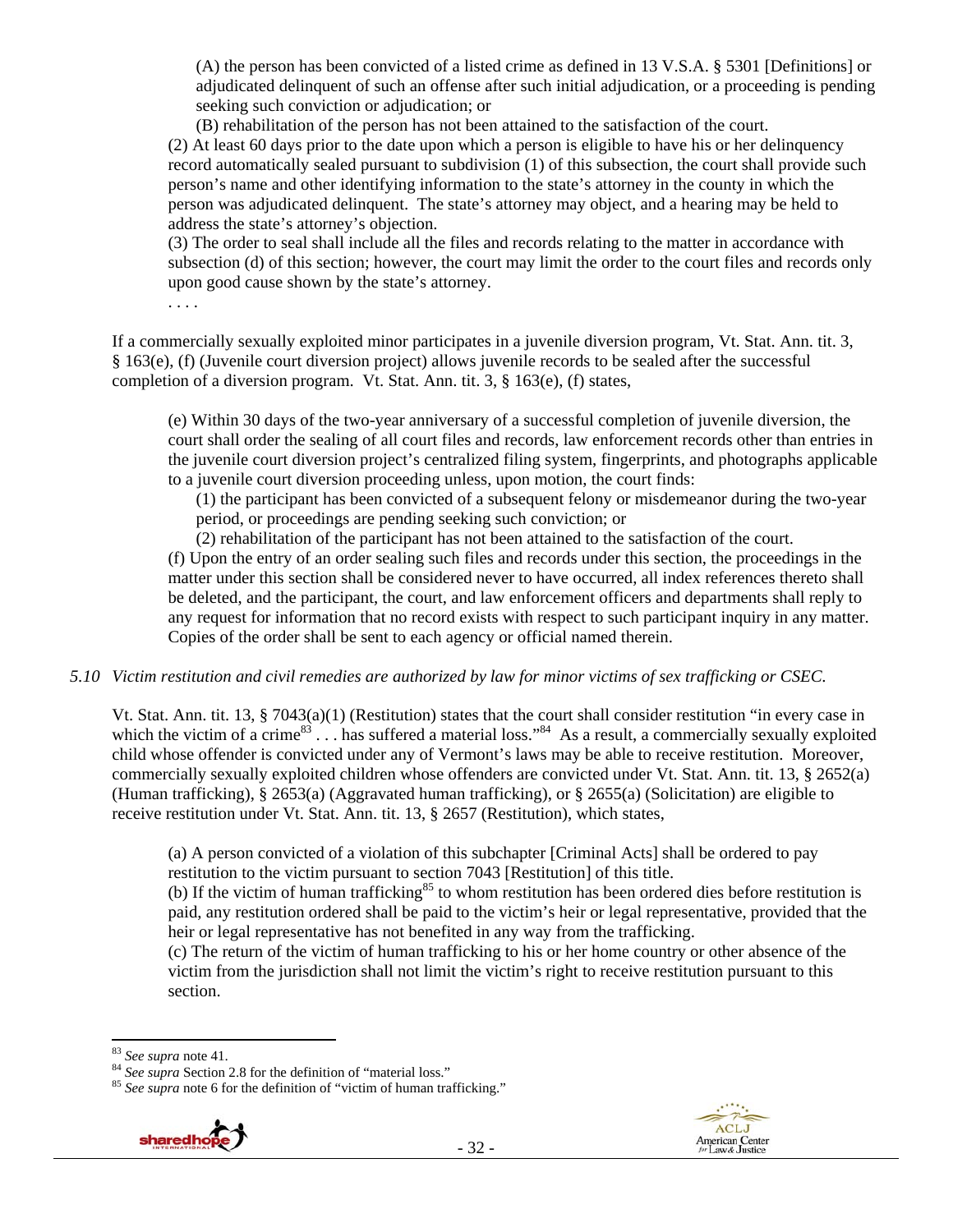- (3) In cases where restitution is ordered to the victim as a result of a human trafficking conviction under chapter 60 of this title, "material loss" shall also mean:
	- (A) attorney's fees and costs; and
	- (B) the greater of either:
		- (i) the gross income or value of the labor performed for the offender by the victim; or (ii) the value of the labor performed by the victim as guaranteed by the minimum wage and overtime provisions of 21 V.S.A. Section 385 [Administration].

In certain circumstances, the victim's offender need not be convicted of a crime in order for the victim to be eligible to receive restitution. Vt. Stat. Ann. tit. 13,  $\S$  7043(d)(3) states, "An order of restitution may require the offender to pay restitution for an offense for which the offender was not convicted if the offender knowingly and voluntarily executes a plea agreement which provides that the offender pay restitution for that offense."

Additionally, Vt. Stat. Ann. tit. 13,  $\S$  7043(g) states that "[r]estitution ordered under this section shall not preclude a person from pursuing an independent civil action for all claims not covered by the restitution order."

Commercially sexually exploited children whose offenders are convicted under Vt. Stat. Ann. tit. 13, § 2652(a), § 2653(a), or § 2655(a) may pursue civil remedies as Vt. Stat. Ann. tit. 13, § 2662 (Private cause of action) authorizes victims of human trafficking to bring a civil claim against their offenders. Vt. Stat. Ann. tit. 13, § 2662 provides,

(a) A victim of human trafficking may bring an action against the offender in the civil division of the superior court for damages, injunctive relief, punitive damages in the case of a willful violation, and reasonable costs and attorney's fees. Actual damages may include any loss for which restitution is available under section 2657 [Restitution] of this chapter.

(b) If the victim is deceased or otherwise unable to represent himself or herself, the victim may be represented by a legal guardian, family member, or other representative appointed by the court, provided that the legal guardian, family member, or other representative appointed by the court has not benefited in any way from the trafficking.

(c) In a civil action brought under this section, the victim's alleged consent to the human trafficking is immaterial and shall not be admitted.

*5.11 Statutes of limitations for civil and criminal actions for child sex trafficking or CSEC offenses are eliminated or lengthened sufficiently to allow prosecutors and victims a realistic opportunity to pursue criminal actions and legal remedies.* 

In regards to statutes of limitations applicable to criminal prosecutions, Vt. Stat. Ann. tit. 13, § 4501(a) (Limitation of prosecutions for certain crimes) eliminates the statute of limitations for prosecuting violations of Vt. Stat. Ann. tit. 13, § 2652(a) (Human trafficking) or § 2653(a) (Aggravated human trafficking). Vt. Stat. Ann. tit. 13, § 4501(b) establishes that prosecutions for "sexual exploitation of children," which may include Vt. Stat. Ann. tit. 13, § 2822(a) (Use of a child in a sexual performance) and § 2823 (Consenting to a sexual performance), must be commenced within 6 years. For other felonies, Vt. Stat. Ann. tit. 13, § 4501(c), (e) states,

(c) Prosecutions for sexual assault, lewd and lascivious conduct, sexual exploitation of a minor as defined in subsection 3258(b) of this title, and lewd or lascivious conduct with a child, alleged to have been committed against a child under 18 years of age shall be commenced within the earlier of the date the victim attains the age of 24 or 10 years from the date the offense is reported, and not after. For purposes of this subsection, an offense is reported when a report of the conduct constituting the offense is made to a law enforcement officer by the victim.



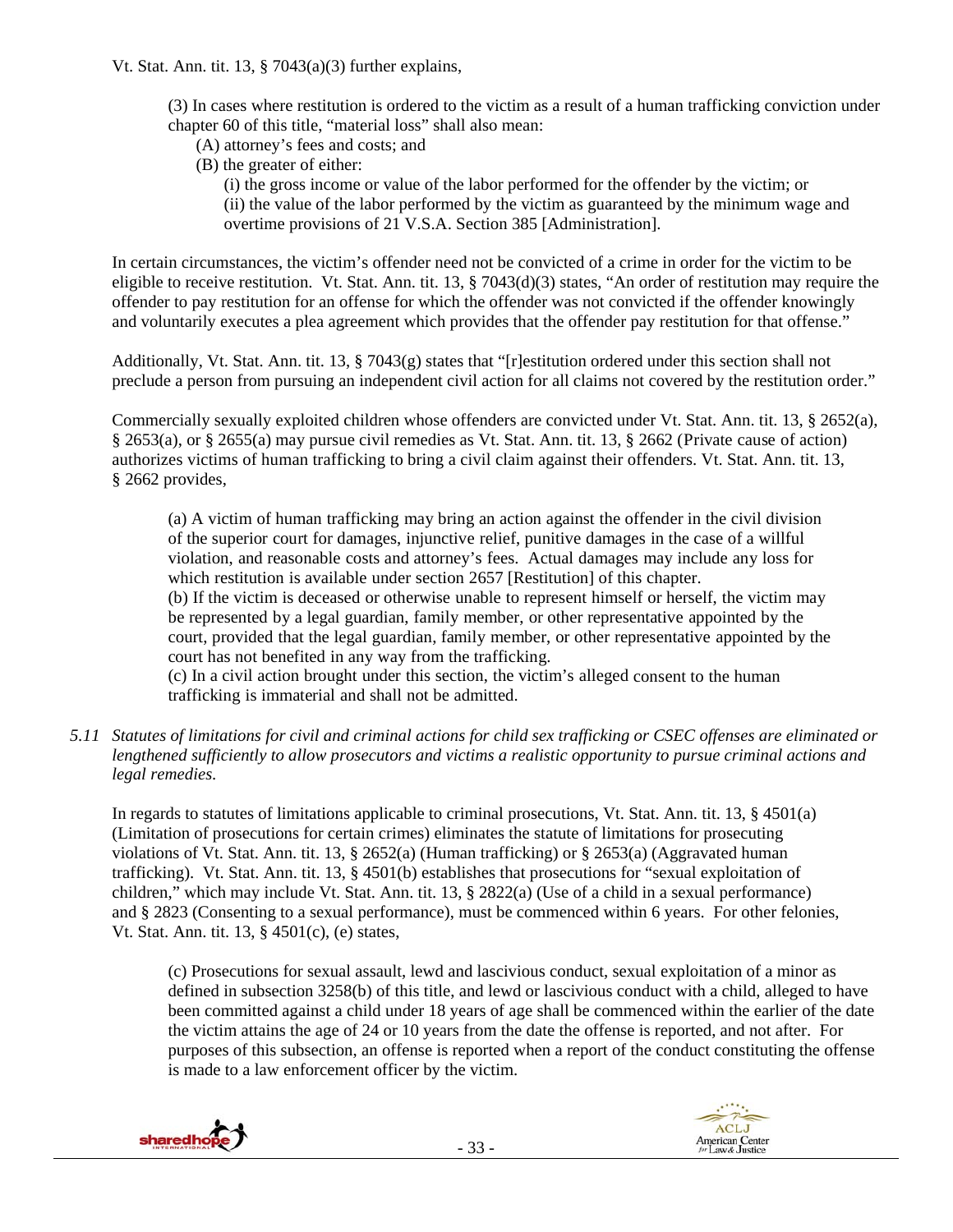. . . . (e) Prosecutions for other felonies and for misdemeanors shall be commenced within three years after the commission of the offense, and not after.

Vt. Stat. Ann. tit. 13, § 2662 (Private cause of action) does not specify a statute of limitations within its provisions. Therefore, Vermont's generally applicable 6-year statute of limitations for civil actions, codified at Vt. Stat. Ann. tit. 12, § 511 (Civil action), is applicable.

However, Vt. Stat. Ann. tit. 12, § 551(a) (Minority, insanity or imprisonment) provides, "When a person entitled to bring an action specified in this chapter is a minor . . . at the time the cause of action accrues, such person may bring such action within the times in this chapter respectively limited, after the disability is removed." Accordingly, if the victim of human trafficking is a minor, the victim will be able to bring a civil claim under Vt. Stat. Ann. tit. 13, § 2662 within 6 years of the minor's 18th birthday. Vt. Stat. Ann. tit. 1, § 173, tit. 12, §§ 511, 551(a).

# **Framework Issue 6: Criminal justice tools for investigation and prosecutions**

# *Legal Components:*

- *6.1 Training on human trafficking and domestic minor sex trafficking for law enforcement is statutorily mandated.*
- *6.2 Single party consent to audiotaping is permitted in law enforcement investigations.*
- *6.3 Domestic minor sex trafficking investigations may use wiretapping to investigate the crime.*
- *6.4 Using a law enforcement decoy posing as a minor to investigate buying or selling of commercial sex acts is not a defense to soliciting, purchasing, or selling sex with a minor.*
- *6.5 Using the Internet to investigate buyers and traffickers is a permissible investigative technique.*
- *6.6 Law enforcement and child welfare agencies are mandated to promptly report missing and recovered children. \_\_\_\_\_\_\_\_\_\_\_\_\_\_\_\_\_\_\_\_\_\_\_\_\_\_\_\_\_\_\_\_\_\_\_\_\_\_\_\_\_\_\_\_\_\_\_\_\_\_\_\_\_\_\_\_\_\_\_\_\_\_\_\_\_\_\_\_\_\_\_\_\_\_\_\_\_\_\_\_\_\_\_\_\_\_\_\_\_\_\_\_\_\_*

# *Legal Analysis:*

*6.1 Training on human trafficking and domestic minor sex trafficking for law enforcement is statutorily mandated.* 

Vermont does not specifically require law enforcement to receive training on human trafficking or domestic minor sex trafficking. 2011 Vt. Acts & Resolves 55, § 3 (Services for victims of human trafficking),  $86$  however, authorizes the Vermont center for crime victim services to "convene a task force to assist . . . law enforcement agencies . . . to develop a statewide protocol to provide services for victims of human trafficking. The protocol may include a public awareness and education campaign."

- 6.1.1 Recommendation: Enact a law that requires law enforcement to receive training on domestic minor sex trafficking.
- *6.2 Single party consent to audiotaping is permitted in law enforcement investigations.*

Vermont's statutes do not address whether single party or two-party consent to audiotaping is required.

6.2.1 Recommendation: Enact a law permitting single party consent audiotaping.

<sup>86</sup> *See supra* note 81.



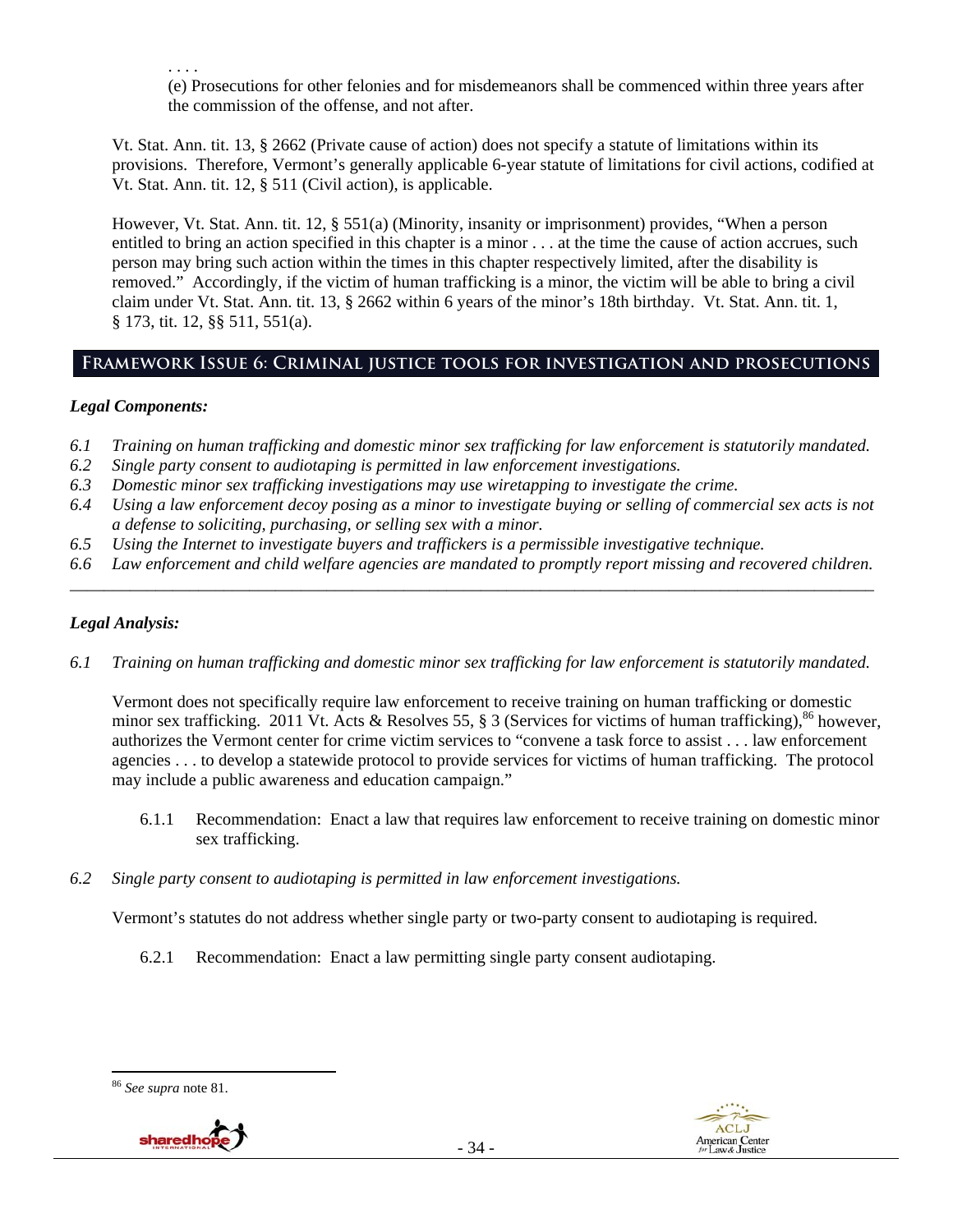#### *6.3 Domestic minor sex trafficking investigations may use wiretapping to investigate the crime.*

Vermont code does not address whether wiretapping is permitted for domestic minor sex trafficking or any other crime.

- 6.3.1 Recommendation: Should Vermont enact a law authorizing wiretapping by law enforcement, include investigations related to Vt. Stat. Ann. tit. 13, § 2822(a) (Use of a child in a sexual performance), § 2823 (Consenting to a sexual performance), § 2652(a) (Human trafficking),  $\hat{\S}$  2653(a) (Aggravated human trafficking), and  $\hat{\S}$  2655(a) (Solicitation).
- *6.4 Using a law enforcement decoy posing as a minor to investigate buying or selling of commercial sex acts is not a defense to soliciting, purchasing, or selling sex with a minor.*

Vermont does not expressly permit the use of a decoy by law enforcement for the purposes of investigating prostitution or sex trafficking cases. Vt. Stat. Ann. tit. 13, § 2828(a) (Luring a child), does, however, make it a crime for a person to "knowingly solicit, lure, or entice, or to attempt to solicit, lure, or entice, a child under the age of 16 or another person believed by the person to be a child under the age of 16." This statute suggests that Vermont law may permit law enforcement to use decoys while investigating violations of Vt. Stat. Ann. tit. 13, § 2828(a).

- 6.4.1 Recommendation: Enact a law that explicitly permits the use of a decoy to investigate domestic minor sex trafficking-related crimes.
- *6.5 Using the Internet to investigate buyers and traffickers is a permissible investigative technique.*

Vermont has no law expressly authorizing law enforcement to use the Internet to investigate buyers and traffickers. However, Vt. Stat. Ann. tit. 13, § 2828(a) (Luring a child) makes it illegal for an offender to "knowingly solicit, lure, or entice, or to attempt to solicit, lure, or entice, a child under the age of 16 or another person believed by the person to be a child under the age of 16." Vt. Stat. Ann. tit. 13, § 2828(b) further explains that "[t]his section applies to solicitation, luring, or enticement by any means, including in person, through written or telephonic correspondence or electronic communication." Although not explicit, together these two phrases suggest that law enforcement may use the Internet to investigate buyers and traffickers.

- 6.5.1 Recommendation: Enact a law that explicitly permits law enforcement to use the Internet to investigate buyers and traffickers.
- *6.6 Law enforcement and child welfare agencies are mandated to promptly report missing and recovered children.*

Vt. Stat. Ann. tit. 20, § 1820(1) (Definitions) defines a "missing person" as "an individual whose whereabouts is unknown and who is either physically disabled, mentally disabled or an unemancipated minor." Once a person files a missing person complaint pursuant to Vt. Stat. Ann. tit. 20, § 1821 (Missing person complaint), Vt. Stat. Ann. tit. 20, § 1822 (Missing person report) requires the law enforcement agency that receives the complaint to "prepare a missing person report," which must "include all information contained in the missing person complaint and any information or evidence gathered by a preliminary investigation, if one was made." Vt. Stat. Ann. tit. 20, § 1823(a) (Dissemination of missing person report) requires the law enforcement agency next to forward copies of the report to "all law enforcement agencies within the jurisdiction where the missing person lives or was last seen and other law enforcement agencies that can reasonably be expected to be involved in any investigation." Furthermore, Vt. Stat. Ann. tit. 20, § 1823(b) mandates that law enforcement forward the report to

(1) all law enforcement agencies to which the complainant reasonably requests the report be sent;

(2) any law enforcement agency requesting a copy of the missing person report; and